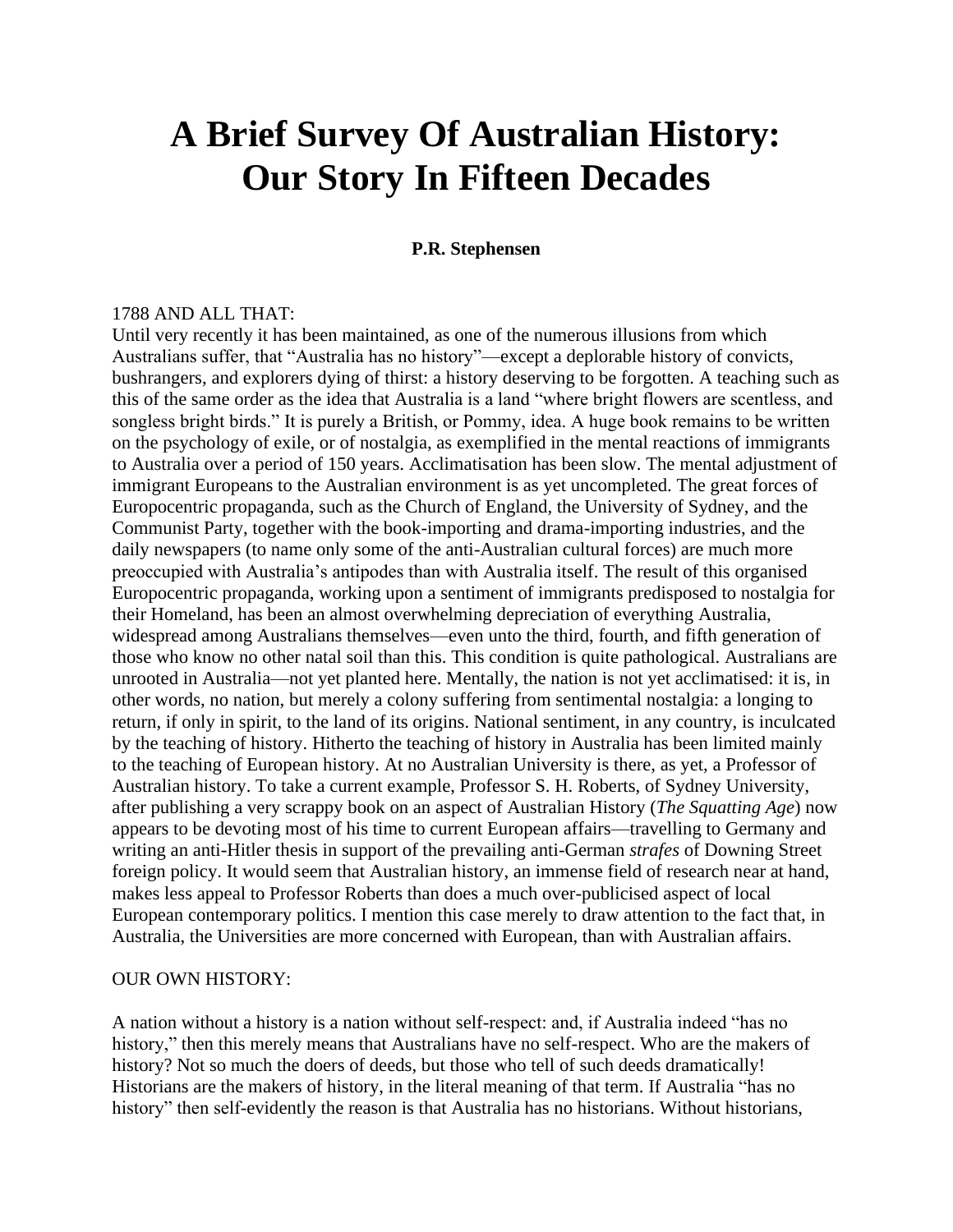Australia *could* not have a history—for all deeds would be forgotten. How often must I repeat here that facts are less important than the interpretation of facts? Facts and deeds are quite unalterable, in themselves. A deed dies as soon as it is done, unless there is somebody to keep it alive in memory, by telling of it. Australia's great lack is not a lack of history, but of historians.

## 'SESQUI-CENTENARY HISTORY:

Owing to the merely fortuitous circumstance that this month marks the 150th Anniversary of Governor Phillip's landing at Sydney Cove in 1788, there is a temporary stimulation of interest in Australian history. To the mathematician, or even to the historian, 150 years is not intrinsically more important as a period than 149½ or 151¾ years. To become excited over the "round number" 150 is asinine. Real history is quite unaffected by such asininity. It goes on all the while. Nevertheless, the Sesqui-Centenary Celebrations this month have a certain value, as fixing in the mind of the public the fact that Australia is no longer "Young Australia," but has become "adult." This fact, once grasped, should lead to a considerable increase of self-respect among Australians. It should accelerate a tendency away from Colonialism towards Nationalism, and thus should help Australians to find a New Path for themselves, instead of following the present Colonial Path, which leads to a dead-end. A time such as this is, for thoughtful persons, an opportunity for National Review, stocktaking. As every businessman knows, stocktaking sometimes produces an *unpleasant* surprise. It has been assumed, rather too hastily, than an Australian stocktaking today must necessarily provide an occasion for widespread rejoicings *which ought to mean, payment of a higher dividend*. Such an attitude far too optimistically anticipates the auditor's report. After looking carefully at the facts, I have decided to join the Aborigines in their Day of Mourning on 26th January. The official fireworks, pageantry, tomfoolery, speechifying, flag-flapping, processions, illuminations, and rejoicing seems to me be uncalled-for and even puerile. A review of the real situation in Australia today—of the deadendedness of the ten years past and the dubious prospects of the ten years ahead—leaves me feeling very sad. I have placed an order for a suit of sackcloth and a hundredweight of ashes, for use on Sesqui-Centenary Day.

## WHY BE MORBID?:

Theexpenditure of hundreds of thousands of pounds on fireworks, bunting, illuminations and tomfoolery will have the effect of stimulating retail trade, in Sydney particularly, for a couple of months. But after that what? When the debris of the Celebrations has been cleared away, Australia will awaken suddenly, like a man with a headache on the morning after a night out. Was it worth it? he asks. We may look forward to this mood about March or April next, when the realities of our situation will once again have to be faced. If we are not in a War or Depression before the end of 1938 we may consider ourselves extraordinarily lucky. In the meantime, Sound the Loud Kazoo and Let the Tinhorn Bray.

## INTERPRETATION OF HISTORY:

If history was concerned only with facts, a cold mathematical formula of history would suffice a list of facts and bare statements. But even in compiling such a list there would have to be selectiveness in presentation—an emphasis of omission and inclusion. I am convinced that all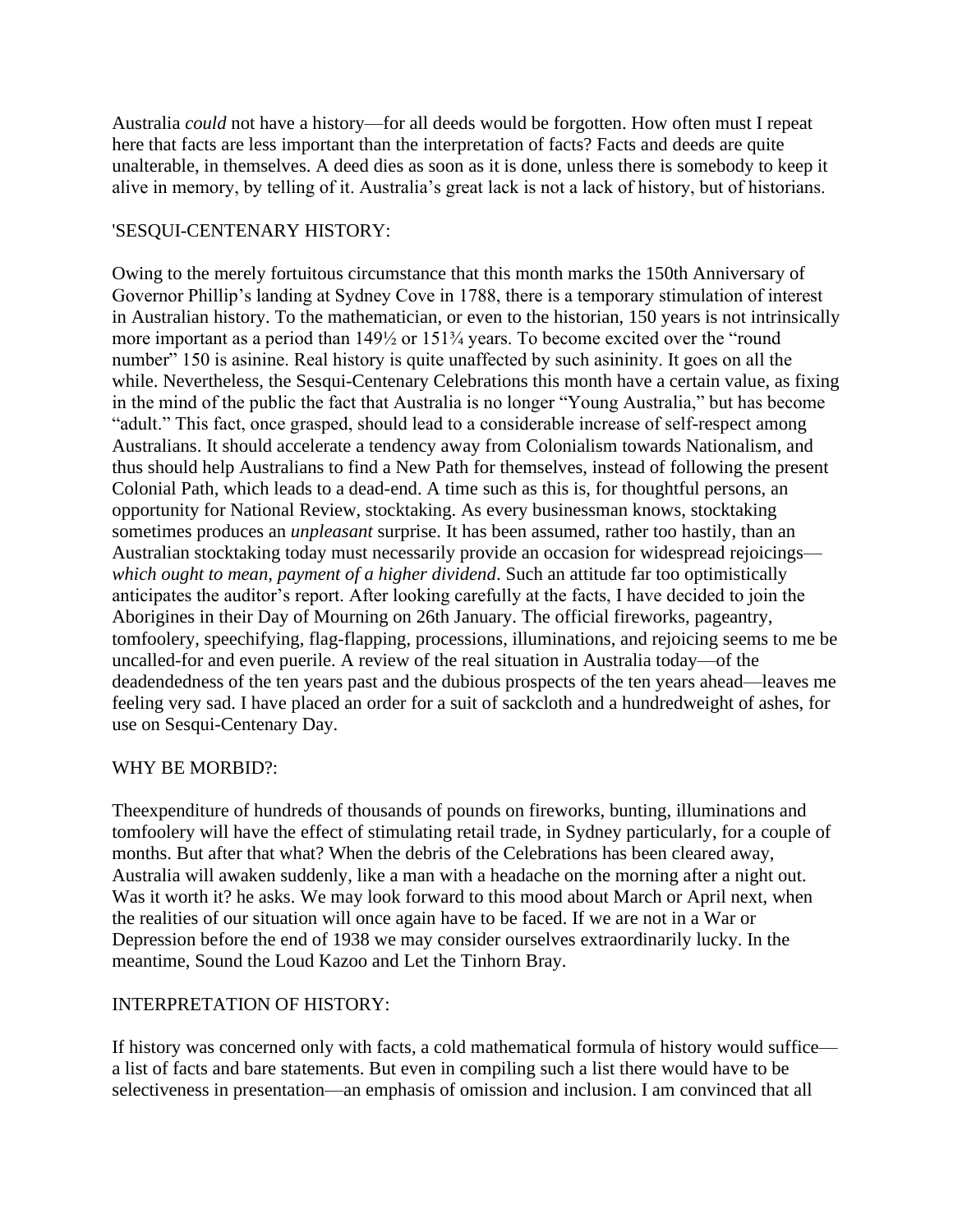history-writing is biased. It is impossible for the historian to be completely "objective." For example, an Irishman's history of Ireland must be quite different in tone from an *Englishman's* history of Ireland.

It is amusing to examine American accounts of the War of Independence, and to compare them with the accounts given by British historians. In both instances national pride is salved. Similarly, a Catholic historian's account of the divorces of Henry the Eighth is quite different from a Protestant's account of the same phenomenon. To bring my point home, I insist that an Englishman's history of Australia is quite different from an *Australian's* history of Australia. The facts, in general, are the same, but the interpretation of those facts is different, in accordance with the ingrained prejudices of the historians themselves. Unfortunately for Australian selfrespect, most of the Australian history-writing, hitherto, has been done by Englishmen. I quote as examples the historical work of Jose and Ernest Scott, two English historians who have consistently presented the history of Australia from an English point of view. Looked at from the Australian point of view their work is uninspiring, and even deadly. It resembles in tone the landscape painting of Conrad Maartens, who Anglicised, or Europeanised, even our eucalypts. There is need now for Gruners, Heysens, and Streetons in the field of Australian historypresentation. We need now historians who will present Australian history as seen through Australian eyes.

## HISTORY AND CREATIVENESS:

History is the art or science of creating National Illusions—so I define it. There is no such thing as a "world" point of view in history: no real historical objectivity. Take, for example, The Outline Of History, by H. G. Wells: a recent attempt to tell the history of "the world." If ever there was a book written by an English suburban draper's assistant, it is this. Australia since 1788 is mentioned only three times, once as a "dump for convicts" (1815), once as a producer of copper, gold, and wool (1842 to 1850), these commodities being noted as "increasingly marketable in Europe"; and the third reference is to the conversion of Australia, during the nineteenth century, from a "mere administrated dependency" into a "quasi-independent ally" of Britain, this conversion being described by Wells as "a very fine feat of statesmanship." Such is the history of Australia in a nutshell, as presented by a "world" historian from Balham (or is it Tooting?). A Chinaman's History of the World would probably make only three references to England, all unfavourable. All history, I say, must be nationally coloured, even a pretended "History of the World": but the study of a specific Place cannot avoid being nationally coloured. It is by the study of its own history that a nation becomes self-conscious and self-respecting. The crying need now in Australia is for history-makers, history-writers, to present Australia's story *creatively*. By this I mean presentation of Australia's story from an Australian point of view, nationally and constructively. We need here a national lore, a national legend, a National Illusion it may be, to buoy up the community intellectually with an idea which has meaning. This is a work for creative literary genius in the field of history. It is certainly not a work for Professors, who are notoriously lacking in creativeness and constructive imagination. Will the hour produce the man? Is there *somewhere* in Australia a man (or woman) who can project Australian history on to an Australian plane? I cry in the Vast Open Spaces for this man (or woman) to materialise. Bombinating in the void, I get nothing but vacuity for an echo. Yet I say it again, feeling like the offspring of Jeremiah and Cassandra, that unless Australians learn to be self-respecting, by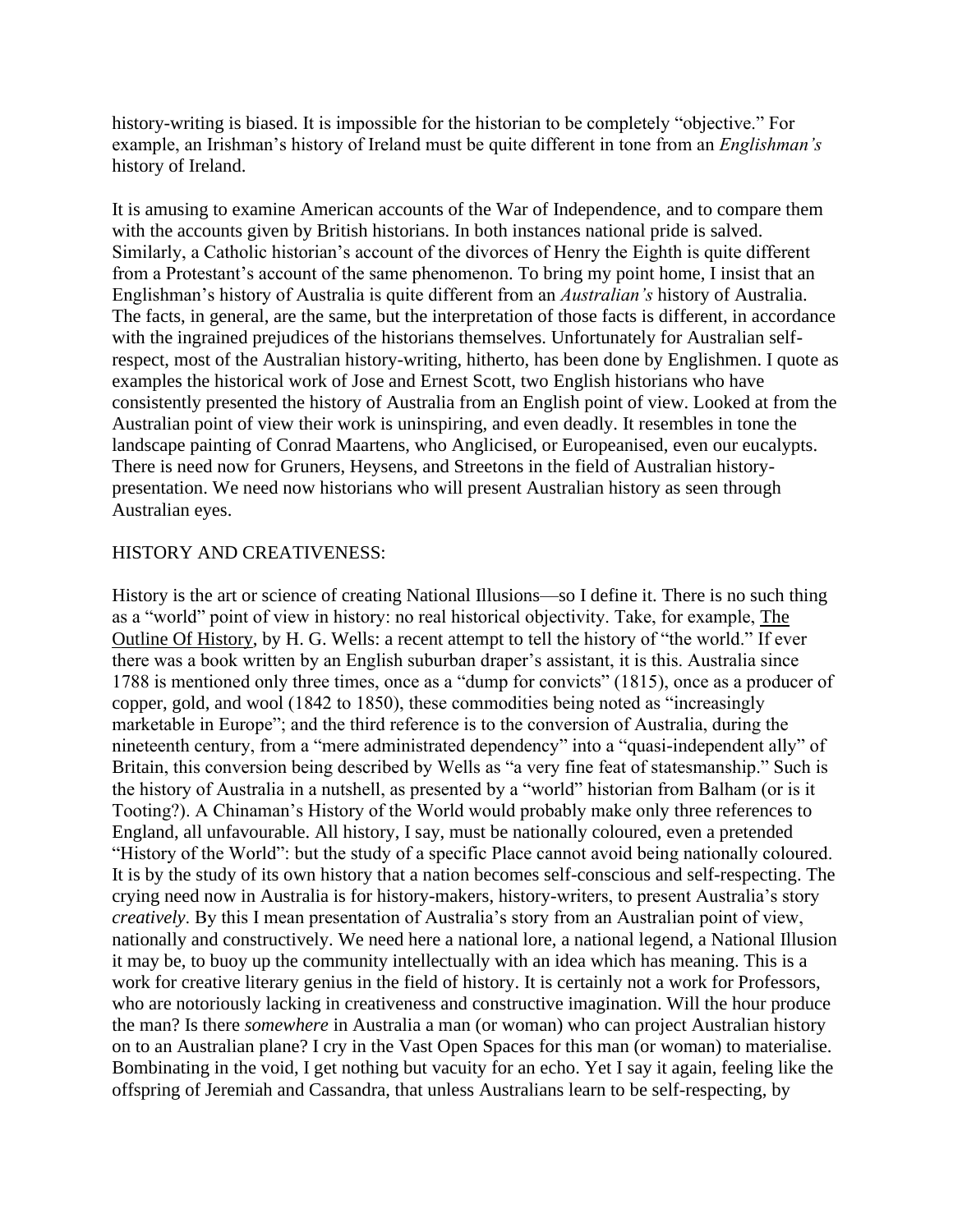devising a legend, or an illusion, of their own history, creatively, then this community is doomed and doubly damned to colonialism and inertia forever.

## SLAVES AND CONVICTS:

The Englishman's history of Australia begins with Captain Cook, proceeds to convicts and bushrangers, thence to Burke and Wills and similar thirsty explorers, with side-glances at glamorous gold-rushes; brings in the great British boon of "self-government," and finishes on the cliffs of Gallipoli, with Anzacs heroically assaulting the Turks at Britain's behest. The perspective of this story is altogether British and false. Realising the key-significance of historyteaching in keeping Australians colonial-minded and abject interest-payers, the British Garrison in control of Australia's University system has succeeded, after eighty years of effort, in grafting a thoroughly British-coloured interpretation of Australian history on to the Australian school study of history. Take, for example, the "convict origins," so stressed in British presentations of our history. Every country in the world has a slave-and-flogging origin. Britain, in the period of recorded history, has been conquered six times—by the Romans, the Angles, the Saxons, the Jutes, the Danes, and the Normans. After each conquest the British Islanders were put under the lash and made serfs: hanged and flogged *ad lib*. The servile attitude of the English lower orders of today goes back in history to this fact. No one could truthfully sing *Britons never never never have been slaves*. Yet the writers of British history skim lightly over such a painful topic, while gloating as they fasten the "stigma" of convictism on Australian history. It was the British who sent the British convicts here. It was the British, too, who sent almost all the Negro and convict slaves to America for two centuries before Australia was colonised, and it was the British who took the side of the slavers in the American Civil War. Yet we hear little of America's "convict" origin. The Americans write their own history, that's why. Ninety-five per cent of the European migrants to Australia have not been convicts. England is still using Australia as a "dump"—for Barnado Boys, many of whom make excellent citizens here, as did many of the convicts. The Barnado Boys, victims of misfortune or injustice in England, and often regarded, quite wrongly, as "undesirables" *there*, are not necessarily undesirables *here*. Much more undesirable are the remittance-men, bad-lads of "good" families in England, who, even today, fall into cushy jobs in Australia, on the strength solely of their Pommy accent—particularly on the "National" Broadcasting Stations, where they find a Home away from Home.

## CAPTAIN COOK:

As for Captain Cook, far from being the first man to discover Australia, he was about the last to do so. For a million years Before Cook (B.C.), Australia had been inhabited by human beings who had discovered the place without Cook's aid. All that Cook discovered was his own previous ignorance concerning these people and their land. Moreover, as the Aborigines are particularly sharp-sighted, it is at least probable that they discovered Cook before he discovered them. As we become Australocentric, we revise our concepts in such matters. In any case Cook was the last, not the first, of the European navigators to discover Australia. A plain, honest, and truthful man, he never made any claim to be the discoverer even of our East Coast. The continent had been distinctly mapped, from Cape York westabout and southabout to Tasmania (Van Dieman's Land), by the Dutch, two hundred years Before Cook. Tasman took possession of the East Coast on the third of December, 1642, when his ship's carpenter, Jacobzoon, swam ashore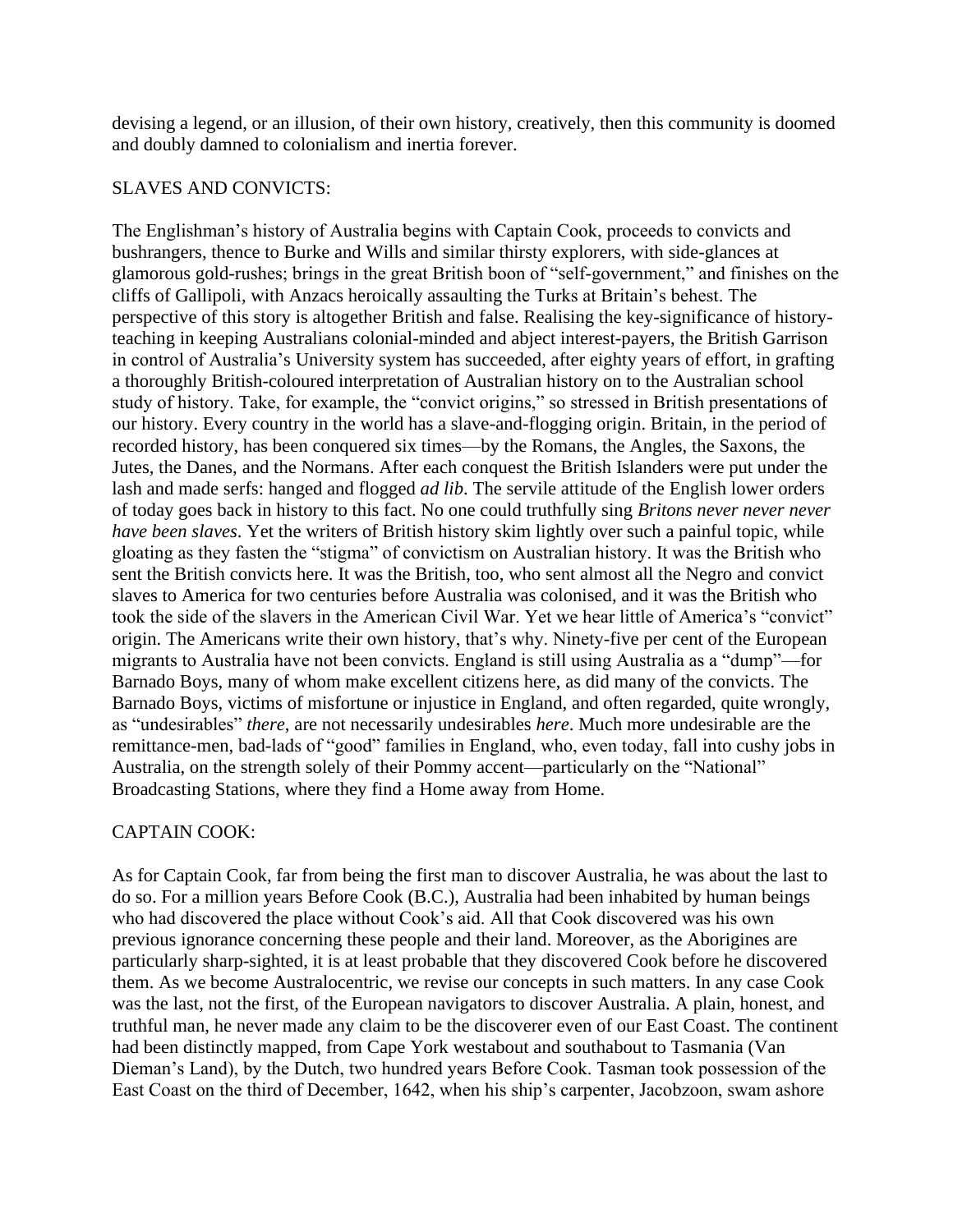at Marion Bay, north of Hobart's site, with the flag of the Netherlands in his teeth, formally claiming the entire continent for Holland in accordance with the recognised practices of international law. This was 128 years Before Cook, but long before that the land had been known as New Holland. When Cook sailed from New Zealand, westward across the Tasman Sea, leaving Cape Farewell on April Fool's Day, 1770, he noted his intentions as follows:

"Upon leaving his coast to steer to the westward, until we fall in with the E. coast of New Holland, and then to follow the direction of that coast to the Northward or what other direction it might take us, until we arrive at its northern extremity."

This the worthy man did, making no pretence of being the "discoverer" of New Holland. In his diary of the 14th ugust, off the coast of what is now named North Queensland, Cook made a reference to charts of that coast which were on board the Endeavour: charts of the discoveries of De Quiros in 1606: and other charts supplied by the Admiralty before Cook left England. Finally, on arrival at Batavia, the honest Yorkshireman wrote:

Altho' the discoverys made in this voyage are not great, yet I flatter myself they are such as may merit the attention of their Lordships; *and altho' I have failed in discover'g the so much talked-of southern continent* (which perhaps do not exist and which I myself had much at heart), yet I am confident no part of the failure of such discovery can be laid to my charge."

Thus the "Columbus of our shores" himself declaims the discovery since attributed to him by British propaganda-historians. He failed in the only actual discovery he attempted—namely that of a continent to the south of New Zealand. He was a map-maker, not a discoverer; and a thoroughly honest man. The same cannot be said of the casuists of the Admiralty, who, to satisfy a "moral" humbug, altered the name "New Holland" on Cook's charts and diaries to "New South Wales"—the most ridiculous specimen of nomenclature anywhere on earth. Cook, always scrupulous, was careful, when "taking possession," to do so only on a small Island (Possession Island) off Cape York, and not on the mainland itself. The point does not matter much now, because Might is Right in international law; and the Dutch were not strong enough to dispute Britain's claim, though, in abstract legality, the Dutch had every "moral" argument on their side. It does not matter at all, now, because occupancy and use have given Britain the only effective title that need be considered. And precisely because the "moral" claim that Cook was the "discoverer" of Australia" no longer has effective weight, the time has come to drop it: to drop from our history all pretence that he was, in fact, in law, or in morality, our Columbus: and to give historical credit where credit is due. Thus Australian history, as written from the purely British-political propagandist and humbug-moral point of view, will go into the discard, beginning with the story of Cook, as soon as Australians learn to write their own history less Britishly and more truthfully.

## DAMPIER'S LIBEL:

It was the Portuguese, the Spanish, the Dutch, and the French who opened up the seaways—from Europe—to India, China, the Indies, Australia, and Pacific Ocean. The English were last upon the scene, and they staked the biggest claim: their predecessors having been content mainly to trade, rather than to grab. Cook's voyages came absolutely at the tail end of three centuries of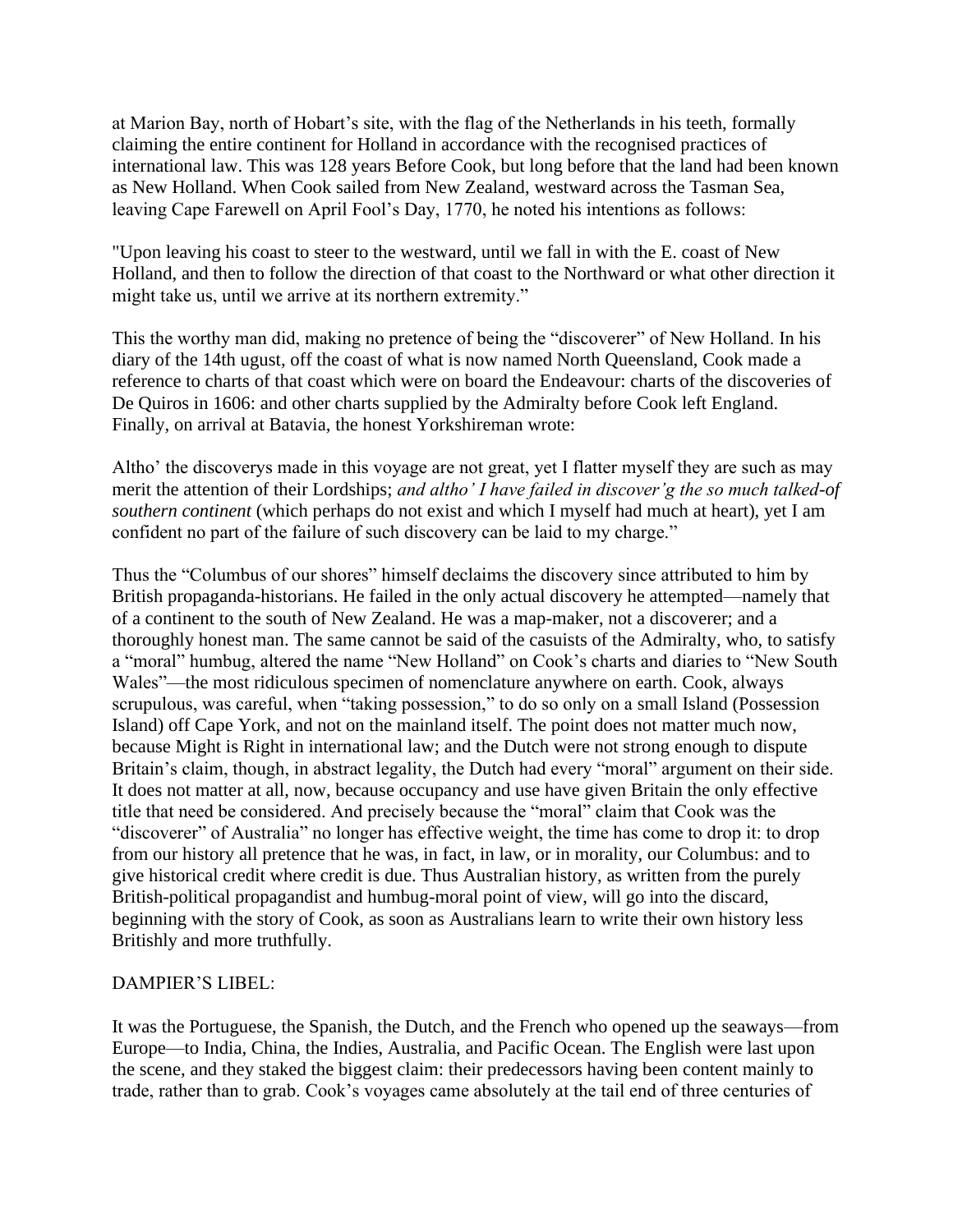exploration and discovery by European nations in the Pacific. He was positively the last of the discoverers of Australia. Eighty-two years Before Cook, another Englishman had landed in New Holland, and had written about this place. I refer to the scoundrelly Dampier, who, in 1688 (which is *two* hundred and fifty years ago), arrived with his filthy crew of blackguards, scallywags, murderers, rascals, and thieving pirates, on the northwest coast of this land. Dampier went ashore, and, while his ship was being careened, made notes on the inhabitants of the place. Nine years later, in England, he published his monstrous libel on the Australian Aborigines:

"They are the miserablest people in the world . . . The Hodmadods of Monomatapa, though a nasty people, are gentlemen compared to these."

Well, well! And what did the Aborigines think of Dampier? They thought him a cutthroat and a villain. They thought him a murderer and a thief, who had qualified a hundred times over for the hangman. His cruelty, lust, and ignorance they thought moronistic and sub-human. Black they were in their skins, but he was black in his heart. Around their camp-fires, and at their corroborees for generations after Dampier's departure they warned their children:

"He is the most crocodile-hearted man in the world . . . The carrion crows of Meekatharra, though nasty thieving brutes, are gentlemen compared to Dampier."

The Christian World heard Dampier's libel first, and took *his* word. His book, *A Voyage Around the World*,was a best-seller in England for eighty years before Phillip landed in Botany Bay. It was almost the *only* book available in England, containing descriptions of the Australian scene and people, for a hundred years after its publication in 1697. Its libel on the Aborigines became deeply-ingrained in the English mind; so much so that the libel persists to this day, reinforced by scientific hocus-pocus about "Australoids" being "the lowest types of human beings" (which is unadulterated anthropological bunkum. The lowest types of human beings are found in Europe's slums.)

## "AMERICA FIRST":

New Holland was neglected by the English for eighteen years after Cook visited here in 1770, the reason being that the English had something more important on their hands—a revolt of the American Colonies. It was in the year 1773 that a party of Bostonians, disguised as American Aborigines, and shouting "America First!" (or words to that effect), went aboard an English ship, and emptied her cargo of tea into the salt sea waves. The reason for this seemingly irrational act was a reluctance of Bostonians to pay taxes for Britain's benefit. Ungrateful as they were for all the Negroes and convicts which Britain had sent them, the Americans had an uncouth desire to be masters of their own fate, in their own continent. In a war which lasted for six years after America's formal Declaration of Independence in 1776, the British were decisively beaten by the Colonials—who were fighting on their own soil, and for their own right to that soil. One of the first results of this severe British defeat was that trade between Britain and the United States, as between equals, increased enormously as soon as British domination of America was removed. The population of the American colonies, at the time when they decided to take their destiny in their own hands, was a little more than two million persons, including a quarter-of-a-million Negro slaves and several hundred thousand ex-convicts and descendants of convicts. The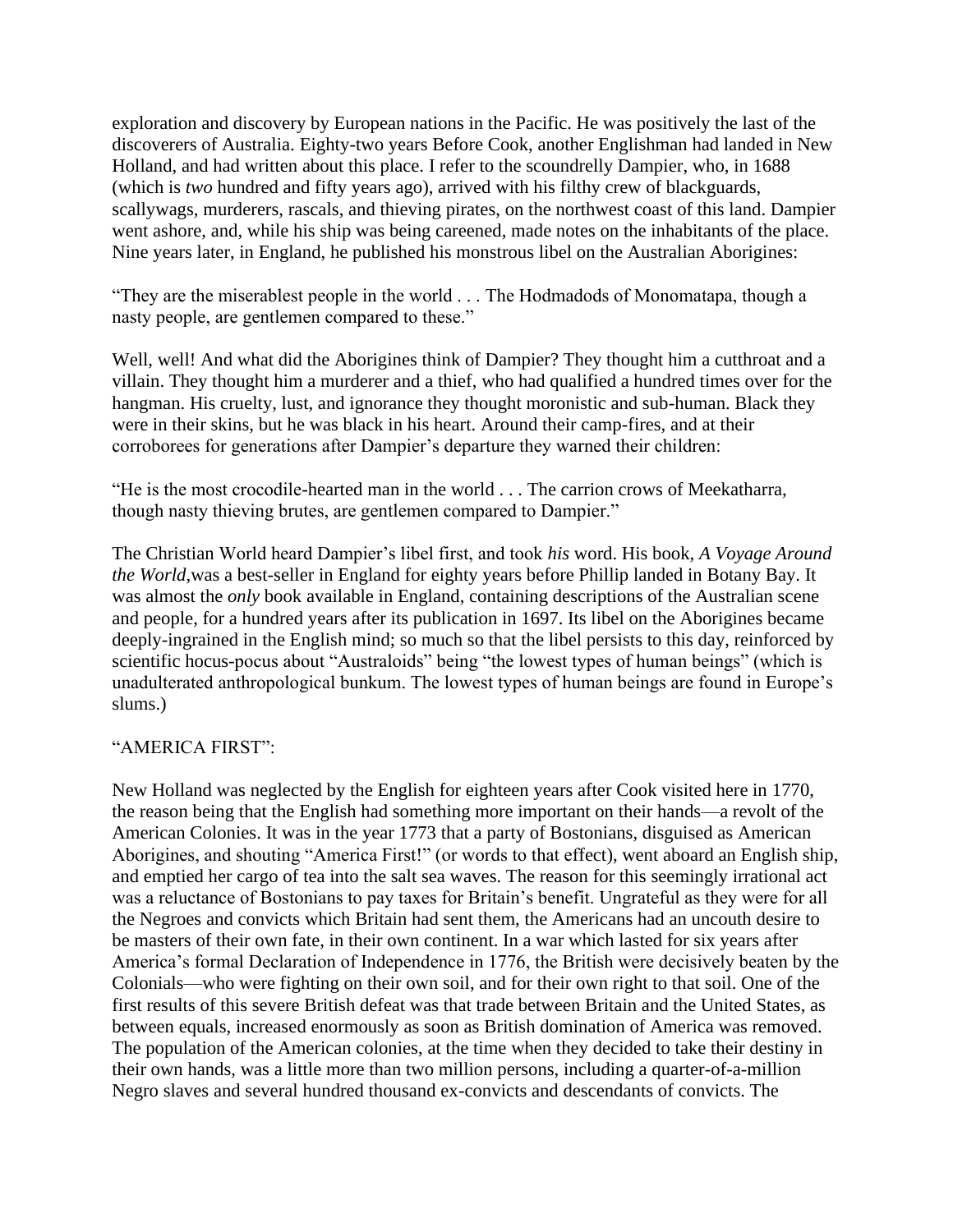Declaration of Independence by America occurred exactly one hundred and forty-six years after the first settlement of the Pilgrim Fathers in what they had fondly termed New England. The American colonists celebrated *their* sesqui-centenary by cutting the painter; an action which they have never since had reason to regret. (America today is richer and more powerful than Britain; as Australia will be some day.)

## LORD SYDNEY:

The first effect of the American Revolution was that Britain had to find a new place as a convict dump. Three years after the American Declaration of Independence, Sir Joseph Banks gave evidence before a Select Committee of the House of Commons; and, speaking with the authority of one who had been there, suggested that Botany Bay would be a suitable place to send convicts to, in view of the fact that the American Colonists were no longer willing to receive them. This seed of a suggestion, planted thus by a botanist, grew, and flowered, and fruited. Lord Sydney, Secretary of State for Home Affairs and Plantations in the Ministry of William Pitt, Junior, was the politician in whose mind it fruited. This utterly undistinguished nobleman held office for four years only (1784-88), and then passed into well-deserved political oblivion, remembered only in the name of a gaol-town, planted under his orders, as faraway from London as it could be. Although the honour, such as it is, of first suggesting that New Holland would be a suitable site for a gaol, belongs to Sir Joseph Banks, the true glory of putting the suggestion into effect belongs to Lord Sydney, who has no other claim to fame. Sydney had to find *some* place to which to send those convicts which America refused any longer to take. His immediate predecessors had tried the experiment of establishing a penal settlement on the West Coast of Africa, in an attempt, no doubt, to re-populate territory which English slave-traders had depopulated in two hundred years of raiding; but the convicts just died there, and hence were not sufficiently punished. Vexed, Lord Sydney, as British Secretary of State for Home Affairs, saw the hordes of felons accumulating in the hulks of the Thames and Mersey, with nowhere to go. Simultaneously, as British Secretary of State for Plantations, he had to deal with a letter from a Corsican, named James Mario Matra, who wrote suggesting that the American Loyalists (those who had put Britain First and had Followed Britain's Lead during the American Revolution) should be compensated for their loyalty by being transferred to Botany Bay, as free settlers, with grants of land, native wives from Tahiti, and Chinese coolie servants. Matra had been with Cook to Botany Bay, and hoped to become Governor of the new colony. Lord Sydney, sniffing snuff to clear his head of the port-wine fumes, solved both his problems with one fell swoop of the pen. He ordered that the accumulating British convicts should be sent to Botany Bay. As for the American Loyalists, who had been such fools as to put Britain's interests first, Lord Sydney gave them never another thought. Their loyalty to Britain earned Britain's contempt, which the loyalists thoroughly deserved.

## ARTHUR PHILLIP:

On the 6th December 1786, as a wintry Christmas approached, His Besotted Majesty, George the Third, the German King of England who had "lost" the American Colonies, signed the Order-in-Council appointing the eastern coast of New Holland and adjacent islands as a Place for the Transportation of Felons; and thus the British Empire remained approximately the same size as it was before the American colonies seceded. The First Governor of the new Colony, Commodore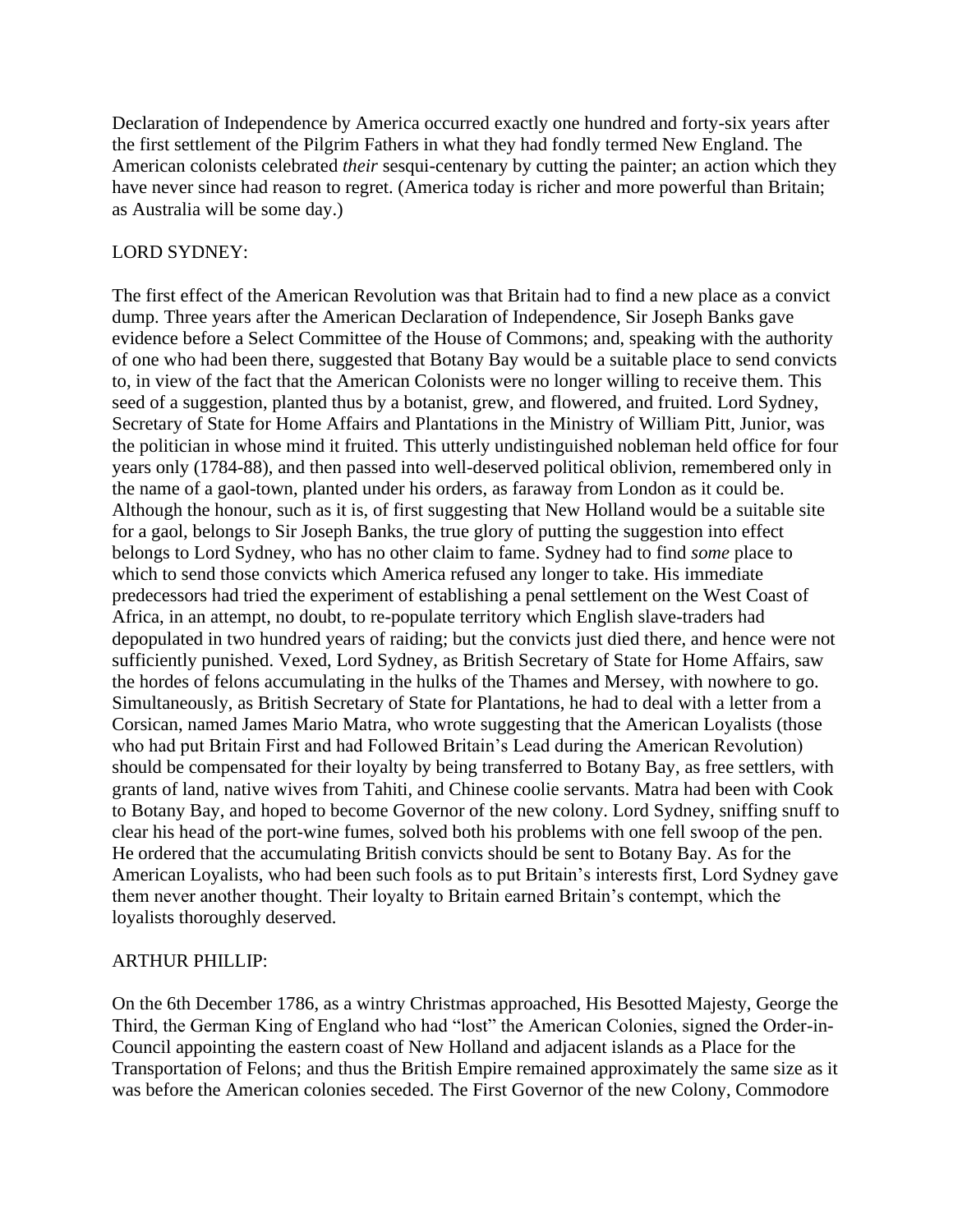Arthur Phillip, R.N., was the son of a German father; and the first Surveyor-General of the Colony, Baron Alt, was also a German. Arthur Phillip's watchword was "thorough," his mind was generous and humane. "I would not wish convicts to lay the foundation of an empire," he wrote. And again: "There is one law I would wish to take place from the moment His Majesty's forces take possession of the country: That there can be no slavery in a free land, and consequently no slaves." Most of Phillip's life had been spent as an officer not in the British, but in the Portuguese Navy. He was aged 48 years of age when commissioned as Commodore of H.M.S. Sirius. On the 12th of May, 1787, the First Fleet, commanded by this painstaking officer, weighed anchor at Portsmouth and set sail. Here endeth the history of Old Australia. A New Australia is in the making: the history of the whitefellows in this land. In fifteen decades that history has developed since 1788.

#### GRAND PLAN:

Some day, if I am granted the leisure of a Gibbon, I may write a History of Neo-Australia in fifteen volumes—one volume for each decade between 1788 and 1938. When the next "world" war breaks out, safe in my hollow log at Oodnadatta, I may undertake this magnum opus unless someone more competent, and more inspired, does it in the meantime. A great work it is, indeed, waiting to be done. Fifteen decades—150 years—is only two life-times: not long as human history goes; but what a wealth of historical material has accumulated in Australia in those fifteen decades! What a tremendous story! The mind reels at its possibilities, particularly when Pommies say that "Australia has no history." Why, every square mile of Australia's three million square miles has its history—a huge story to be told someday. If the Commonwealth Government will kindly appoint me Official Inculcator of Australianism, with sufficient funds available for the purpose, I could suggest a method of mass-producing the magnum opus of Australian chronicling. My method would be to set fifteen competent young writers to work, assigning a different decade to each—after giving them an intensive training in Australianism to wipe out from their minds any possible Church of England Grammar School and Sydney University influences of anti-Australianism in their minds. Then, they would have to travel widely, within Australia, seeing the land in all its variousness, and finding local historic traces and records. They would need to avoid all newspaper reading, hysteria, and world-dreams, while engrossed in their tasks. They would have to be shown how to anchor their minds in their own country: and would have to dedicate themselves to Australian creativeness, impregnating themselves with a belief in Australia's future as a nation different from all other nations. Alas, it can't be done, I know. Only in Germany, Italy, Japan, Russia (the "Totalitarian" States) is there a dedication of youth to national ends. Here in Australia, a decadent Democracy, youth loafs at street-corners, takes tickets in the Lottery, and lives mentally on Speed Gordon, Popeye the Sailor, and other democratic intellectual dope. Resurgence is not yet. Things will have to get much worse before they get better, here. I shall have to write the Creative History of Australia, myself, at Oodnadatta, fed on Witchetty grubs by the Arunta while writing it. In the meantime, taking advantage of the present "historical" atmosphere and of my free scope in *The Publicist*'s unique pages, I jot down memos of themes and heads of treatment for each of the Fifteen Decades, in sequence; obliged by the limitations of this medium to include nothing but bare details and outlines of a story that is so huge that not even a University Professor, with a lifetime to devote to it, could tell it all within the covers of one book. Here follow my notes for An Australians' History of Australia:—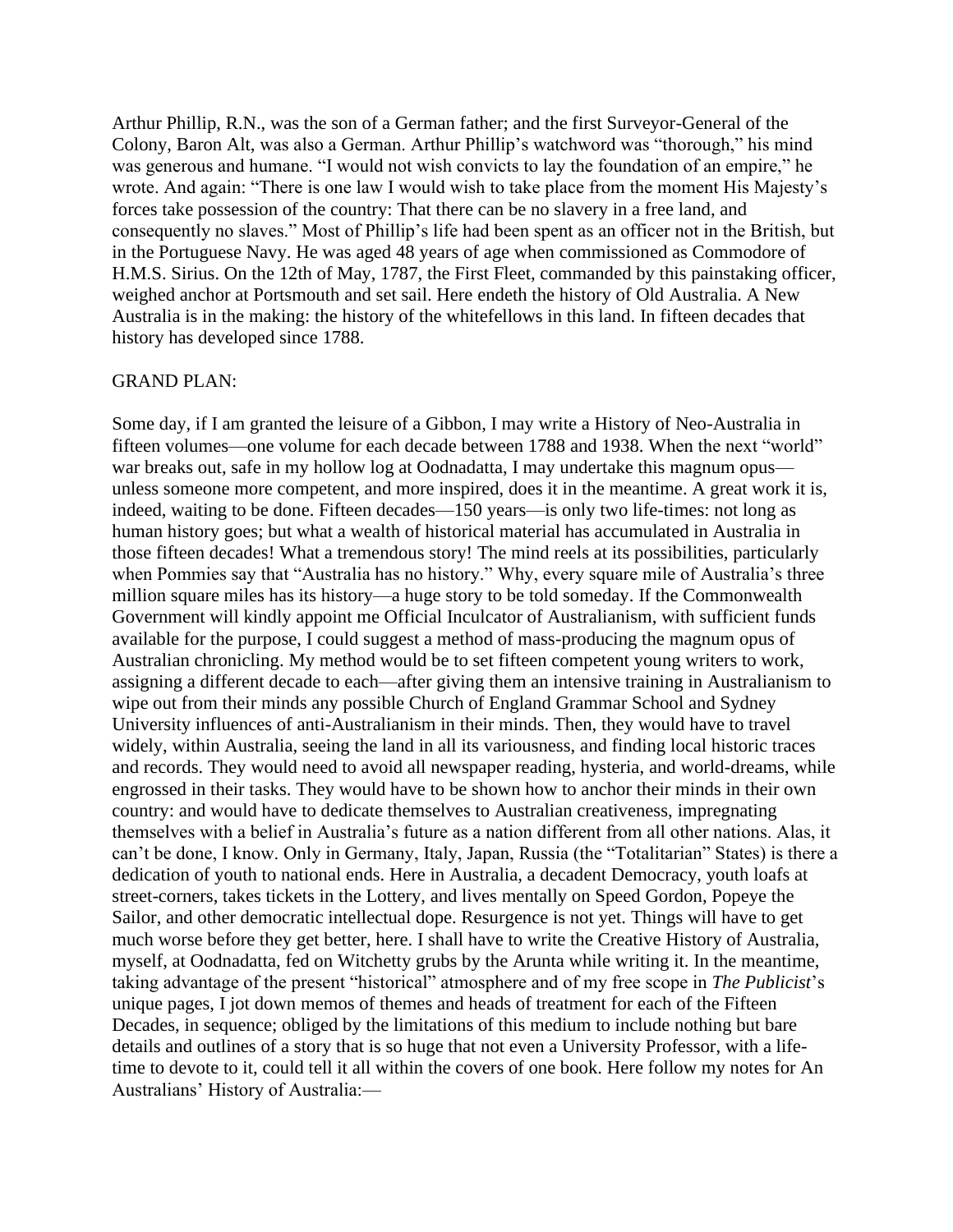#### THE FIRST DECADE, 1788-1797: Rats nibbling at the rind of the huge cheese of Australia.

At the end of the Decade the total white population is 4,344 persons, comprising prisoners, their gaolers, and a sprinkling of free immigrants. Three hundred white children are born in the continent during the Decade: the first native-born white Australians. The Colony is a Crown Colony "of the most extreme type." The Governor's word is Law. Britain's first gift to Australia is a Dictatorship backed by Martial Law, floggings, hangings, and arbitrary autocracy. The only settlements are at Sydney Town (which Phillip intended to name "Albion"), Parramatta, the Hawkesbury River, and Norfolk Island, where cultivation of various European food-plants is begun, inefficiently and after much newchum bungling. The entire colony consists of newchums, who, much to the amusement of the Aborigines, starve in a Land of Plenty, relying upon England to send food. Frightened of the bush, the newchums do most of their exploring by rowing up the rivers and along the coast. A few expeditions, however, penetrate the awful forest westward and southward far enough to see that the Colony is hedged in by impenetrable mountains and wilderness, and is therefore a safe gaol. Sydney Town, however, refuses to remain a gaol, and immediately becomes a roaring seaport town, the rendezvous of South Sea whalers, who establish Australia's first Great Primary Industry—export of whale oil. As free settlers arrive, and as emancipists are given grants of land, Sydney becomes a centre of pastoral, agricultural, mercantile, and marine industries; and is also a Garrison Town, post of the hard-drinking New South Wales Corps (red-coated "lobsters"). Official records (the only ones preserved) deal mainly with floggings, hangings, and the cruelty and sadism of the Official Autocracy, a clique of jumped-up military and naval popinjays, men of small consequence or substance in England, who suddenly find themselves dressed in a little brief authority, and with the lives of hapless fellow-humans in their hands. These Antipodean Aristocrats (after Governor Phillip's departure) take advantage of the penal system to introduce a form of British chattel slavery termed "convict assignment," under which they grant themselves tracts of land, worked with convict labour—the convicts being victualled from Government stores. The Officers of the New South Wales Corps also engage in trading monopolies, particularly in rum, which becomes currency; and thus add to their own possession land obtained by rum-barter from grantees. Yet, with it all, with all the drunkenness, debauchery, cruelty, sadism, knavery, ineptitude and venality of the period, both among rulers and ruled, gaolers and gaoled—there are undoubtedly among that small community some few who are becoming acclimatised, who are finding love and laughter here, and never wish to leave this place. There are acts of kindness innumerable, not chronicled in the Official Records—there is joy abundant in the work of taking possession of a land so fair, so jocose, so lyrical. The incurable criminals are hanged or sent to Norfolk Island, the incurable Pommies go home; but, even within the first ten years, the Spirit of the Land itself works in the breasts of some at least of the migrants. These echo the kookaburra's laugh, exult in the measure of freedom that is theirs, and begin to become Australians:

*True patriots they: when bound in chain and fetter, They left their country, and they found one better.*

THE SECOND DECADE, 1798-1807: The Colony digs itself in.

At the end of the Decade the white population has risen to a total of 8,794 persons, of whom 2,855 are females. This total includes free immigrants and a considerable number of Australian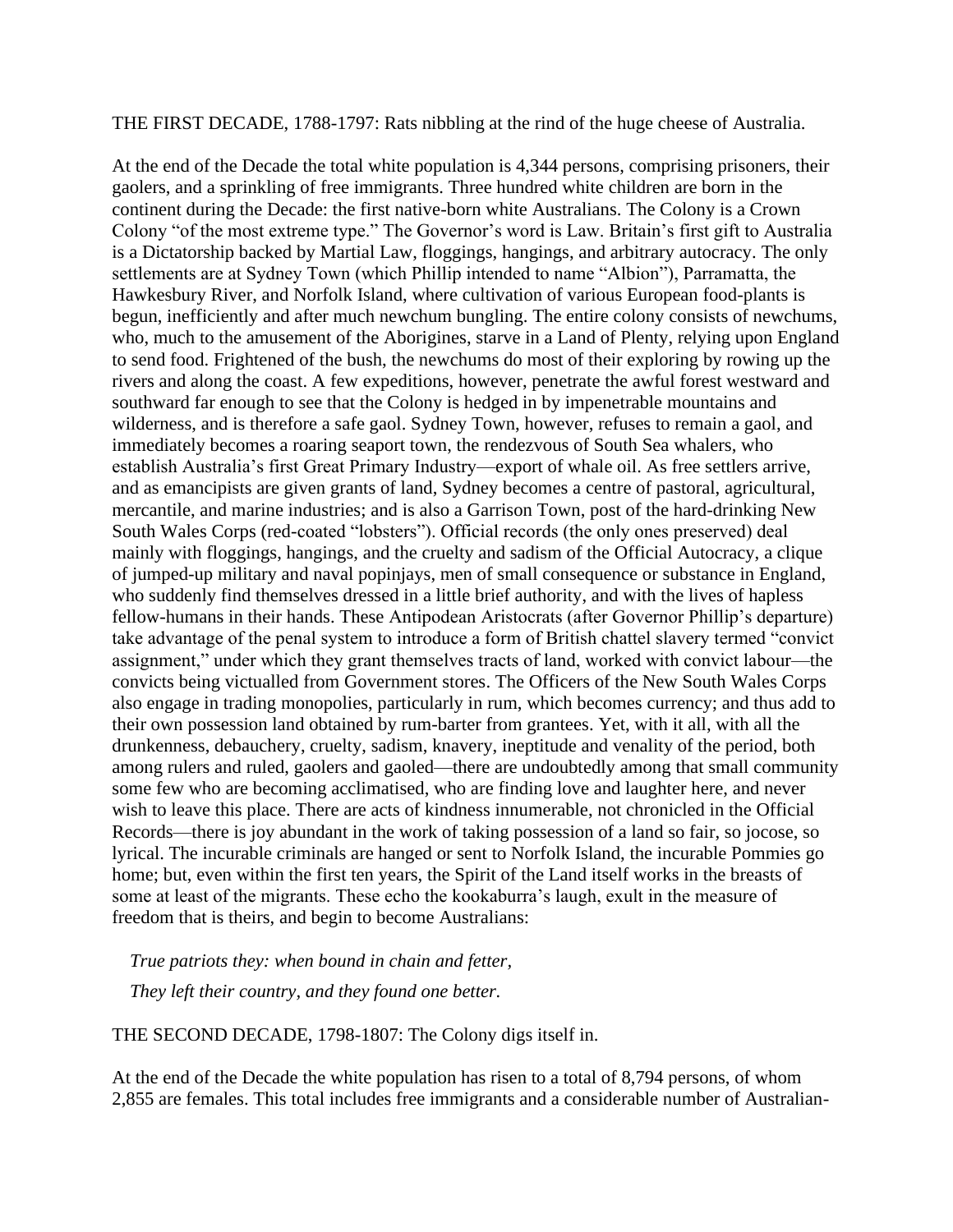born children, but the majority of the population still comprises prisoners and their gaolers. The settlements remain huddled near Port Jackson, and on the Parramatta and Hawkesbury Rivers, and at Norfolk Island. The main area of the continent remains unexplored and unknown. A beginning, however, is made with the colonising of Tasmania (Van Dieman's Land), which is formally occupied in the year 1802 through jealous fear that the French navigator Baudin might be intending to possess it. The British Garrison at Botany Bay, having news from Home that Britain is at war with France, make feverish preparations to defend Sydney Town from a French attack. This occupies the military mind greatly; but no French attack is made: and the military officers of the New South Wales Corps are free to devote their main energies to getting rich, acquiring lands, robbing the Government, and intriguing against the Naval Governors, Hunter and Bligh. Macarthur goes HOME, and returns with a grant for 5,000 acres, obtained from Lord Camden, Secretary of State for the Colonies. He takes up this grant at the Cowpastures, a Government reserve, much to the indignation and envy of other settlers, and begins to breed sheep. Another large estate is that of the Reverend Samuel Marsden ("the flogging parson") who, after 12 years in the colony, owns 2,908 acres, carrying 1,416 sheep. During the Decade some wealthy free immigrants arrive from England, including Gregory Blaxland, who brings a capital of £6,000 and is granted 8,000 acres, with the right to use labour of 80 convicts. In Sydney Town, Simeon Lord, an ex-convict, and Robert Campbell, a free immigrant, commence trading, and break the Officer-traders' monopoly. To hamper American competition, a general tariff of 5 per cent ad valorem on imported goods of non-British origin. All British goods, including rum, are imported duty-free. Sydney Town now begins to thrive as an exporting centre—in addition to whale oil, there are already exports of coal and timber—the former from the Hunter River (Newcastle) where a penal colony is established. Of local industries, the most important is shipbuilding, more than twenty locally-built vessels being engaged in coastal and riparian trade on the Parramatta, Hawkesbury, and Hunter Rivers. Tonnage of local shipping, however, is restricted by the British East India Company's monopoly of sea-borne trade in the South and East Pacific Ocean. At the end of the Decade (1807) the first shipment of Australian Merino wool (245-lbs.) is sent to England. The flax industry booms, fine linen being manufactured in the Colony. A Government brewery is established, to try to break the Officer-traders' monopoly in rum. The Decade ends with extreme tension between the Naval Officer, Bligh, who, as Governor acting on instructions from HOME, is trying to control the military officers of the New South Wales Corps, and those same officers who, as New Feudal Barons of the South, are now tempted to create a Magna Charta situation in Australia by forcing Vice-Royal Governor Bligh to abate his British despotism. The common people generally, having no say in the Government one way or the other, concentrate their individual attentions on making a living for themselves and their families (as is usual for the common people everywhere at all times). The official quarrels and plots go into official records, thence into school history books; but the sacrifices, hopes, labour, successes, and failures of the public (as usual) go unrecorded, being normal. It is in this second Decade that the word "Australia" begins to replace "New Holland" as the general name of the continent: the suggestion coming from Matthew Flinders, the first Englishman to circumnavigate the coasts—though a similar term ("Austrialia del Espiritu Santo") had been used by De Quiros two hundred years previously. Among the 8,794 white persons now settled in this huge place, a few, a very few, are Australians: the rest are colonials, longing to go HOME. It is estimated that there are 300,000 Aborigines in the continent, all Australians.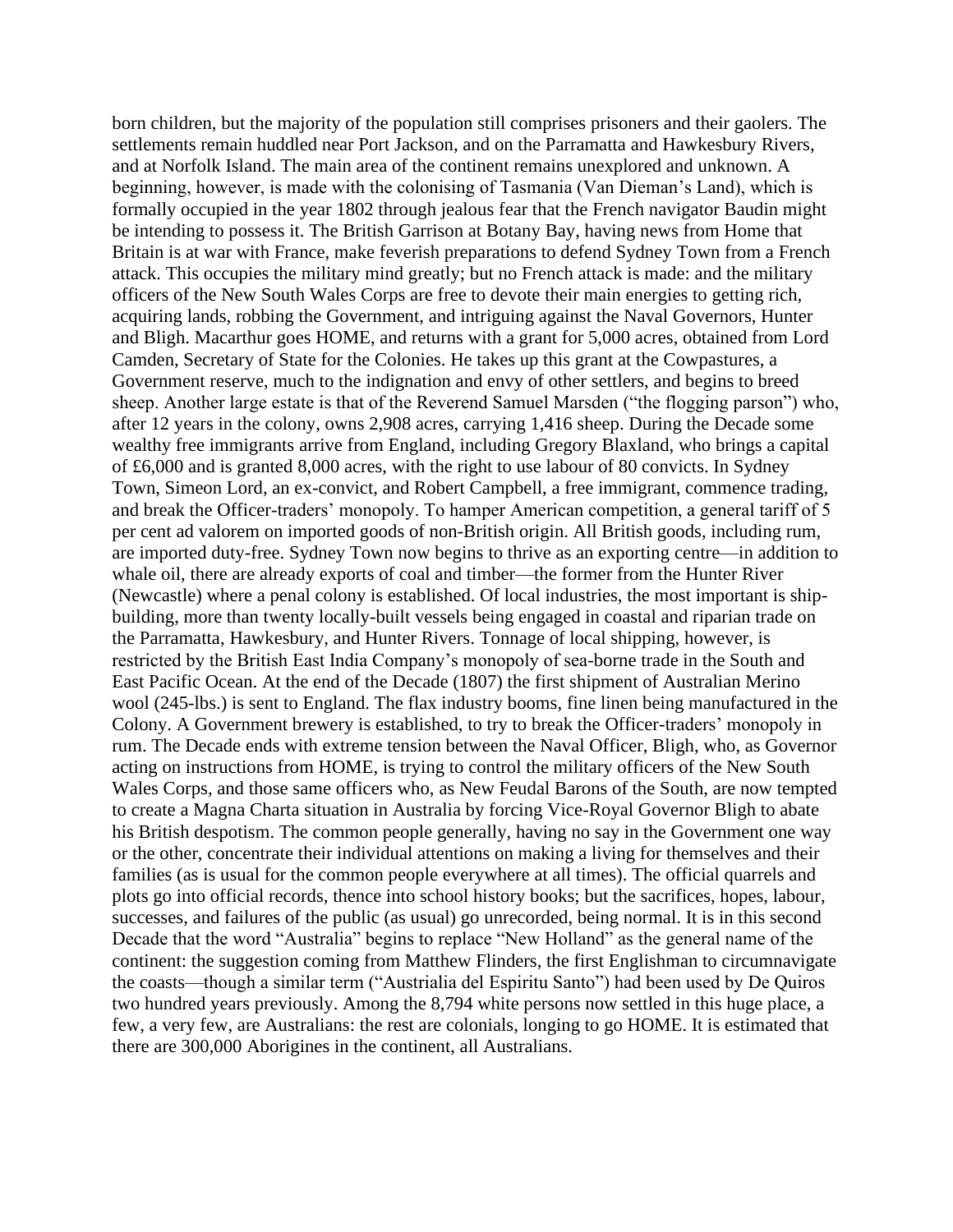#### THE THIRD DECADE, 1808-1817:Macquarie's Benevolent Dictatorship.

The Decade begins with the deposition of Governor Bligh, an act of insurrection, rebellion, revolution, and sedition by the "best families" of New South Wales: and ends with the Benevolent Dictatorship of Governor Lachlan Macquarie, a patriarchal Highland Chieftain, who gives Australia the best one-man Government ever known in these parts. At the end of the Decade, the white population has risen to 21,912, including 7,014 white females. There are also a large number of blacks, and an increasing number of halfcastes. Terrible atrocities against the blacks occur in the Hawkesbury Valley and elsewhere, and Macquarie achieves his only substantial failure when he sends detachments of British Infantry marching into the bush to capture the blacks (the blacks laughed, as did the kookaburras, at notices posted on gumtrees, calling for surrender). Apart from this, Macquarie the Builder acts like a Roman Proconsul, erects huge buildings of stone, constructs 270 miles of road. The greatest event of the Decade is the finding of a pass over the Blue Mountains, and construction of a road to Bathurst, followed by the explorations of Evans and Oxley beyond the sites of Cowra, Forbes, Condobolin to Booligal, thence to Wellington and Dubbo, and northerly to Tamworth. Now the pastoral era proper begins, and the key to the West has been found. Southward, also, settlement is extending beyond Berrima and Minto to Wingecaribee and Sutton Forest; and there are cedar-cutters along the coast of New South Wales, both north and south of Sydney. In Sydney Town, the Governor gives offence to the officers of the British Garrison by inviting freed convicts to his table at Government House, and also by appointing emancipists to the magistracy. Pooh to the British Officers and their quirks, which may be left to University historians and similar chroniclers of minutiae. Macquarie and his policy of justice for emancipists is so much bigger than the Nancyboys of the British Garrison—and Australia's 20,000 rough pioneers now peering into the interior are so much more important than Sydney's "social intrigues"—that we may leave the British Nancy-boys to their boycotts of Government House without much more than a passing mention. Stunned by the vastness of the West now revealed, and the hugeness of the Colony now for the first time realised, Australians in all directions are roaming into the bush, seeking homes for themselves and their descendants. Cattle, of any kind, in mobs, of all sizes, are now being driven across the Blue Mountains to graze on the rich plains beyond, in No Man's Land. To cater for Sydney's growing commercial importance, the Bank of New South Wales in established. Shipbuilding is stimulated by the lapsing of the British East India Company's monopoly, the barque Elizabeth Henrietta (150 tons) being launched in Sydney Cove by Governor Macquarie in 1816. The worst of the convicts are now sent to Tasmania (V.D.L.), which, under a Lieutenant-Governor, grows into a thriving community, harassed by bushrangers (escaped convicts). Bay whaling and sealing stations in Bass Strait, Western Tasmania, and along the southern coast of the continent from Kangaroo Island eastward are wild rough communities, producing hordes of halfcastes, as well as thousands of barrels of sperm oil. But with all this, at the end of the Third Decade, by far the greatest portion of the Continent, including all its northern, western, and central portions, remain unknown to white men. The rats have taken thirty years to nibble through the rind of the cheese; but now they are ready to bite into its heart.

THE FOURTH DECADE, 1818-1827:Immigration tide sets in.

At the end of this Decade the white population has risen to a total of 56,300 persons, including 13,247 white females. The black population is still unnumbered, but is being decreased, in every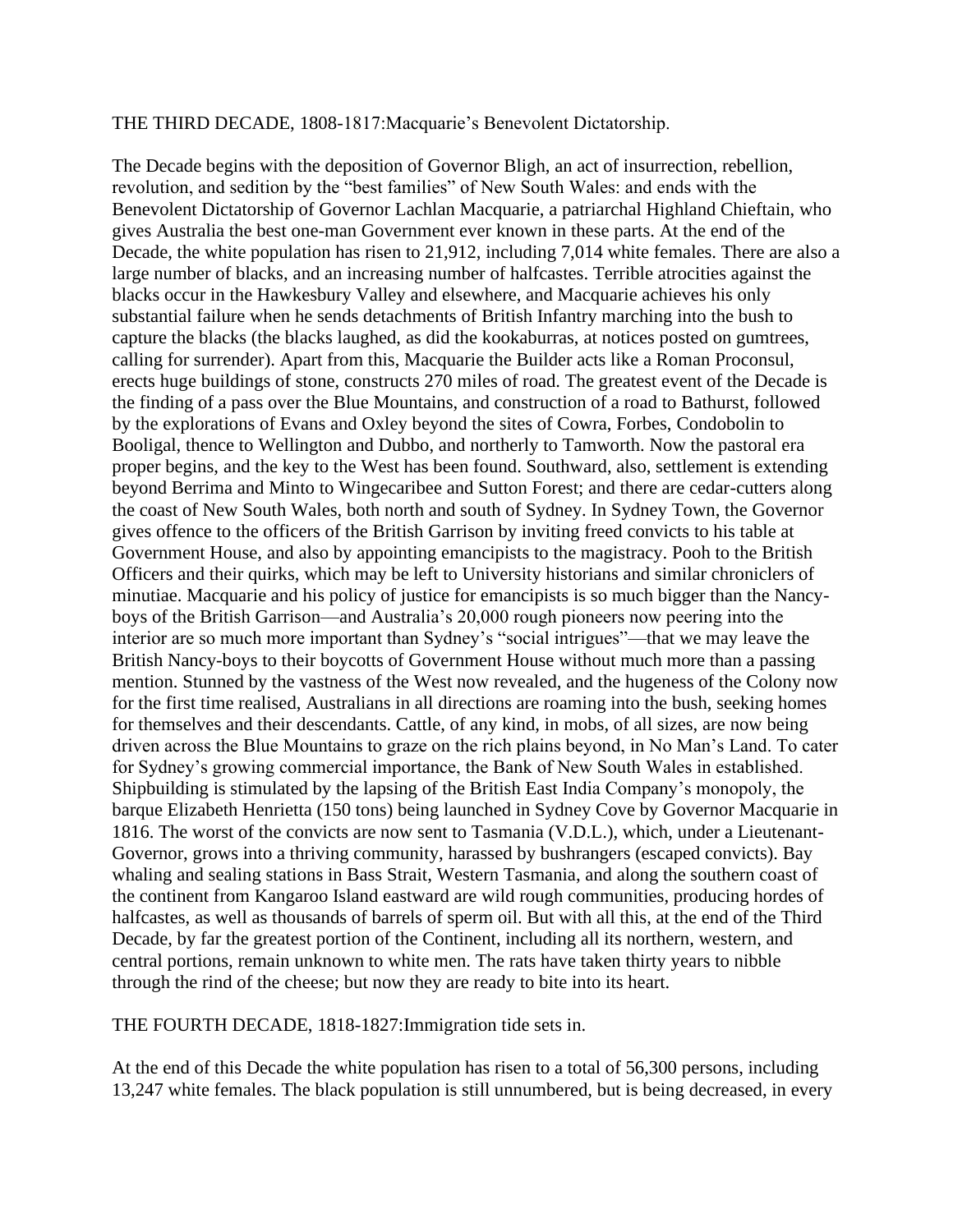pioneered district, by shootings. As an offset to this process, however, the halfcaste population, also unnumbered, increases wherever the white men go (as is only natural). To what extent the halfcastes, begotten during the first forty years of settlement, are merging into the community through production of quarter-castes from half-caste mothers, is not scientifically known; but the process exists. The white women in Australia are out-numbered by white men, three to one, and at least two-thirds of the white male population must satisfy procreative urges with Aboriginal women, or not at all. Almost all the white women are in towns. As each new outback district is pioneered, the white pioneers cannot resist the lure of Black Velvet. (This phase of our history is destined to be quite overlooked at Universities and by moralists.) Apart from natural increase, chronicled and unchronicled, the population of Australia is now greatly increased by immigration—not so much of convicts as of free migrants, attracted partly by London publication of Wentworth's descriptive book, the first book by an Australian-born writer to be issued in England. Politically, the major event of the Decade is the separation of Tasmania (1825). An English Company, The Van Dieman's Land Coy., is granted 250,000 acres, a road is built from Hobart (population 5,000) to Launceston (population 2,000), and the Van Dieman's Land Bank is established. Meanwhile, in New South Wales, an English Company, The Australian Agricultural Company, is granted 1,000,000 acres at Port Stephens, and sends out 80 settlers, with stud cattle, horses, sheep, and good farming experience. The Brisbane River is discovered, and a settlement made there. Land exploration goes northward to the Darling Downs, westward almost to the Darling, and southward via Goulburn to the Monaro, thence right to the Port Phillip District (Hume and Hovell's overland journey, 1824). In Sydney, Governor Macquarie's Benevolent Despotism comes to an end in 1821, his last years being plagued by Commissioner Bigge, a dunderhead sent out by the British Government to report on the Colony. Bigge opposes Macquarie's policy of favouring emancipists, and shows himself otherwise uncomprehending of the Colony's possibilities as anything over than a penal settlement. His report, widely circulated in England, deals almost entirely with convictism. Macquarie is succeeded by Governor Brisbane, an easy-going Scientist, who spends most of his time stargazing at Parramatta Observatory. He in turn is succeeded by Governor Darling, the most asinine of all Pommy Governors ever sent to Australia: after whom the largest River in the continent is named. Wentworth and his friends in Sydney have a lively time libelling Darling, who attempts to close down their newspapers. Wentworth champions the emancipists, who send one of their number, Redfern, to England with a petition urging repeal of regulations preventing emancipists from holding property. Under Darling's reign, there is political turbulence and discontent in Sydney. As a slight concession to popular feeling, the autocratic powers of the Governor are curtailed by appointment of "Legislative Council" of nine nominated members—five official, four non-official men. But the big work of the Decade reaches beyond such political tomfoolery in Sydney to the far corners of the land where few records are kept. Lockyer discovers coal at Ipswich on the Brisbane River, and then goes to Western Australia to establish a military outpost at Albany. In Northern Australia, too, settlements are established at Port Essington and at Melville Island; and the British have, beyond doubt, collared the whole continent now. (The British can do what they like with it, for their only formidable rival, Napoleon, is crushed: and Napoleon never threatened Australia, having too much else on his mind.)

THE FIFTH DECADE, 1828-1837:Australian Jubilee.

The white population at the end of the Decade has mounted to 134,488, including 39,607 white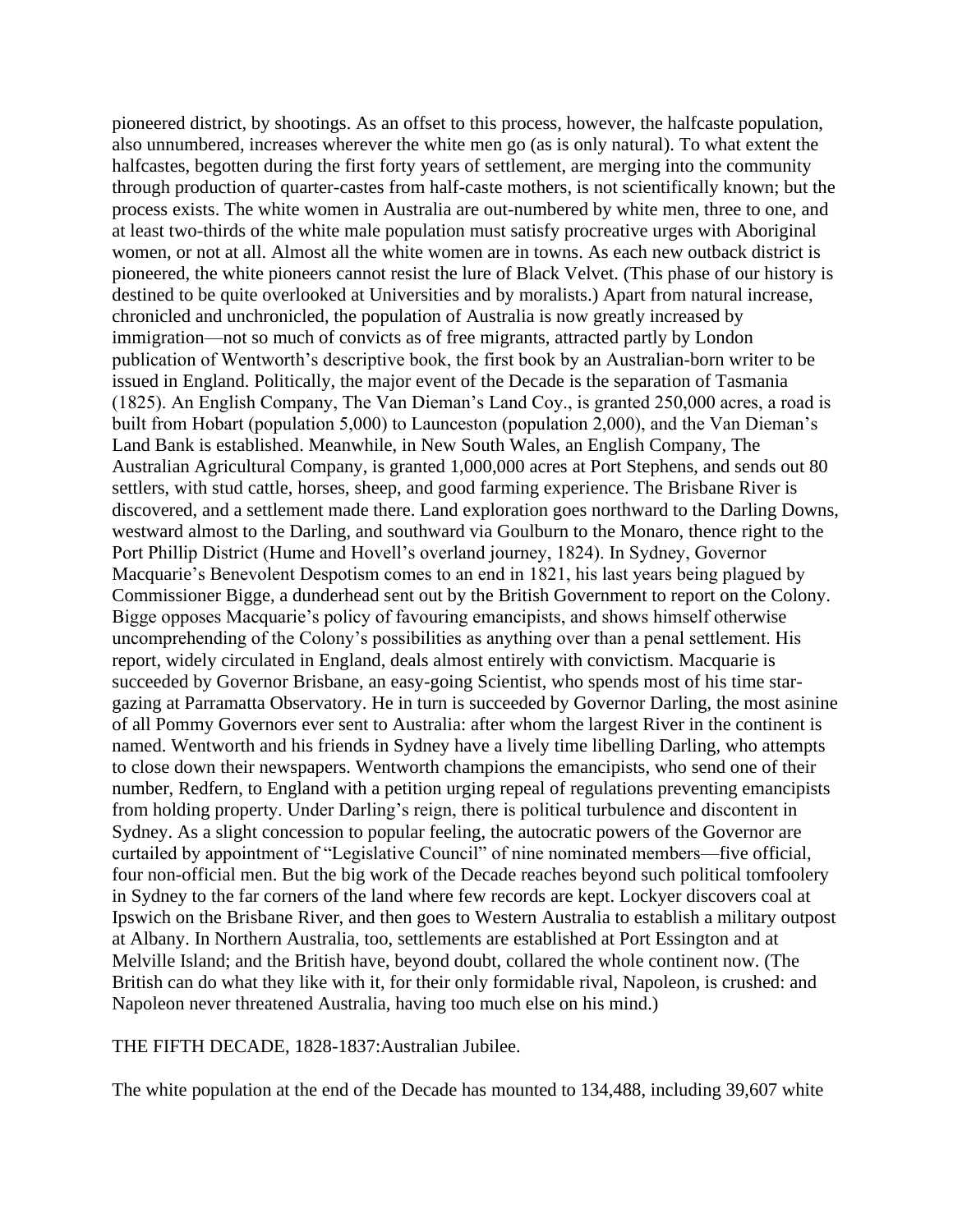females. Aborigines are dwindling, and halfcastes increasing, both unnumbered. We may guess that there are still 250,000 Aborigines in the Continent, including numerous comely gins. (*Look out! I am hinting at a worse Australian scandal than the convictism of the history-books: a scandal smothered by moralists—namely miscegenation, the unblessed production of halfcastes in every Australian district as a dominant feature of the first 100 years of pioneering!*) The Fifth Decade sees the white population trebled—by natural increase, by an ever-dwindling flow of convicts, and by an ever-increasing flow of free immigrants. In this Decade the inland river system of New South Wales is explored and mapped, the great rivers Darling and Murray are traced and named after Pommy officials, and pastoral settlement extends right through to the Port Phillip District southward and beyond the Darling Downs northward. This is the Decade of huge pastoral wanderings in the western plains, where mobs roam at will, finding their own pasturage on the largest tract of Crown Land in the world. The Pommy Governors, acting on instructions from Home, will not give grants or titles beyond the Blue Mountains, or beyond officially "recognised" settled areas; but Australians and potential Australians do not let that worry them overmuch. Out go the squatters, fighting for their "rights" with stockwhips, fists, and guns against neighbours. Cattle duffing goes on indiscriminately—the Rule of Law does not extend to the Western Plains, except in theory. Official History deals with politics in Sydney, not with this—except in regard to the journeys of Official Explorers. (But the cattle-duffers and squatters, guided by black-boys, are not waiting for Official Exploring Expeditions to help them find the good country "further out.") Sydney has now become a big town, with street lights and paved streets. As a further concession to public protests against irresponsible British autocracy, the Legislative Council is increased in number to fifteen members (all nominated by the Governor). Darling is succeeded by an Irishman, Bourke, a Roman Catholic, who does something to circumvent Church of England sectarian plans in education, and, in other respects, also shows himself to be fair, generous, and broad-visioned. Wentworth forms the Patriotic Association, and, popularly supported, agitates intensively for Australian Representative Government by an elected chamber (elected by land-owners), instead of by a nominee chamber, responsible to Downing Street. During this Decade the Papineau Rebellion gives Britain a fright; and methods are secretly devised in British Government circles of keeping Colonials from seceding by "granting" them "self-government" under British superior control. Wentworth's agitations in Sydney are therefore well-timed, and will bear fruit. In the meantime, the English A.A. Coy., putting "social pressure" on Governor Darling, obtains a grant of 600,000 acres on the fertile Liverpool plains and of 2,000 acres of coal-land on the Hunter River, with a coal-monopoly for 31 years. The Dumaresq brothers, relatives of Darling, arrive and are granted 200,000 acres at Armidale. So it goes on. In Governor Bourke's time, despite Bourke's opposition, coolies are imported to provide cheap labour for pastoralists. Sydney develops as a sea-port. In the year 1835, 293 vessels arrive from Overseas, of which only 60 are from Britain. The first steamship arrives, the "Sophia Jane" (1831), coaling at the Hunter River. Before the Decade is ended, coastal steamers, locally built, are operating in New South Wales. The cultural amenities of Sydney have also increased. Eliza Winstanley the actress appears nightly at the Theatre Royal. Wallace, composer of the opera Maritana, gives concerts in Sydney with a string quartet. In Tasmania, Governor Arthur organises a Great War against the Aborigines. Three thousand armed whites, at a cost of £35,000, in seven weeks capture one black woman and a boy. The military having failed, it is then left to the missionaries to entice and exterminate the Tasmanian Aborigines through charity; which they do, though not all in one Decade. Arthur is succeeded in the Governorship by Sir John Franklin, explorer and scientist, who reduces the harshness of the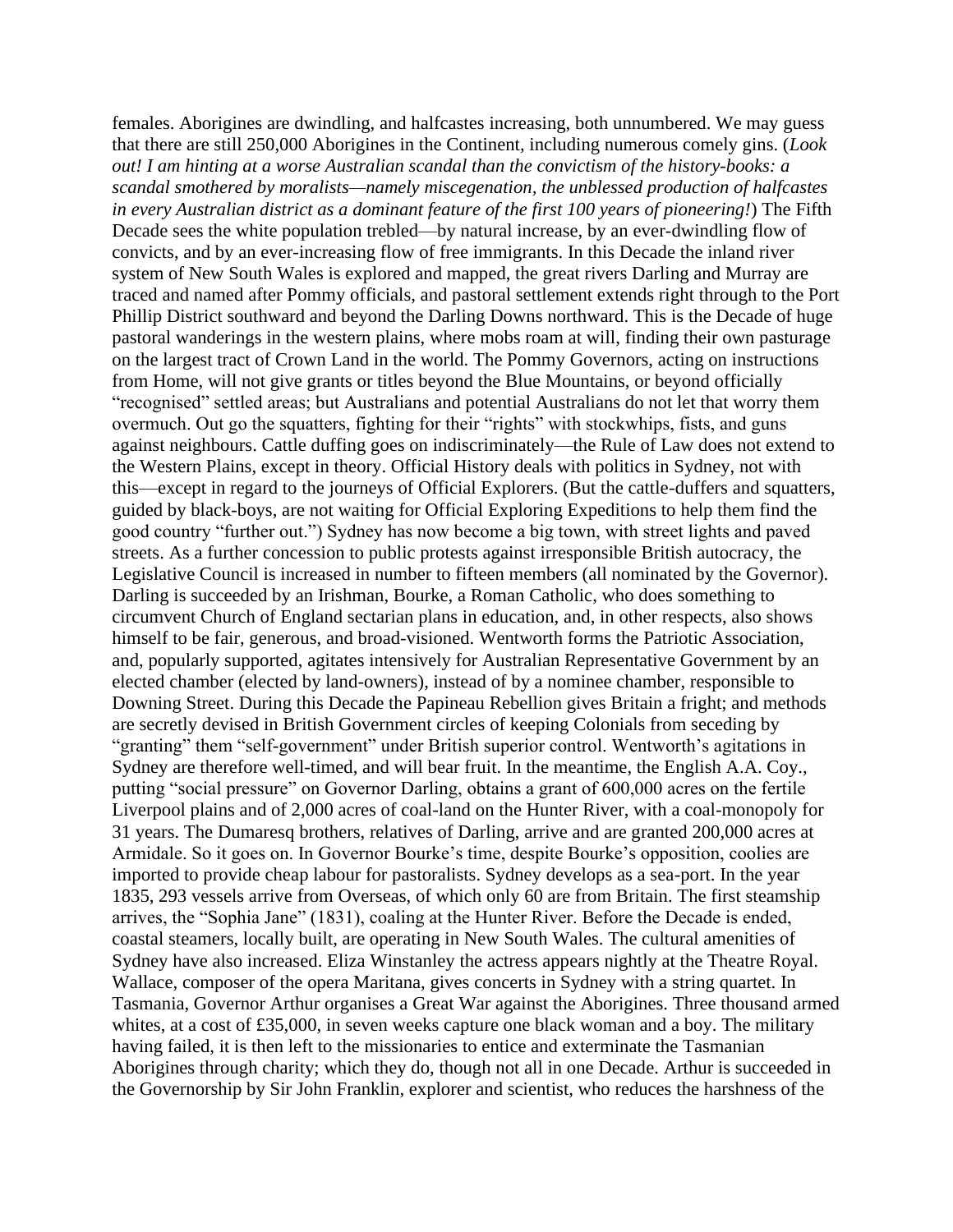penal system, and becomes a patron of learning. Tasmania's potato-crop is already famous, and the Island becomes prosperous. On the mainland opposite, the Hentys are settled (1834) at Portland Bay, being trespassers on Crown Land. Batman and Fawkner are also settled, the former having "bought" 600,000 acres from the natives. A settlement grows on the Yarra, recognised as the Port Phillip District of New South Wales, with an Administrator appointed from Sydney. In 1837 the first steamer plies from Sydney to Melbourne. In the last year of the Decade, 100,000 sheep cross the Murrambidgee during one period of three months, on the great move southwards into new country. Expansion northwards to the Darling Downs continues, the Brisbane Valley, however, being a penal settlement, closed to pastoral occupancy. In Western Australia great activity is occurring, Captain Fremantle having founded the Swan River Settlement in 1829, annexing a million square miles (everything west of the 129th parallel) for Britain, under a scheme whereby an English land-company acquires vast tracts at 1s. 6d. per acre. Two thousand free colonists duly arrive from Britain, together with a quantity of coolies from Madras, who are set to work for the Pukka Sahibs. Great activity, too, occurs in the new Colony of South Australia, carved out of New South Wales in the year 1834. The first settlers arrive in 1836, under the splendiferous Wakefield scheme of colonisation, whereby land (at £1 an acre) was to provide the Government with enough funds to finance perpetual expansion. As South Australia has 300,000 square miles (on the map), the scheme looks good—the only drawback being that land is cheaper in the other colonies. To divert migrants accordingly from New South Wales, South Australian interests in England make a hot scare-propaganda about convicts and bushrangers in New South Wales. The home-staying English, knowing no better and craving for sadistic romance, believe these stories. And so, at the end of the Jubilee decade, there are four distinct British colonies in the continent—New South Wales, Tasmania, Western Australia, and South Australia—together with two garrisoned settlements—Port Phillip and Moreton Bay. Only in Australia's Empty North is there a setback, the British Garrisons there being withdrawn, unable to endure the climate. A few independent settlers remain, to shoot buffaloes. One of these, Thomas Cahill, is reputed to have shot 60,000 buffaloes at the rate of 2,000 a month—for their hides. So ends the Fifth Decade, the continent "effectively occupied" on east, south, and west; but not on the Empty North.

#### THE SIXTH DECADE, 1838-1847: The Land Fund Boom.

Now there are four distinct Crown Colonies, and each has a history of its own, but all have the wonderful idea of selling Crown Land to obtain finance to subsidise immigration, thus causing land values to rise, and so on, *da capo al fine*. The white population of all Australia rises at the end of the Decade to 308,797 persons, including 118,532 females; and the poor old Aborigines, outnumbered and dispossessed, are callously driven towards extinction: though halfcastes, still begotten in droves, are perpetuating the Aboriginal blood—for quickly they merge to quartercastes, indistinguishable from sunburned whites. Concomitantly with the sudden flow of immigrants attracted by the Land Fund Boom, the transportation of convicts to New South Wales ceases (1841), and convict labour assignment also ceases. The total number of convicts transported to New South Wales between the years 1788 and 1841 has been 83,290; yet in two years, under the Land Fund Bounty system (1841-42) there are 71,315 free immigrants arriving, at a cost to the Government of £979,000; and this rate of free immigration increases steadily; for, now that convict labour is finally abolished, there is competition among employers to secure any labour available. To meet this situation, the employers organise a Coolie Organisation, the patriot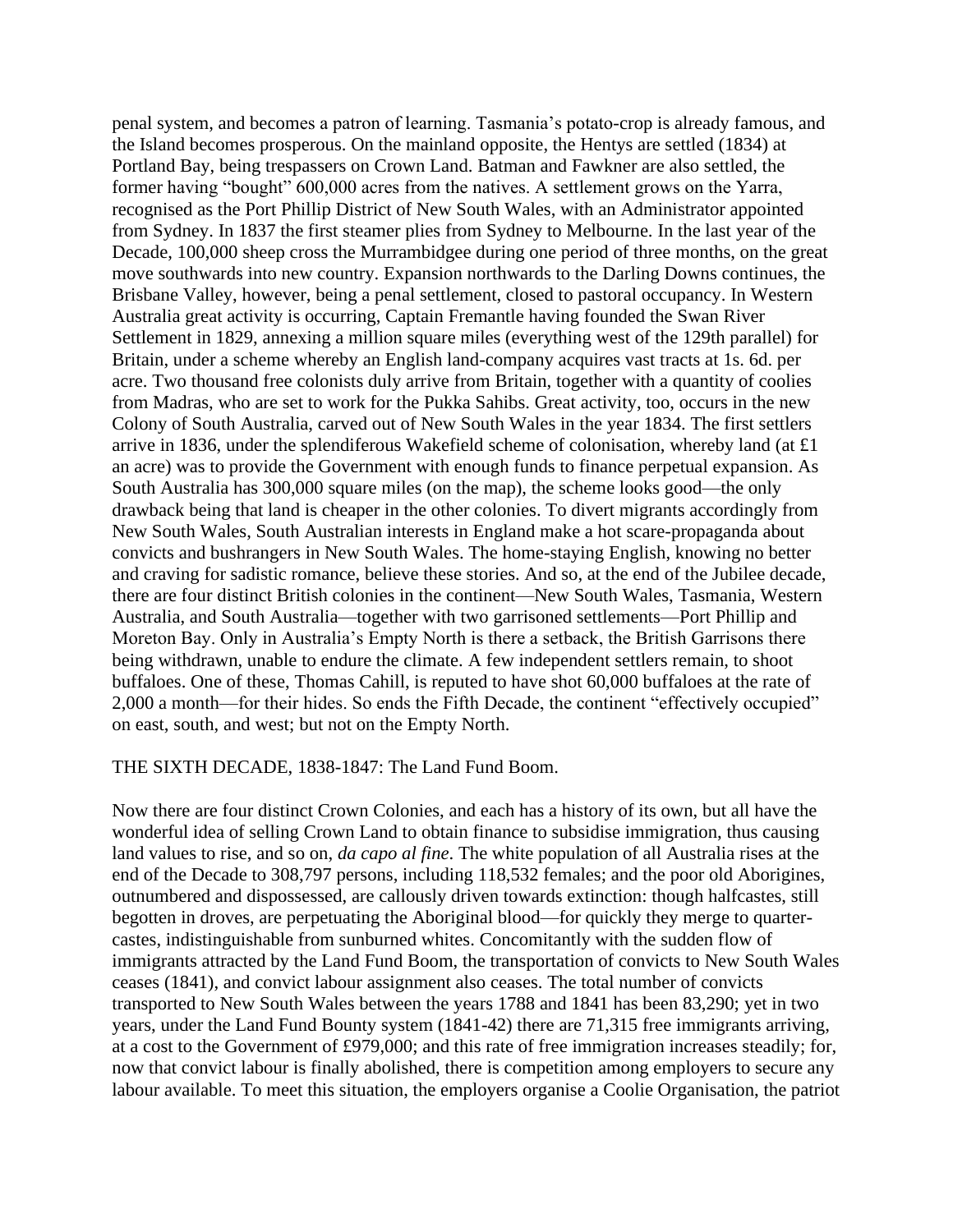W. C. Wentworth being a keen supporter of indentured Coolie Labour. Henry Parkes, owner of the Empire newspaper, meets a compositor's strike by importing 35 Eurasian compositors from India. Ben Boyd on the Monaro employs Coolie and Kanaka shepherds, and Wentworth himself imports Coolies. Public indignation, particularly among the white labouring classes, runs high, and a petition signed by 4129 persons, in protest against Coolie Labour, is forwarded to Downing Street. Now the political issue, of Emancipists versus Exclusives, has been swamped in the flood of immigration, and a new fight develops, of Squatters versus the Pommy Governor (Gipps) on control of the Land Fund. Wentworth champions the squatters' cause, claiming that the Crown has no right to impose a Squatting Tax, as the squatters are on Waste Lands (commons). The upshot of it all is that squatters obtain a legal right to take up their land, and so become taxable. Gipps proves very stubborn during this struggle, as Downing Street orders are that no title of occupancy is to be recognised beyond the Pale (the proclaimed settled area). However, Beyond the Pale (in 1846) there are 2½ million sheep and 600,000 cattle—more than Within the Pale, so Downing Street has to recognise a *fait accompli*. In this Decade the Legislative Council is increased to 36 members—twelve nominated and 24 elected by £20 freeholders. Gipps is confronted by a hostile majority on the Council; and Downing Street, warned by American experience, recalls him and ponders very deeply. In 1842-43 there is a severe Depression caused by overspeculation in land and cattle, and by bank advances to persons of insufficient substance. "Boiling-down" (of cattle and sheep for tallow) saves some landowners. The Colony weathers the Depression, but learns a lesson. James Brown, at East Maitland, opens a coal mine, and challenges the legal right of the Pommy A.A. Coy to a coalmonopoly. Copper in mined at Molong and Canowindra. The shipbuilding industry in Sydney booms strongly; but three iron steamers are imported from Britain for the coastal trade. At the end of the Decade, the first American-built clipper ships are arriving, ousting the slower British ships. Wool auctions are instituted by Thomas Mort. Now the Port Phillip District, governed paternally by Latrobe, is agitating for separation from New South Wales. One of its six members in the New South Wales Legislative Council is Dr. Lang, the Presbyterian firebrand, who urges, also, the separation of Moreton Bay. The Port Phillip Land Sales and Leases provide a surplus of £362,000 in six years, of which £158,000 is spent in Sydney. Melbourne, a mushroom town, is the port for a district grazing a quarter of a million cattle, innumerable sheep, and cultivating 25,000 acres. The demand for separation is insistent, and its granting cannot be long delayed. Across the Strait, the Colony of Tasmania has a population of 66,000 persons (including 29,000 convicts). The free colonists clash with Eardley-Wilmott, Pommy Lieutenant-Governor, over Downing Street's policy of taxing Tasmanians to pay the costs of the Convict System; and also over exorbitant grants of land made to the English-owned Van Dieman's Land Coy., (which has now increased its holding to 600,000 acres). The "Patriotic Six" resign from the Legislative Council, and agitate for cessation of transportation. Eardly-Wilmott is recalled. The new "Wakefield" colony of South Australia receive a great impetus from arrival of 7,000 immigrants of excellent type from Germany, who come at their own expense, as do 27,000 others from Britain; and 21,000 come with Government assistance. Despite this, the Colony gets into financial difficulties and the Legislative Council "walks out," leaving the Pommy Governor without a quorum. Copper is discovered at Kapunda and Burra Burra in 1845, solving the Colony's difficulties. Bull and Ridley invent the wheat stripper, and the Colony becomes a great flour-milling centre. Sturt makes explorations into the arid centre of Australia, to Eyre's Creek, his report damping optimism. In Western Australia there is fiasco and mismanagement, the wrong type of immigrant (investors) being attracted by the prospectuses issued in London, labour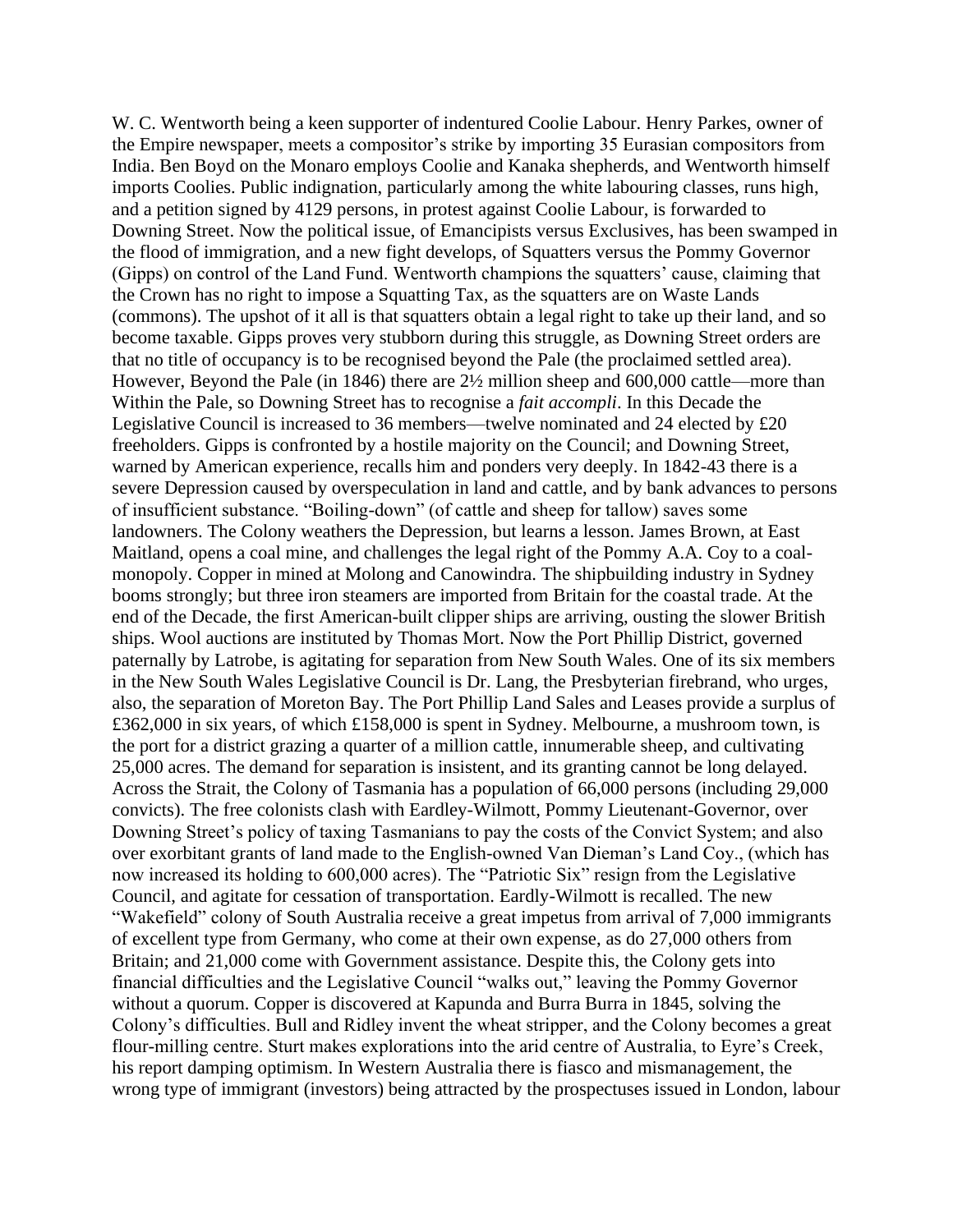being scarce, and no markets available. The Western Australian Company (English-promoted) holds huge tracts, undeveloped, while free settlers starve. Pommy Governor Hutt earns hatred by refusing to unlock areas beyond the map-defined area. George Grey and F. T. Gregory make wide explorations in the northwest, but their reports are discouraging. In North Australia, the abandoned settlement at Port Essington is re-garrisoned, and buffaloes are imported from Timor. Downing Street approves a plan to settle Port Essington with Malays, but nothing comes of it. In the Moreton Bay District of New South Wales, convicts are removed from Brisbane (1842) and then the river valleys are settled by free immigrants. There are thirty stations on the Darling Downs, and the furthest out have reached beyond the Burnett District towards Rockhampton. The German Dr. Leichhardt (1844) makes a land journey from Moreton Bay northwards and reaches Port Essington (a ten months' trip). Dr. Lang is busy in London agitating for separation, the colony to be named Cooksland, to grow cotton, and to be peopled by Scots Presbyterians, according to his plan. Disregarding these suggestions, the Colonial Office, in Downing Street, under the Hon. W. E. Gladstone, decides on establishing a new colony, to be named Gladstone Colony, a penal settlement. Major Barney, first Governor of the new Colony, with 6 officials, 22 soldiers, and 40 civilians, occupies his Capital (Gladstone City) for two months, at a cost of £15,000; but, owing to vigorous protests from other colonies, the British Government is not game to go on with its scheme, which is dropped. So ends the Sixth Decade, with Australianism very assertive, and Downing Street's imperialism seriously bothered to devise a method of holding these Austral colonies firmly within the Empire.

### THE SEVENTH DECADE, 1848-1857: Gold, and a problem solved!

At the end of the Gold Decade, the white population has risen to 970,287 persons, and the first million is in sight. Men still predominate in the community, the total number of females being 395,487—approximately six white men to every four white women. The proportion of females ("sacred vessels of maternity") has been increased by recruiting campaigns, particularly in Ireland, from which country a very great number of Australian grand-dams are derived. Now Australia is governed by five Colonial governments, for the Port Phillip District is separated from New South Wales, and is named Victoria after Her Faraway Majesty. In both Colonies gold! gold! gold! is discovered, in huge quantities, and men are on the march in hundreds of thousands to wash dirt in the diggings of Ophir, Turon, Araluen, Bendigo, and Ballarat. Sailors of all nationalities desert their ships in port, immigrants pour in from all countries—and, almost at a stroke, Australia has become an El Dorado. Boom, boom, boom! In addition to the attraction of gold, there are bumper wool clips, and thousands of immigrants are also coming in assisted by bounties from the Land Fund. All Australia is seething with optimism, with movement, with rushings hither and thither. Future prospects seem unlimited. This is indeed "The Land of Opportunity." The clipper ships are now in their heyday, doing the journey to England in sixty days, instead of ninety days, as previously; but already the first mail steamers are arriving, and the Steam Age has come. The first railways are built—Sydney to Parramatta and Newcastle to Maitland; Bulli coal is mined. A branch of the Royal Mint is established in Sydney. Streets are lit with gas. Cobb and Co.'s coaches open mail routes. Universities are established in both Sydney and Melbourne, to become centres of British political propaganda. The two "Gold" Colonies flourish greatly, at the expense of the other three Cinderella Sisters; and there is strong rivalry between the two fortunates. The population of Victoria at the end of the Decade is 408,000 greater than that of New South Wales, and almost half that of all Australia. The New South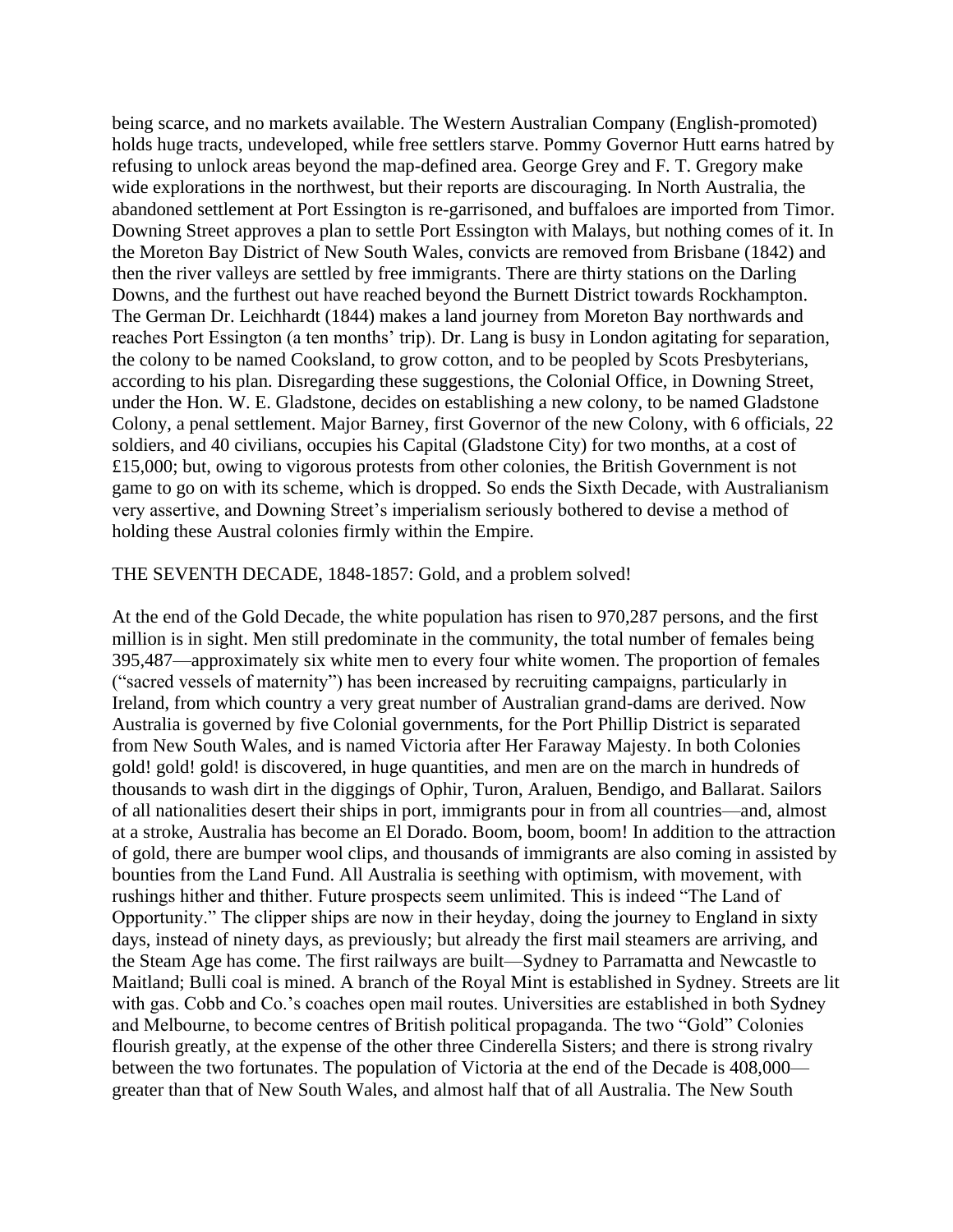Wales squatters term Victoria "the Cabbage Garden." Chinese immigrants flood in to Australia, imported for shepherd-work; but the Diggings attract them, too. This is the Decade of the Glorious, the Never-to-be-forgotten EUREKA STOCKADE, the hoisting of the Flag of Stars and Proclamation of the First Australian Republic. Pommy Governor Hotham calls out the British Garrison, who fire on the miners and suppress the rebellion in bloodshed; but Downing Street gets a fright at the subsequent Australia-wide indignation and wave of protest. Hotham dies on the job in chagrin, and, within two years, the Australian Colonies are "granted" self-Government, or "Responsible Government," or Whatever-You-Like-To-Call-It—the system whereby Britain nominates the Governor, with power of veto and dismissal—the system of two-chamber Legislatures so eminently suitable for intrigue, wire-pulling, bribery, political "fixing," under which Australia's Colonial Status is confirmed, seemingly for all time, in the form of words of "self-" government—a Gift of the British Government: excellent "statesmanship"—by Britain, in Britain's interests first! And now, too, despite the enormous production of wealth—mineral, vegetable, animal—in Australia, the First Overseas Loan is floated in London. Ha! This is the meaning of Responsible Government! Responsible for payment of interest to Britain! The loan is at 5 per cent; and the Black Year of its first incurring is the year 1855. The Loan is on the security of El Dorado. The Sydney Mint coins 5,000,000 sovereigns in its first four years (1855-58) and gold is coming into Melbourne at the rate of *two tons* a day. Yet Australia borrows money Overseas! Oh, what colossal folly! What colonialism! British statesmanship wins all along the line. "Responsible Government," and the division of the continent into so many Colonies, has been a British Game, which no Australian sees through. The British now have Australia in pawn—and all the gold, all the wool, all the great wealth of Australia is theirs to command: and they duly command—and commandeer—it. Such is the story of the Seventh Decade—the Lucky Seventh—lucky for Britain; for now Australians may posture and swagger as much as they like in their tinpot Colonial Legislatures: but the whole lot of them are in Britain's bag, Britain's money-bag. Diddled again, and sold a pup! Australians have "self" government, five times self-government, and soon to be six and then seven times selfgovernment: but where will all the gold, all the wheat, all the gold go? (*Guess.*) Let us turn our mind to more congenial topics. The first intercolonial cricket match is played (1851), Tasmania beating Victoria by three wickets. Five years later the first match between New South Wales and Victoria ends in a win for New South Wales, also by three wickets. This is the Decade, too, of Captain Cadell's steamers on the inland rivers. He reaches Albury, Gundagai, and Walgett; but none of the vast new wealth of Australia is applied to preserving and developing the grand watercourses of the Murray, the Murrambidgee, and the Darling as permanent steamboat-ways; for this is an intercolonial question, a National question for which there is no National parliament to solve. Let the rivers silt up! Australians don't care! In all the Colonies there is a Russian Scare, for Britain is fighting Russia in the Crimea. To "defend" Australia from a Russian attack never contemplated by the Czar, regiments of militia, in all the stupid colonies, stupidly go on parade. How characteristically British-Australian! The Colony of Western Australia is not prospering, its population being less than 5,000, so it is granted neither loans nor selfgovernment. Instead, it remains a Crown Colony, and now (1849), West Australia is made a dump for British convicts, so that the British Pastoral Companies who hold all the best land may have cheap British convict labour. In North Australia, nothing much is doing. The settlement at Port Essington is again abandoned; but A. C. Gregory the explorer, accompanied by the Dane Von Mueller, crosses the entire continent by land north of Capricorn from west to east. In the northern part of New South Wales vaguely known as the Moreton Bay district, exploration has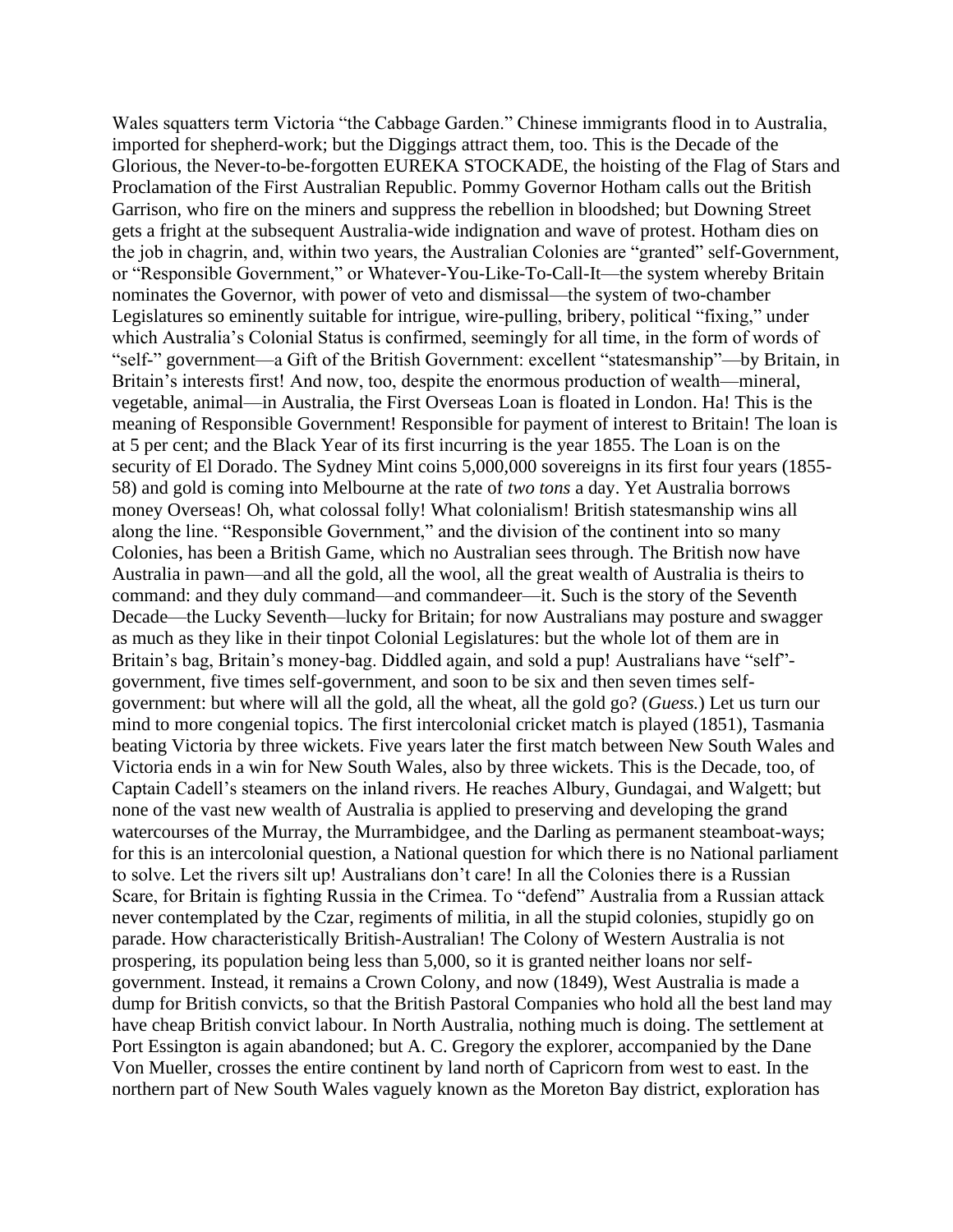proceeded right through to Cape York. Kennedy, Leichhardt, and the Archers, open out huge areas (unimaginably huge) of fertile country. Leichhardt "goes west" (1848) and is never heard of again. Dr. Lang brings out many shiploads of "virtuous Presbyterians," and the time for the Separation of Cooksland approaches. In Tasmania (now officially re-named such) transportation of convicts ceases (1853) and "Responsible" "Self-" government is inaugurated, according to pattern. South Australia's contribution to humanity during this Decade is twofold: the Torrens Title and the system of Parliamentary Voting by Secret Ballot, both copied subsequently throughout the world. So ends the Seventh Decade, the Decade of Gold and of the Colonial Yoke.

THE EIGHTH DECADE, 1858-1867: The Railway Decade.

Now Queensland (as Dr. Lang's Cooksland comes to be called) is separated from New South Wales, and there are six British Colonies, with six British Governors, in Australia. The white population mounts during the Decade to 1,483,848 persons, of whom 664,000 are females. Gold is still being mined in huge quantities. New fields are found at Lucknow and Lambing Flat in New South Wales, and at Eidsvold in Queensland. All the Colonies settle down, under their ready-made Colonial Constitutions, to a policy of borrowing money in London, mortgaging the future; but confident of being able to meet interest and redemption from the surplus of the Land Fund, and from the huge export surplus of gold, wool, and wheat. Much of the money borrowed is used for railway and telegraph construction—the rails and locomotives being imported from Britain at fancy prices. This suits the British very well, for they get profit on the rails and locomotives and interest on the loan money as well. Moreover, the railways, Governmentowned, are run at a loss so that wool may be conveyed cheaply to ports for English buyers; and so it goes on—a soft snap for the English. Now in this Decade, beginning on the estates of the A.A. Company in New South Wales, the wasteful process of ring-barking trees is inaugurated, and spreads all over Australia, millions of pounds worth of timber being destroyed, to provide extra grass for sheep and cattle, and to start the process of soil erosion to make a problem for the future. Every problem created by pioneering is passed on to the future, under a quick-grab British policy, engendered perhaps on the goldfields, which are soon despoiled. Public finance continues to rely on the Land Fund, that seemingly inexhaustible source of revenue, and assisted immigrants from land-hungry Europe pour in, attracted by promises of proprietorship in Happy Australia. In New South Wales, Robertson's Land Acts, providing for free selection before survey, and conditional purchase by residence, create consternation among the Squattocracy: who defeat its provisions by dummying selections. But the net effect is towards closer settlement, smaller holdings, development of a peasantry or yeomanry in the more fertile coastal districts of the east of the continent. Politics in the Six Ready-made Colonies follow closely on the contemporary English model of Tory and Liberal, Protection and Free Trade, Secular versus Church Education, and so on. Victoria is all for Protection, but New South Wales declares for Free Trade. All the Colonies liberalise education, and make much fuss of "Democracy" and ballot voting. Australia's main line of political development is thus clearly laid down—to "follow Britain's lead"; and all parties are eager to borrow more and more from Britain, pawning the birthright of Australia's sons. The political development in all the Colonies is somewhat similar, except in Western Australia, which is still a Crown Colony and stagnant, no gold being yet found there, and British convictism and Land-Company speculation being still the mill-stone. North Australia is now excised from New South Wales, and is added to South Australia, a very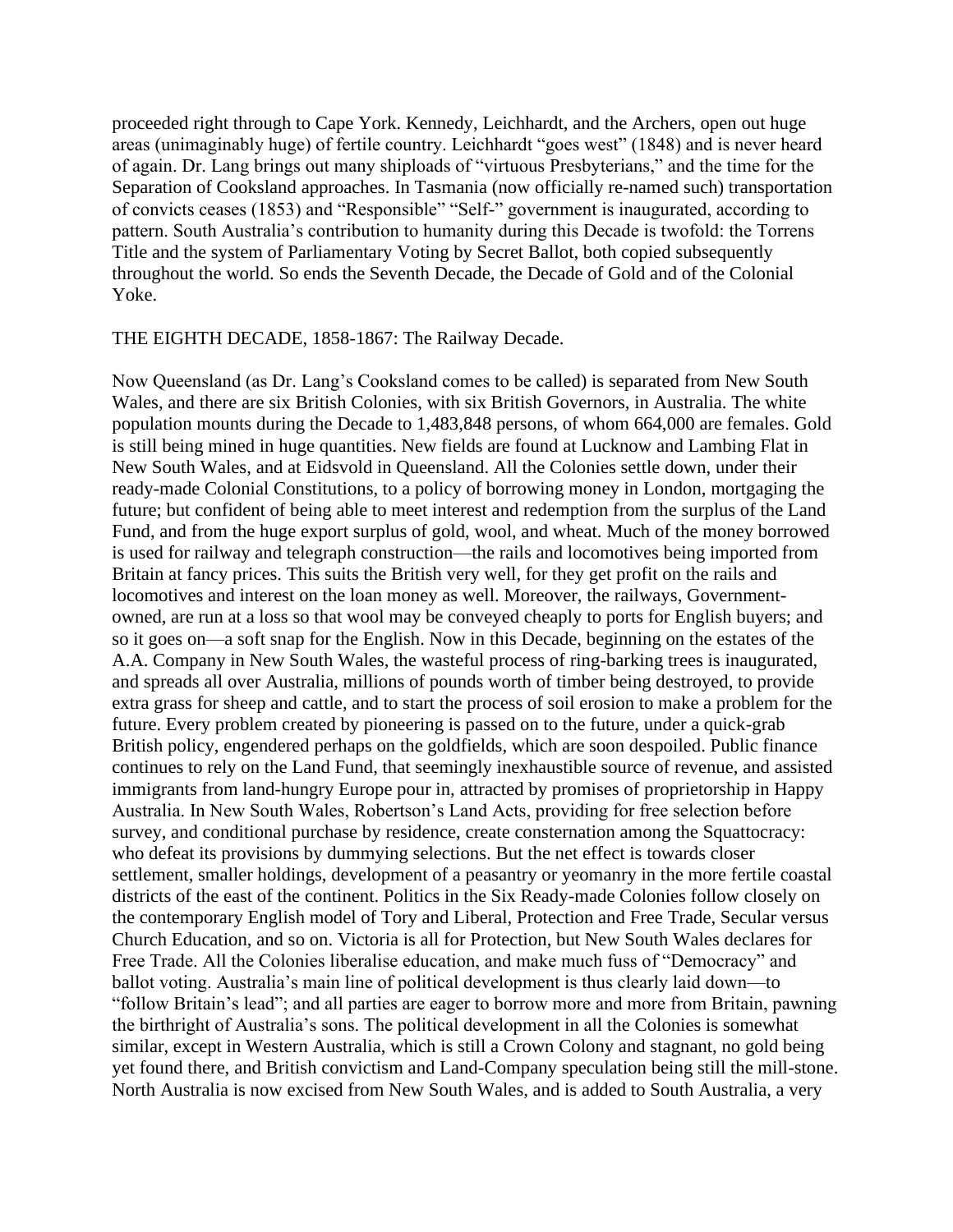heavy liability, particularly as the explorations of McDouall Stuart and of Burke and Wills reveal graphically that the heart of Australia is an uninhabitable desert. In South Australia, Adam Lindsay Gordon, remittance man, receives a legacy of £7,000 from HOME, gets into Parliament, rides steeple-chase winners, and writes British-Australian poetry. In Tasmania, the whaling industry begins to decline, but the potato and wheat industries flourish. Dicky Dry, son of a convict, is knighted and becomes Premier, and a submarine telegraph cable is laid to the mainland, while Howard Smith provides regular steamship communication to Hobart and Launceston. The whole of Queensland is now explored, partly by Landsborough and Walker (searching for Burke and Wills), and all the Colony is proclaimed for pastoral occupation. Assisted immigrants reach Queensland at the steady rate of 7,000 a year, including a large proportion of Germans. The American Civil War provides a temporary stimulation to the cotton and sugar industries, South Sea Islanders (Kanakas) are indentured, copper is discovered at Mt. Perry, and at the end of the Decade (1867), gold is discovered at Gympie; and Queensland booms. During this Decade, the British Government, satisfied to work through political intrigue and convinced of the futility of anything resembling force to coerce Colonials, decides to withdraw the British Military Garrisons. The Australian Colonies eagerly agree to establish their own Military Defence, thereby relieving Britain of a great and useless expense. There are some intercolonial conferences on postal matters and tariffs, and dimly federation of the Colonies is presaged. Now, now, the first Melbourne Cup is run (1861) and in 1866 the Cup is won by The Barb. The first English tourist cricket team arrives. Everything in the garden is lovely—except in Australia for a while, where Higginbotham, Australian patriot, brings about Pommy Governor Charles Darling's recall, exposing the Governor's acquiescence in a piece of political trickery on tariffs. These are the large Colonial days, where Colonials are Colonials, and proud of it. Victoria is Permanent Queen, Britannia Rules the Waves. Happy, happy, bygone Eighth Decade!

### THE NINTH DECADE, 1868-1877: The Liberal Decade.

Now the white population rises to 2,013,130, including 928,790 females, and the Aborigines have dwindled to perhaps 150,000 all told. This is the Liberal Decade—liberal immigration, liberal construction of railways, liberal borrowing from London, liberal export of wealth, and, more particularly, "Liberal" legislation. This is the Decade of Education—compulsory, secular, and free; subsidies to denominational schools being withdrawn, after angry protests from the Churches. Australian politics is tailing behind English politics, democracy is the fashion, most of the Australian politicians are English Radicals, in the fashion of the period. Trades Unions are organised on the British model, some obtain an Eight Hours Day, democratic "progress" becomes ingrained as an article of faith (the Nineteenth Century Englishman's Dream materialising in the Antipodes). Dibbs in Sydney is elected as a Republican; but that is not serious, for Queen Victoria At HOME is a Permanent Institution. This is the crinoline-and-bustle era, par excellence—even pioneer women, lonely in the outback, queen it over galahs and jackaroos, following the Feminine Royal Lead, prudish and innocent, smug and dominant; breeding large families. The Spirit of Fecundity waves a wand over Australia. Everything is expanding and lovely. The cream of the wealth is being skimmed easily from the milk of the land. Can it last forever? Virgin soil has been upturned, land fallowed for aeons, eager to yield of its plenty. The perpetual boom of immigration, import of capital, overseas borrowing, gold and other mineral production, and ever-increasing pastoralism, lifts Australia up and ever up on the crest of a mighty wave not yet destined to break and crash. The system of Six Imitation-Pommy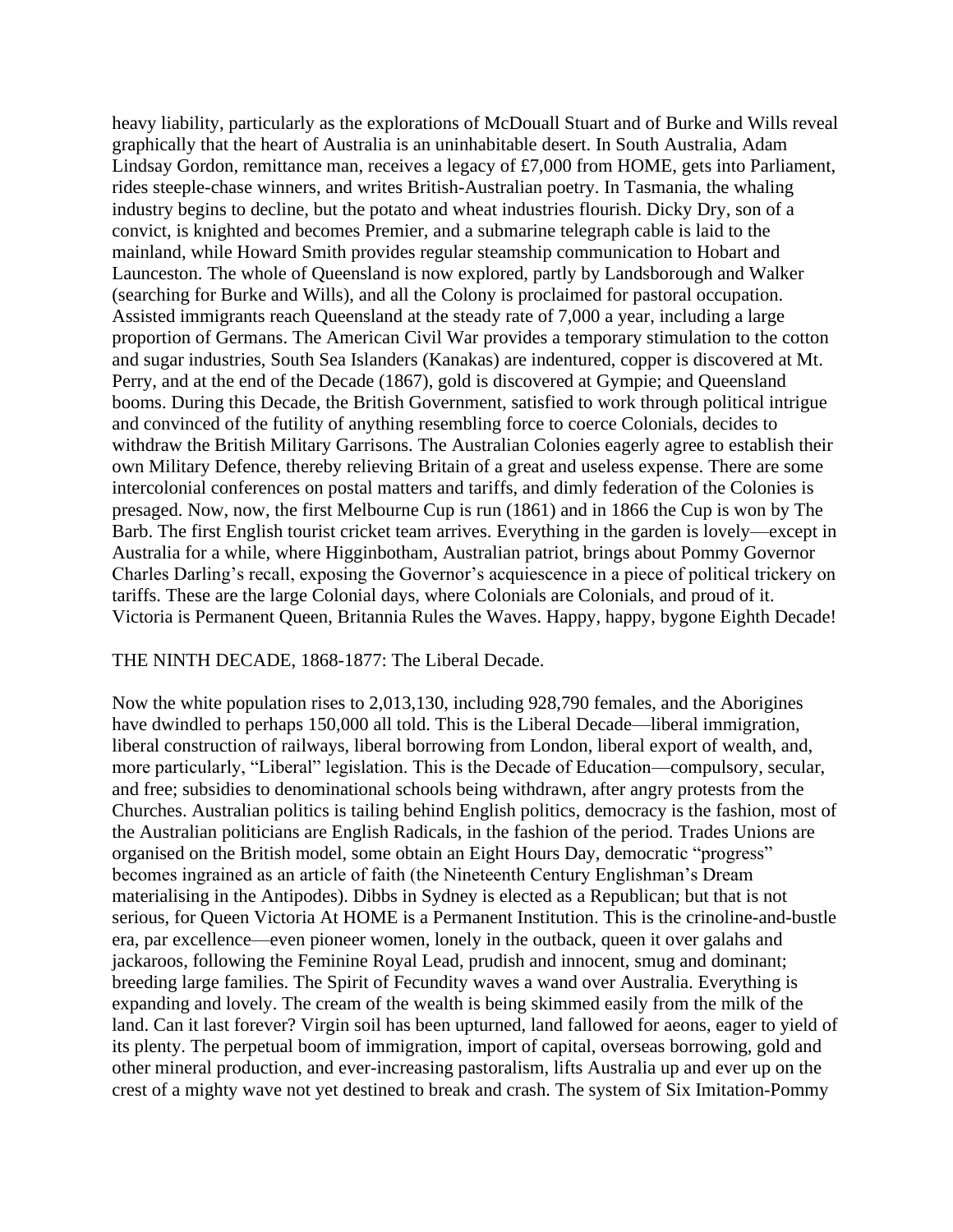Parliaments, supervised by Real-Pommy Governors, is working well, as any system would work well, with new wealth so abundant in a "new" continent. The only discordant political note is that of Higginbotham, in Victoria, who refuses to accept Cabinet Rank under Premier McCulloch, on the grounds that the Colony is not Sovereign, but is "governed from Downing Street." But perhaps this, like Dibbs' republicanism in Sydney, is only fashionable Liberal ebulliance. All the Colonies are hugely expanding in population and wealth, prosperity is the keynote, politics is a game, one thing will do as well as another. The British of Britain reap a rich harvest from this easy-going Colonial attitude of Australians. In New South Wales, coal mines are opened at Lithgow, and iron-smelting also begins there. Copper is mined at Cobar; the railway is over the mountains beyond Bathurst; prosperity seems illimitable. A member of the Royal Family (Prince Alfred, Duke of Edinburgh) visits Australia, and is shot, but not killed, by a mad Irishman, Farrell, at Clontarf. Like all assassinations, this one has no general political significance. The Barb wins the Sydney Cup at Randwick two years running (1868-69), Jem Mace visits Australia and introduces glove-fighting, Ted Trickett wins the world's sculling championship, Frank Gardiner the bushranger is pardoned, there is an Intercolonial Exhibition in Prince Alfred Park, to commemorate Captain Cook's Centenary; and, at Sydney University, there is a great musical festival, with Lucy Chambers (contralto), Neri, Contini, and Dondi (male singers)—all in the pageant, or phantasmagoria, of Carefree Colonial Life. (*Gone are those days! We dip quite at random into historical memory, the lore of the Land . . .*) Now in Victoria Marcus Clarke founds The Colonial Monthly, hails A. L. Gordon as a genius, and himself writes the Convict Classic, *His Natural Life*, a fixing of the stigma of colonialism and convictism on Australia just when it seemed likely to be forgotten. Henry Kendall wins the poetry prize of the year (1868) and his verse achieves book-publication. In Tasmania, tin is found at Mount Bischoff, a railway is built through from Hobart to Launceston; and poor little Truganinni, the Last of the Tasmanian Aborigines, dies. ("Bury me behind the mountains," she pleads on her death-bed. They put her skeleton in the Hobart museum: callous, callous monsters.) South Australia's greatest feat in the Decade is construction of the Overland Telegraph to Darwin, at a cost of £300,000, using 36,000 telegraph poles through country mostly desert; but it is to be a link with HOME—so worth the money. Giles and Warburton explore the Centre of the continent, and find it as barren as could be. In North Australia there is a brief gold rush, Darwin is established as a settlement, Chinese Coolies are brought in by the Government, for public works. In Western Australia, convict transportation ceases (1868), Representative Government is granted (1870), coolie labour is largely imported, John Forrest makes his series of grand marches into the arid interior; the pearling industry begins to boom on the northwest coast. In Queensland there is a rush to the Palmer goldfield, thousands of Chinese flood in, Kanakas are cruelly blackbirded to work on the Colonial Sugar Refinery's plantations. Lo, the rumbling of a storm! Griffith, Premier, introduces legislation to restrict Asiatic Immigration (1876). At the end of the Liberal Decade, the Colonies are ready to create the extremely illiberal policy of White Australia.

THE TENTH DECADE, 1878-1887: Australian Centenary.

The population mounts to 2,881,362, including 1,322,244 females. Immigrants are still flooding in, but there are more babies than immigrants each year, now and henceforth; and the percentage of Australian-born must rise: Colonial-born, and born colonials. Now in this Decade the adroit British plan of managing Australia (in Britain's interests first) is seen to have matured. The six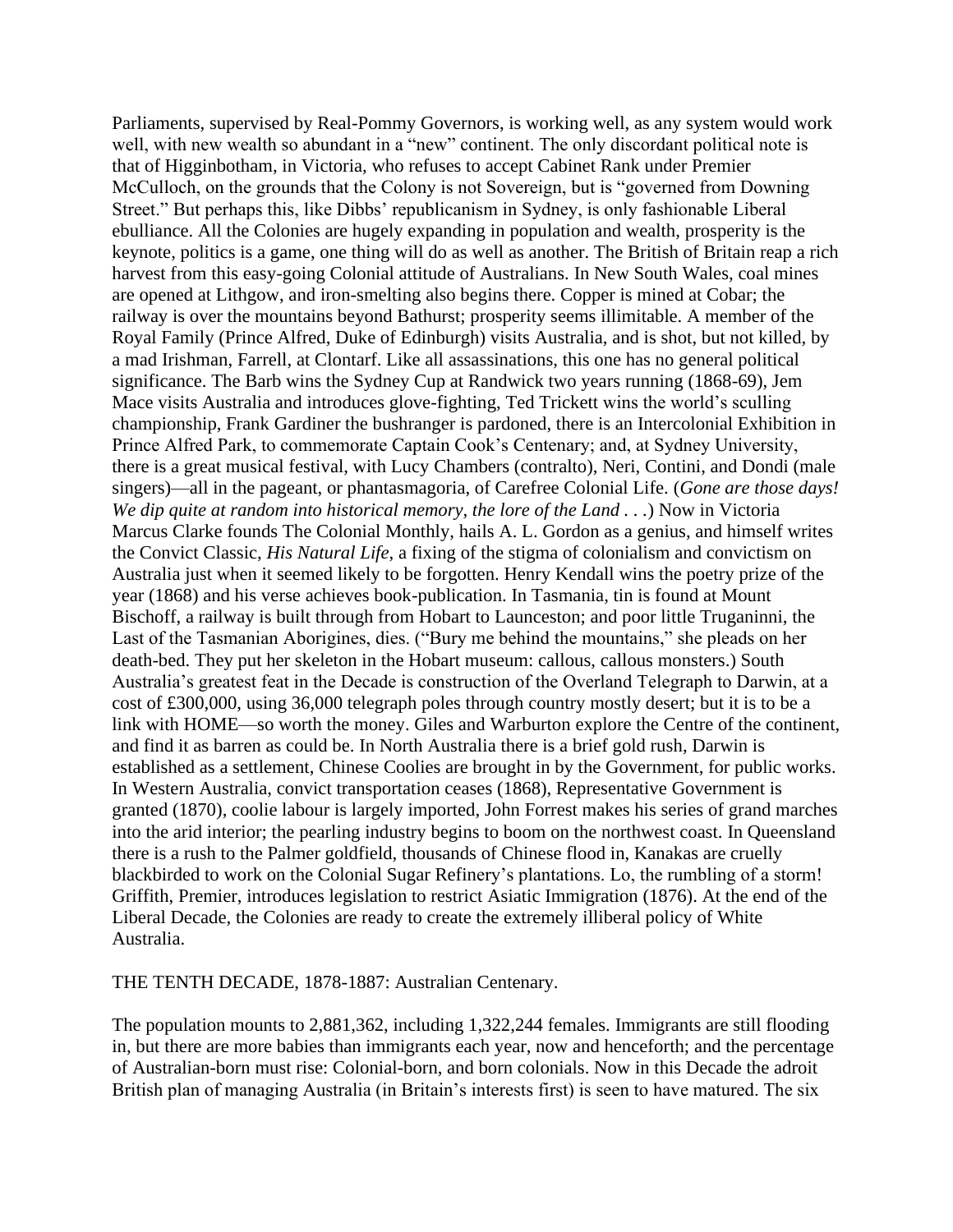London-made Constitutions of Australia provide ample scope for "democratic" local political argumentation about merely local matters; but the people of Australia are divided into six areas of Government, and have no united voice or "say" in Imperial matters. British political intrigue is at work in each of the Six Colonies, to fasten British Loans on the not-very-alert Colonial Treasurers; and this process means essentially that the Colonies must buy British goods, to make the loans effective. The British Ruling Class having quickly understood that Democracy means government by bluff, propaganda, and "management" of the people's "representatives," find the Australian Colonials an easy mark. Most of Australia's trade, export and import, is diverted to Britain: and British shipping gets the carrying of it. In the meantime Australians are becoming more and more convinced that they are making tremendous political progress, and that Australia is the most brilliantly democratic country in the world. On account of the vast production of raw wealth, and after as much of this as possible has been exported to Britain, Colonial basic standards of living rise higher than those of Europe, the process being furthered by inflow of capital, brought by immigrants, and by the ever-mounting loans from Britain. Australia is still in a boom phase, and the possibilities of expansion appear illimitable. Now the great Broken Hill and Mount Morgan mines are discovered, prodigious increments of mineral wealth are to be exported to Britain. Simultaneously, the Suez Canal route and invention of refrigeration enable frozen beef, mutton, and fruits to be sent HOME. Sheep and cattle now occupy every fertile square mile of the continent—wool exports sent HOME are golden fleeces for Britain, the greatest quantity of wool, and the finest quality, the world has ever known. Pastoralism has almost reached its saturation point, and the beginning of the export of frozen carcases, in addition to wool, hides, and tallow, now means that Australians are a nation destined to be Britain's herd-keepers and shepherds for many decades to come. This is the Age of the Horse, when Colonials are "born to the saddle"—it is the age, too, of the nomadic shearers and pastoral workers, "waltzing Matilda," swagmen of the idyllic era of swaggism. But also, yeoman agriculture and dairying booms; it is the period of expansion of small settlers, "selectors," who raise big families on 160 acres. Cream-separators are introduced, co-operative butter factories established; the stump-jump plough is invented, opening the Mallee Country and facilitating wheat-production. Farrer at Queanbeyan begins his epochal experiments in breeding rustless wheat: Australia is a British granary. Apples are exported from Tasmania, irrigation begins at Mildura: Australia is a British orchard. The poor, half-starved, industrially-exploited Pommies, AT HOME, get their bread, butter and jam from Australia—also their meat, and wool to make clothes and blankets for themselves. Already they are accustomed to getting gold, copper, silver, zinc—every kind of industrial metal. In exchange they send us loans, railways, tramways, electric telegraphs and telephones, and some of their surplus population. Also they send us manufactured goods, made up from the raw materials we have sent them. Everybody seems well satisfied, particularly the British of Britain, with an arrangement whereby Australia is to be permanently a producer of Colonial Products (raw materials) and a buyer of Imperial Products (loans and made-up goods). So it goes on; and now, for the first time, Australians demonstrate that they are eager also to *export soldiers* for Britain's benefit. In 1885, the Acting-Premier of New South Wales, W. B. Dalley, during a Parliamentary Recess, arranges to send a contingent of warriors (212 artillery, 522 infantry, with 200 horses) to help Britain make aggressive war against the Soudanese. The troops duly arrive in Egypt, but are not considered seasoned enough, or disciplined enough, to go into action. They are used as a railway fatigue party. Dalley is offered a knighthood for establishing this extraordinary precedent, but accepts in preference a Privy Councillorship. It is the era of inventions. Hargrave invents the aeroplane, Brennan invents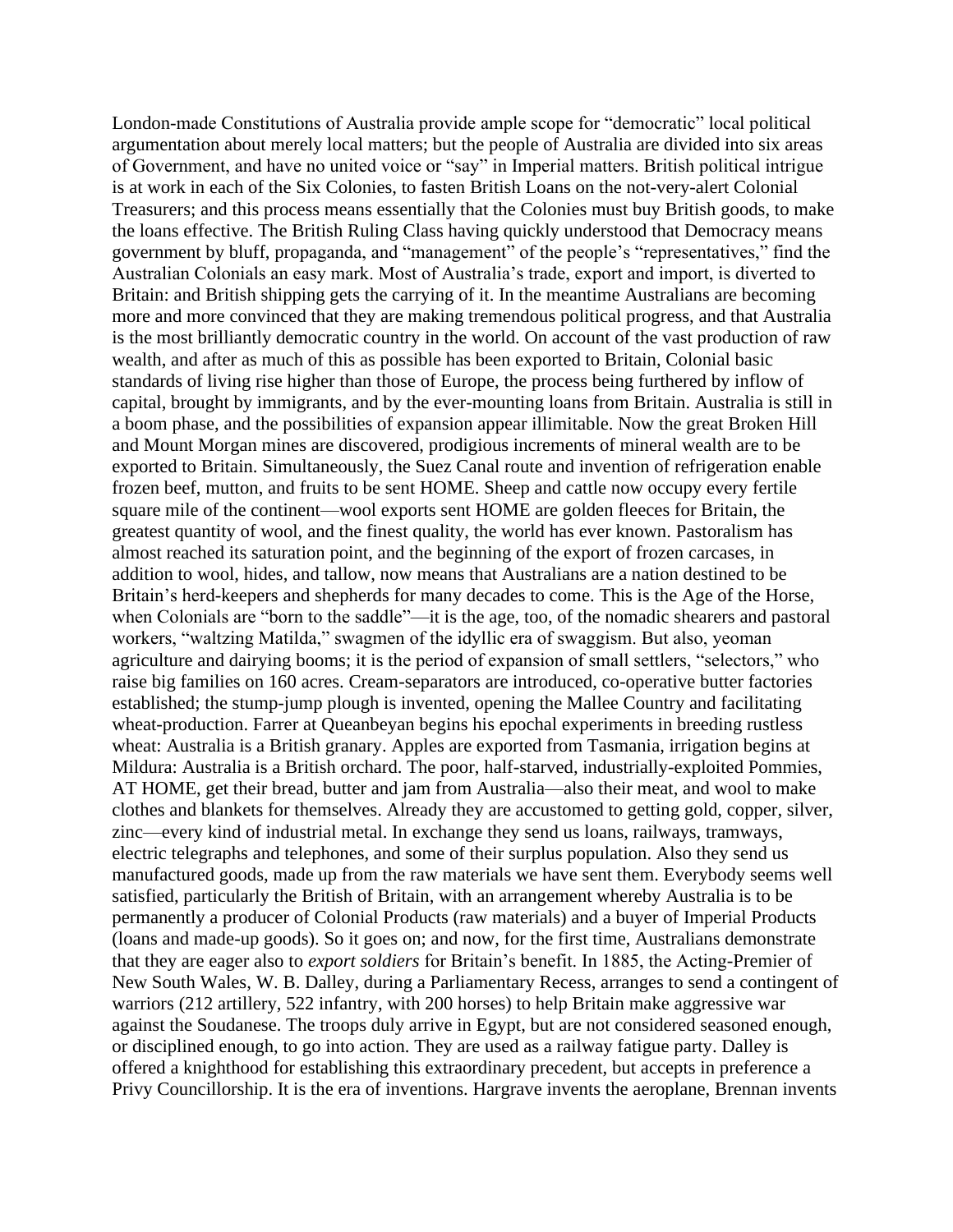the naval torpedo, McKay invents the harvester, Archibald invents *The Bulletin*. In Australia, too, the world's greatest opera singer, Nellie Armstrong (Melba) makes her debut in this Decade. McIlwraith, Premier of Queensland, annexes Papua for Britain, over-riding Downing Street's objections, and 300,000 Papuans become subjects of the Queen. With lavish hands, Australia repays Britain for the boons which Britain has conferred upon Australia during the First Hundred Years. All is optimism, the cornucopia overflowing, Australia the Land of Plenty, the Land of Progress, the Land of Millions. Even in the Empty North there is some Progress—the Government of South Australia, at enormous cost, beginning construction of a railway south from Palmerston to Pine Creek, built by a gang of 3,000 Chinese Coolies. Only in West Australia is there no real progress as yet. Still a Crown Colony, West Australia, under Pommy Governor Broome, systematically imports Coolies, and tries to benefit English Land Investment Companies with a wild scheme of "railway" settlement, which catches numerous mugs. In Queensland the importation of kanakas is restricted; but in every Colony now there are Chinese coolies in thousands. Suddenly, like a thunderclap, the slogan "White Australia!" reverberates through the continent. The Labour Party is born in this excitement, for the Trades Unions realise that employers are using Asiatic labour to force down the standards of white workmen. It is a first-class political issue:

*Rule, Britannia, Britannia rule the waves!*

*No more Chinamen allowed in New South Wales.*

So the Colonial workingmen bawl their defiance of Asia and their plea to Britain in one breath. As the Decade ends, this is the outstanding Australian question—how to make Australia a Home for the White Race. (A hundred years ago have gone by since Phillip landed at Sydney Cove. The surviving Aborigines, less than 150,000 of them, hear the words "White Australia" with consternation. For a million years Australia had been a Black Fellows' Country. The year 1887 is Queen Victoria's Jubilee. For five years she has been the Great White Queen of Australia.)

THE ELEVENTH DECADE, 1888-1897: Labour Party Decade.

The population of the continent now rises to 3,617,783 persons, including 1,700,323 females. Immigration persists, though for a period it falls off. Births also persist, and the term "Native Australian" now comes to mean Native Whitefellow. In this Decade the sincere, but incoherent "nationalism" of the "Australian Natives' Association" gains ground, helping Australians become more self-respecting and assertive: while Archibald's *Bulletin*, also proclaiming nationalism, fixes Colonial uncouthness as an Australian ideal by glorification of the larrikin, and by persistent caricature of the bush types as loons: a caricature ultimately accepted as a true picture, through persistent repetition. But all this "nationalism" rampant in the 1890's does not really aim at secession from Britain's Empire. It aims rather at Australian continentalism—the political unifying of the Six Colonies so carefully established as separate entities by Britain. It aims also at excluding Asiatics from Australia—a policy which does not commend itself to Britain; for the British know the value of Coolie Labour in developing an Empire. Only when Australian protests become loud, long, and violent, does Britain yield to the Colonial demand for a White Australia. In the end it is Jo Chamberlain, British Imperialist and Secretary of State for the Colonies, who, as a compromise, suggests an "education test," which will avoid wounding the susceptibilities of China, Japan, and India, countries in which Britain has huge and ever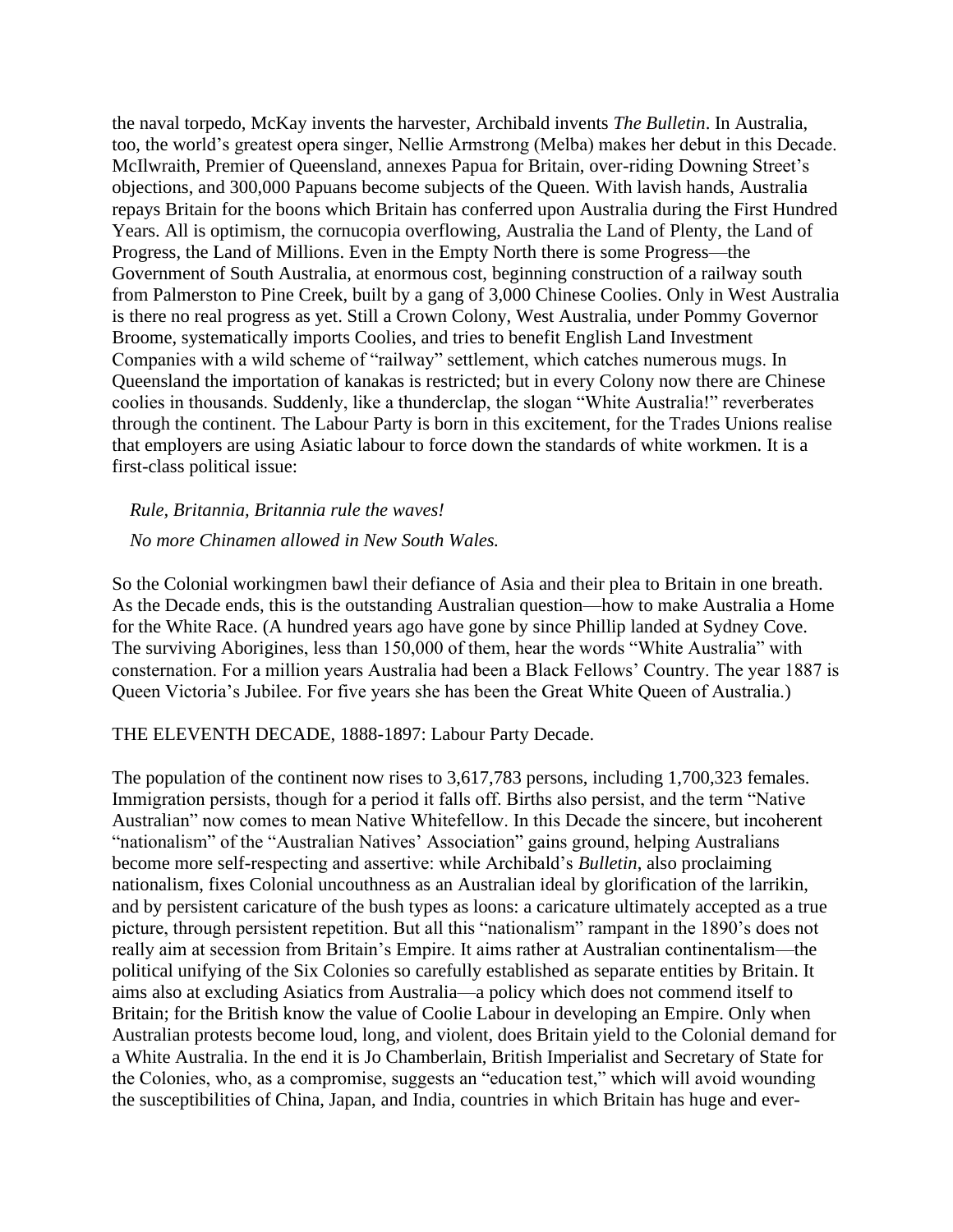growing interests. The outstanding economic event of the Decade is the Great Bank Smash and depression of the early and mid-'nineties. This originates in Victoria, and spreads throughout the Colonies as a panic. It is the calling of the bluff of the perpetual Land Boom Delusion of the Colonies, for it is caused primarily by a fall in land values, followed by a panicky attempt of banks to call in inflated overdrafts. The Depression spreads through every branch of trade and commerce, and the bubble of Perpetual Australian Prosperity is pricked. The country recovers, and optimism returns when gold! gold! gold! is found at Kalgurli, in Western Australia, and surplus labour is drawn off in the rush to the West; where now, at last, "self"-Government, on the approved Colonial pattern, is established by Britain. But, during the Depression, the Labour Party comes to strength and power in each of the Colonies, after strikes of shearers, seamen, and of Broken Hill miners. Labour is agitating against any fall in the basic standard of living, believing, in accordance with the theories of contemporary English Radicals, that parliamentary action can alter economic realities. William Lane, Henry George, and other visiting Radicals, come to Australia, and arouse wide public support for this plausible doctrine. Under the pressure of Labour Agitation, the democratic franchise is made more and more wide, the slogan "One Man One Vote" being irresistible as a catch-cry. Manhood suffrage is followed by Womanhood Suffrage, and Australia pioneers this form of Democracy. (No cry is raised, as yet, for Child Suffrage, or for Aboriginal Suffrage, or for Kanaka Suffrage in Papua—children, Aboriginals, and Kanakas being ruled by a dictatorship.) The Labour Movement sends £30,000 HOME to London to help the London Dockers, which arrives like manna there—Colonial Manna for the proletariat. Prosperity is restored by the gold strikes of West Australia, the finding of copper at Mount Lyell in Tasmania, an enormous development of dairying in Victoria, New South Wales, and Queensland; increased mineral production at Broken Hill, Cobar and Mount Morgan, among many other mines; and finally by good seasons throughout the continent, which causes boom production of wool, hides, beef, and mutton for export. The Labour Party is given great credit for these natural phenomenon, the boons derived from which are held to have been won by political agitation. Throughout the Decade the question of Federation is sharply raised, in a series of intercolonial conferences, held to deal with transcolonial matters such as tariffs, postal and railway communications, and defence. Britain's lead is eagerly awaited in this important Australian matter, for nothing can be done without Britain's sanction. It is in 1889, following the visit to Australia of the British War Office Representative, General Edwards, that Henry Parkes, the immigrant English politician, makes his Tenterfield speech supporting Federation, which previously he had opposed. In the year 1897, in London, a Colonial Conference decides that "Colonies united geographically should when possible federate, in order to make eventual Imperial Federation easier." As soon as it is realised that Australian Federation will mean a *seventh* British Parliament with a *seventh* Pommy Governor in Australia, British enthusiasm for Australian Federation is unbounded. Now the Six Colonies are each deeply in debt to Britain, and it is essential that Britain should devise a superior control, a system of checks and balances, to manage Australian affairs. Much British thought is given to the best British method of federating Australia in Britain's interests first. It is the necessity, which Britain feels, of taking steps to ensure future supplies of soldiers exported from Australia which clinches the matter. At the end of the Decade, at Queen Victoria's Diamond Jubilee, the Federation of the Australian Colonies, on a British plan, is a foregone conclusion, details only remaining to be completed. Finally, in this Decade, in which Carbine wins the Melbourne Cup, carrying 10 st. 5 lbs., and also wins the Sydney Cup twice in succession, Australian literature gives expression to the hopes, fears, pessimism, and optimism, which fluctuate in the breasts of Australians. Banjo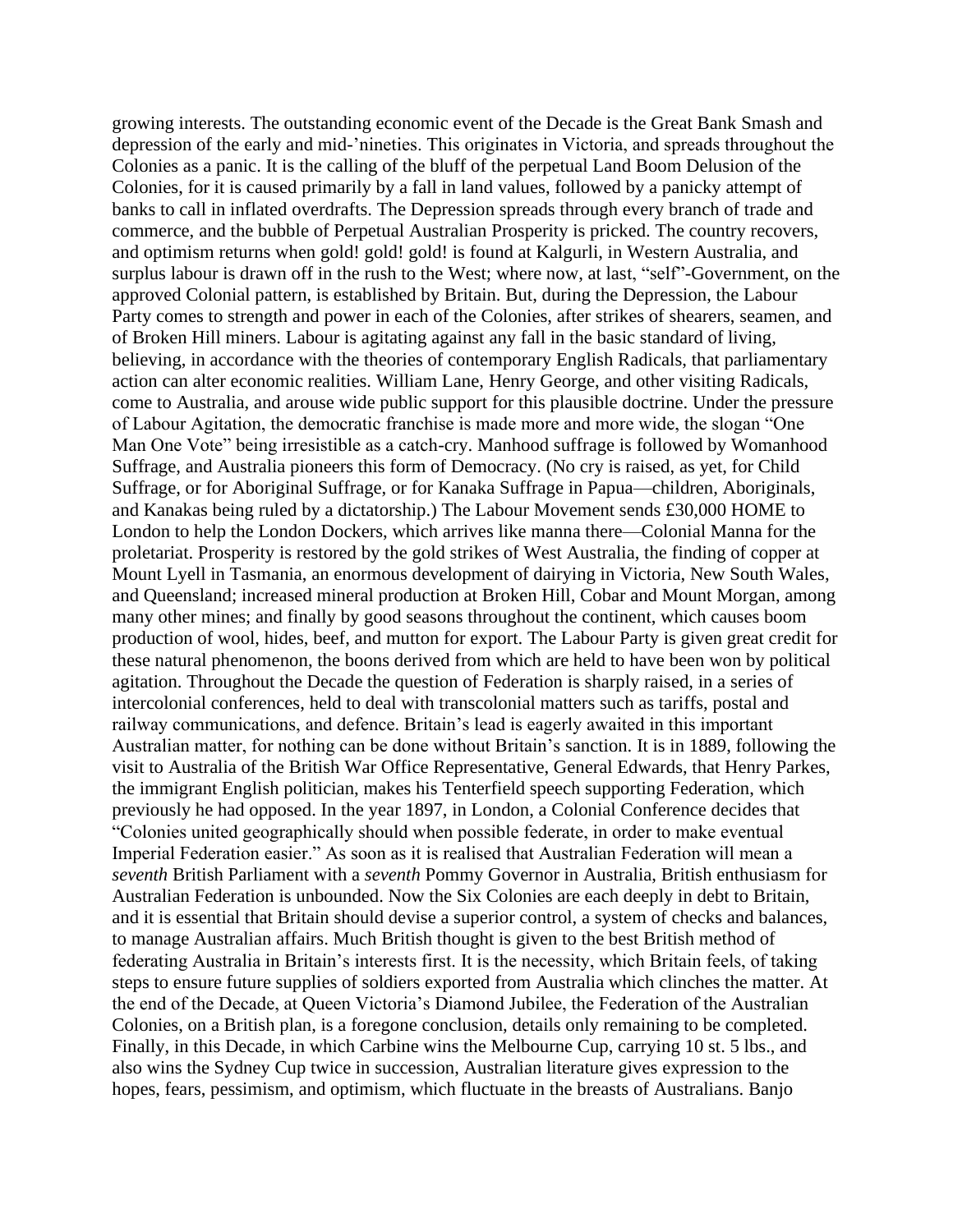Paterson and Henry Larsen sing robustly of the pastoral phase, the former emphasising horsemanship, the latter swagmanship. Larsen is particularly overcome (following a visit to England) by *fin de siècle* morbidness; to which Barcroft Boake succumbs, hanging himself with a stock-whip after writing *Out Where the Dead Men Lie*. The Pommy Remittance Man, A. L. Gordon, subject to similar melancholia, has already shot himself; and now Rolf Boldrewood, another Pommy, writes the Australian Masterpiece, *Robbery Under Arms*, placing emphasis on bushranging as a characteristic Australian phenomenon: but already Steele Rudd, Queensland cocky-farmer humorist, is guffawing louder than a kookaburra, creating travesties of Australian life, which are none the less authentic for being burlesque. A wonderful Decade—the Naughty Nineties—Norman Lindsay, in his adolescence, is permanently affected by Beardsley and naughtiness; and the crude Australian genius of the anonymous larrikin mob throws up the giantly derisive word "WOWSER!" as a counter-stroke to the parsonical prunes, prisms, and prudery of the Late-Victorian English epoch, translated to Australia. Now Randolph Bedford, E. J. Brady, Louis Becke, A. G. Stephens, and Tom Collins, indigenous literary men, become "offensively Australian" and glory in the fact that they are literary *accoucheurs* to a Nation. The wonderful, seething, never-to-be-forgotten and never-to-be-repeated Eleventh Decade!

#### THE TWELFTH DECADE, 1898-1907: Federation Decade.

On the First Day, of the First Month, of the First Year, of the Twentieth Century, Australia becomes—A Nation! (With seven Pommy Governors, instead of six, as previously—A Nation by Gracious Permission of Her Faraway Majesty—A Nation by no act of its own, but by the initiative of a Government, and by an Act of a Parliament, at the other end of the world—A Nation in name; a Perpetual Colony in fact.) At the end of the Decade the population of White Australia has risen to 4,161,722 persons, of whom 2,001,509 are females. The main flow of immigration has suddenly dried up, mainly because of superior attractions in America: so much so that, during the first five years of the century (1901-05), Australian actually loses population by an excess of departures over arrivals, to the extent of 16,793 persons. This loss, however, is more than made up by Australian births—the excess of Australian births over deaths being 284,431 persons during the same five years. Natural increase by births has indeed become the main source of Australian population during the period from 1898 to 1907. The population is thus rapidly becoming more and more Australian by birth. No scheme of Government-assisted immigration can compete with the productive impulses of the two million females now resident in Australia; but, despite this fact, official policy, looking backward for precedent instead of at actuality, seeks for immigrants as though the inflow of these were the *only* means of filling Australia's "Vast Open Spaces." Now Queen Victoria is dead, and Australia is in the Edwardian Era, the last days of the Horse Paramount, the last days of dung in the streets, to be replaced by petrol fumes: for it is now, in this Decade, that the first chuff-chuffing of motor-buggies is heard in the land. But, before Queen Victoria dies, the Six Colonies of Australia, which are under no attack whatever from the Boers of South Africa, supply Britain with 16,632 Colonial Australian troops, to help Britain prevent the Boers from achieving Self-Government. No sooner is this disgraceful episode in Australia's history ended, than yet another Australian Contingent is sent overseas—this time to China, to suppress the Boxer Rebellion. In this, the third aggressive British war in which Australians have taken part (1901), the British give the world a demonstration of atrocities and looting, which leaves civilisation aghast; for the age-old Winter Palace at Peking—an arcanum of art—is burnt down and looted by British troops, some of the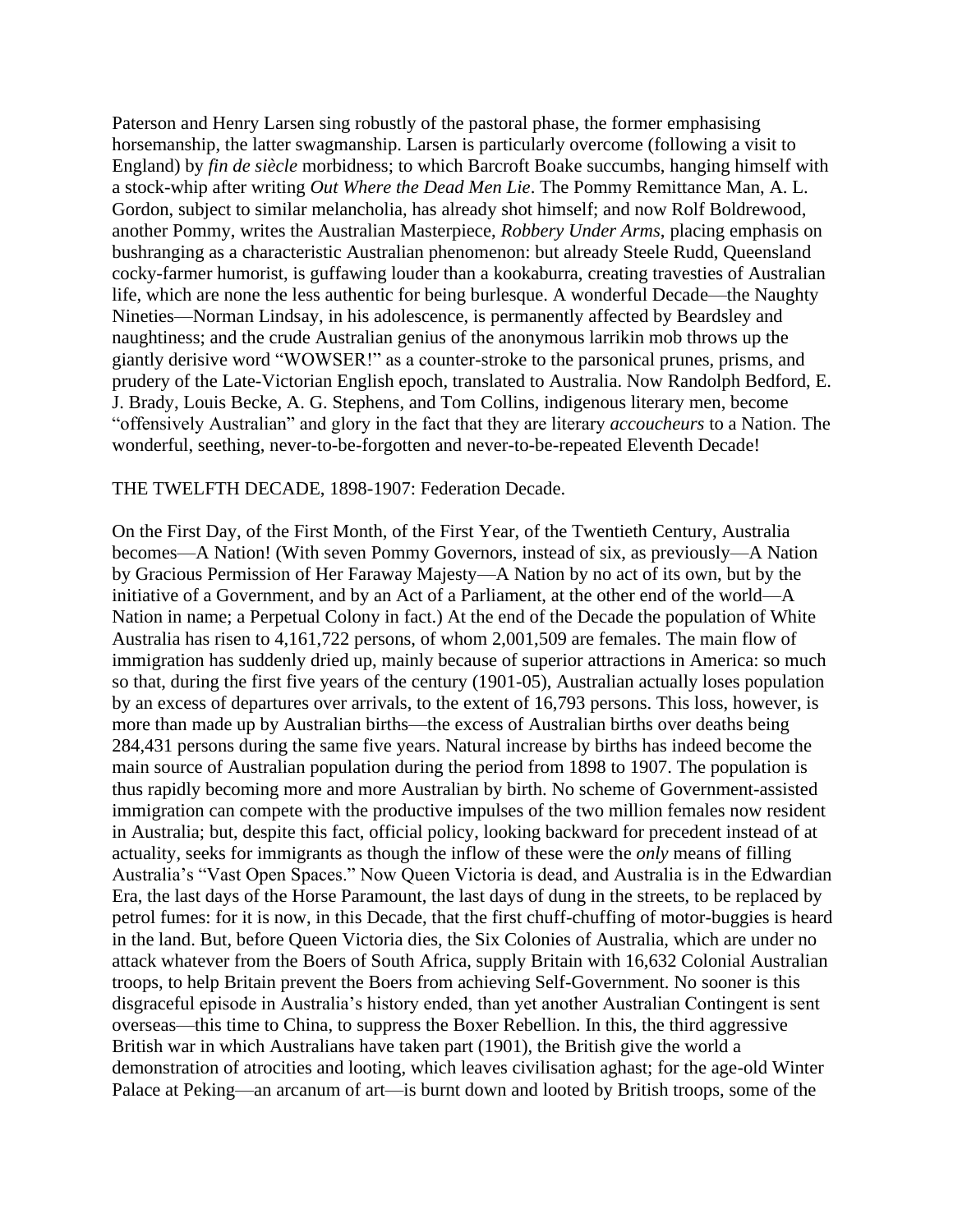loot being brought back to Australia by the Australian Contingent of Looters. The Australian Boxer Contingent is a Punitive Expedition by Australia against China, though China has given no cause for offence. As in the Soudan War and Boer War previously, Australians are not attacked, but are attackers. Not by any stretch of imagination can Australia's first three foreign wars be called wars of defence. And now the full beauty of Australian Federation is revealed, as a series of discussions takes place between Australia and Britain on Military and Naval Affairs, Tariffs, and Imperial Federation. In these discussions Britain has to negotiate with one Australian Government only (The Commonwealth) instead of, as formerly, with Six Colonies. Negotiations are thus enormously simplified—for Britain. The question of "Defence" is the most important, particularly as Australia is not under any threat of being attacked. A Foe must be found, against whom to Be Prepared. Statesmanship finds a way. Britain is at peace with Japan, has entered in fact into a Holy Alliance (The Anglo-Japanese Alliance) with Japan. British Naval Officers are training the Japanese Navy, and British Naval Shipyards are building that same Japanese Navy. Accordingly, Japan is selected as the Threat to Australian security! When Admiral Togo wipes out the Russian Navy, all Australia, prompted by persistent British propaganda, shivers and never stops shivering, which precisely suits the British book. Alfred Deakin returns from an Imperial Conference (1907) in London, to announce that Australia will establish Compulsory Military Training (for "Defence"). Already, Australia is subsidising the British Navy (also for "Defence"). What a scared lot of fear-stricken and conscience-stricken Colonials! Having expelled and excluded Asiatics from Australia, and having looted Peking, Australians now fear that Japan will retaliate. The "Yellow Peril," a creature of British militaristic and navalistic propaganda, becomes, during this Decade, Australia's most permanently-recurring nightmare. The polite little Japanese are astounded by this illwill: but they loyally abide by the spirit and the letter of the Anglo-Japanese Alliance, and consider Australia's panic to be only a move in the British game of seeling warships (as, indeed, it is). The second advantage of Federation is now revealed in the Protective Tariff Policy promptly imposed by the Commonwealth. This policy protects Britain in two ways: first, by providing an additional form of taxation on foreign trade (Customs Revenue), to assist Australians in raising money to pay interest to Britain; secondly, in penalising Britain's competitors by preferential clauses to British goods. Thirdly and incidentally, the Australian Customs Tariff aims at protecting and establishing industries in Australia; and some are in fact so established, frequently with British capital. The Commonwealth is completely in Britain's Bag, form the word "go"; but few, if any, Australians see through it. The nationalistic movement of the 'nineties sinks into quiescence, mollified by Federation and by the White Australia Policy; and, above all, weakened by intense British propaganda to the effect that the Britain's Navy is "protecting" Australia. Lo, the poor Colonials! They have had it put right over them, and are too politically innocent to see the trap into which they have fallen, even after they are in the trap. There is superficially some reason for boundless optimism and belief in the permanent progress of Australia as a part of Britain's Empire; for now Britain's might and wealth is at its zenith: the challenge to Britain's mercantile and industrial supremacy by the U.S.A. and by Germany has not become fully effective: but the British are watching Germany, as a cat watches a mouse, but more fearfully. Germany has now developed substantial trading relationships with Australia, despite the hostile British-preference tariffs. German toys, sewing-machines, pianos, watches, pocket-knives, are making serious inroads into Brummagem's hoped-for monopoly of the British market. Germany has become the secondbiggest buyer of wool at the Australian auctions; and by competition is keeping wool prices up, which annoys Bradford. Look out, Germany! The bulldog will have a bite at you soon!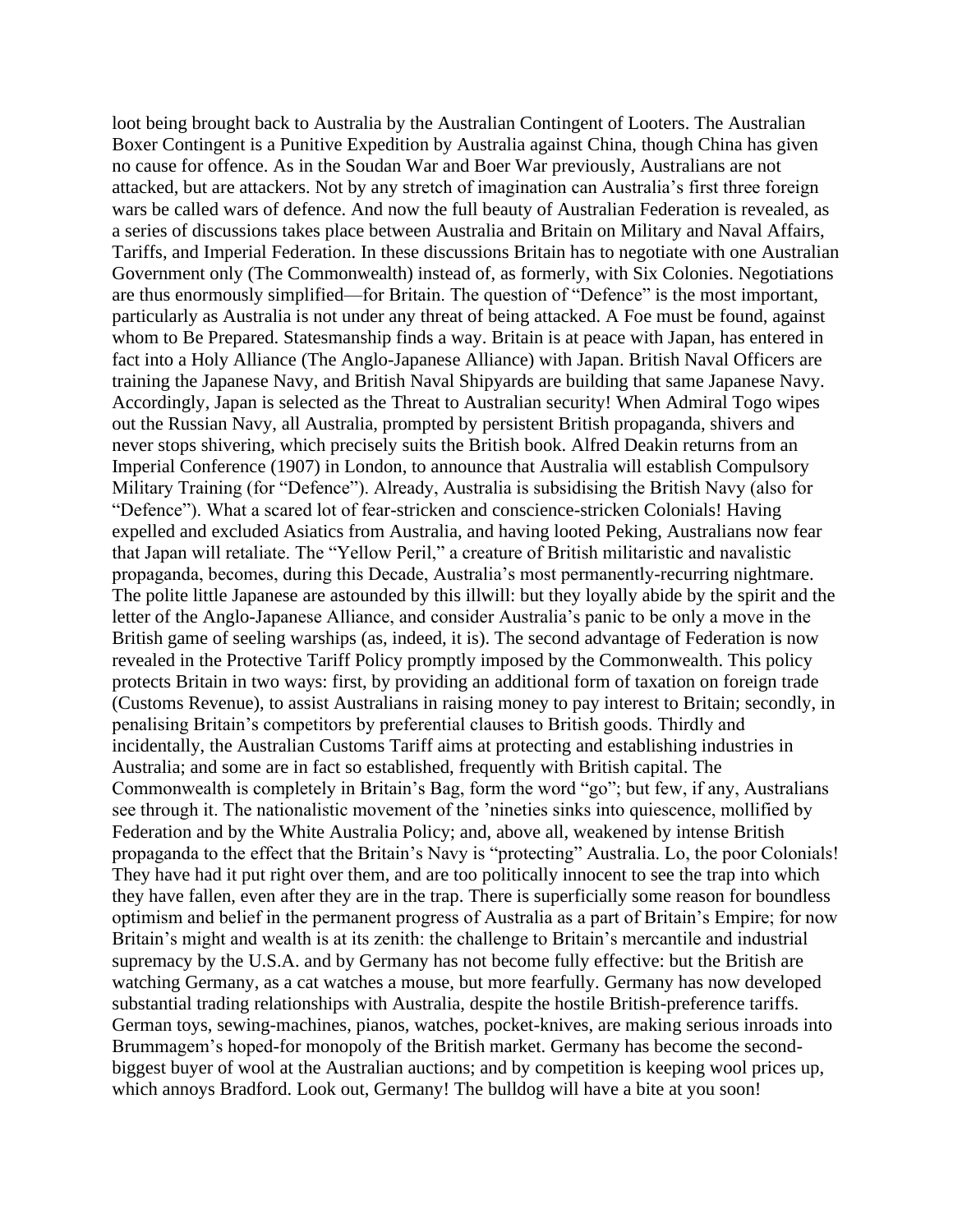Australians don't care, thousands of German settlers have arrived and are arriving, breeding up real Australian families. Australia has no quarrel whatever with Germany. But Australia is grateful to Britain, not only for "protection" at sea, but also for the lovely flow of loan money which flows in and flows in, on the security of a Continent. A depression threatens in New South Wales, following a drought in 1902, but this is easily averted by E. W. O'Sullivan, who, as Minister for Public Works, spends £18,000,000 of Loan Money—on Public Works. He knows, and the British moneylenders know, that Australia can recover from a drought, and that the security is first-class. Thus the financial system of Australia is bolstered up by Overseas Loans, and by reliance on Crown Land Sales and Leases, and by reliance on perpetual pastoral, agricultural, and mineral expansion. No Australian statesman sees farther than his nose: all apply the Expansion Formula of the past, as if expansion could be perpetual. For the time being, the Expansion Formula works well enough. The Labour Party comes to office, improves basic living standards and conditions of labour by energetic Public Borrowing, establishes the Arbitration Court, which fixes a Basic Wage; and accelerates the process of Government Paternalism, which enslaves Australians to bureaucracy, tends to kill initiative, and makes Australia, for the time being, "a Workingman's Paradise." This Decade is the heyday of the Labour Party. Its formula is not socialistic, but is merely ameliorative of labour conditions—an amelioration made possible by the increasing Vast Productiveness of the land—every fertile portion of which is now "effectively occupied." During this Decade, Australians look frequently at the map, make paper calculations of millions, ignore the fact that the Empty North and the still-more-Empty Centre are virtually uninhabitable; and make prophecies that Australia's population will mount to a Hundred Million before the end of the Century. As for the Empty North, the Commonwealth takes it over from South Australia, including South Australia's liability of over £3,000,000 spent on it, with no return worth mentioning. Nothing will remove from the minds of Australians the idea that the Empty North and Empty Centre are a great "attraction" to Japan. Apart from this fear, it is a cheerful, jolly Decade in Australia: the last, the very last, of the cheerful jolly decades. Over £58,000,000 worth of gold has come out of Kalgurli, and now the water-supply pipeline across the desert is built by C. Y. O'Connor: a classic engineering feat and one of the greatest in the world at that time. Oil shale is retorted at Newnes, Joadja, and Murrurandi in New South Wales, 13,000,000 gallons of oil being produced before the works suddenly close down— American and British oil being considered the best for Australian lamps. Now the wandering, pastoral days of Australia are almost at an end. The entire continent is explored and settled. The towns grow larger and larger, become metropolitan. The "drift to the cities" sets in, slowly at first. Australia is still predominantly rural, predominantly a Colony; but the Colonial days of swagger and swank have reached their zenith. After 120 years of pioneering, the Australian type is becoming defined—different from the European, better fed, mentally more casual and slovenly; but with a pronounced set of characteristics including self-reliance (individually, if not nationally), initiative, camaraderie, a sardonic sense of humour, and a hatred of being bossed. So ends the Twelfth Decade, Australians finding their feet, eagerly looking forward, and with confidence, to an Illimitable Future.

THE THIRTEENTH DECADE, 1908-1917: Unlucky Decade.

Now this is the Decade of the "Great" War in Europe; and in the year 1917 that war has not ended. The population of Australia on the 1st December, 1917, is 4,982,793 persons, of whom 2,523,934 are females. Thus at the end of the Thirteenth Decade, for the first time in our history,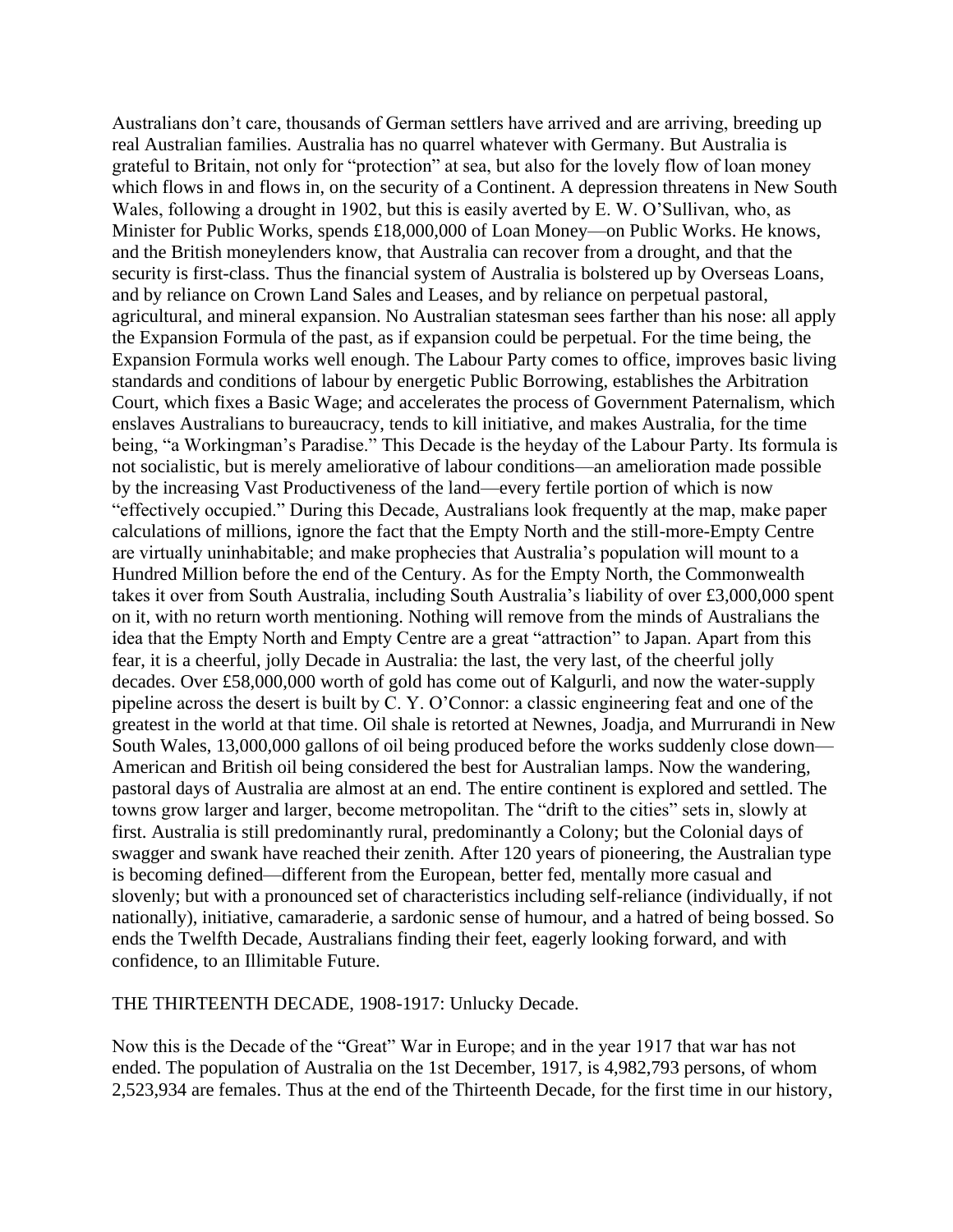the number of females exceeds the number of males: one of the reasons for this sudden disparity being that approximately 300,000 males, in the prime of their manhood, are away from Australia fighting against Turks, Germans, Austrians, Hungarians, and Bulgars in Europe. It is the "Great" Adventure, the greatest in Australia's history, the most costly in money and lives, and the least profitable. The Australian political events which precede the Declaration of War are excellently managed by Britain. The "Labour" Party comes to office in most of the States and in the Commonwealth. Prominent among the "Australian Labour" leaders are Fisher, a Scotsman, Hughes, a Welshman, and Holman, a Pommy. Australia has given these three immigrants a chance. Had they remained in "The Old Country" they might not have had anything like the opportunity of fame, power, and wealth, which Australia now offers them. But, instead of being grateful to Australia for the benefits which Australia has conferred upon them, these three, and many others like them, give their primary loyalty to the Land of their Birth; and they eagerly offer Britain the Last Australian Man and the Last Australian Shilling, for the purpose of a British Military Adventure, to smash Britain's main commercial rival, Germany. In making this offer, they have behind them the overwhelming majority of the public in Australia, a public impregnated with a sentiment of gratitude for Britain for all the convicts, loans, and naval protection of the preceding twelve Decades. Thus it is the Labour Party, pride of Australian democracy and its highest expression, which pitchforks Australia into militaristic imperialism. It is the Labour Party which establishes Compulsory Military Training, following the visit of heavy-jowled, brute-type Von Kitchener to Australia in 1909. It is the Labour Party which, following a Colonial Conference in London in 1909, establishes an "Australian" Navy, ordering a battleship (H.M.A.S. Australia) from British shipyards. It is the Labour Party which, following the visit of Andrew Fisher to an Imperial Conference in 1911, establishes an Australian Commonwealth Bank, to facilitate the financing of Australia's part in a "Great" European War. All this is done in the sacred name of "Defence" and of socialistic-democratic progressiveness; but, in the sequel, the Japanese Navy defends Australia, while the trainees, who have received Kitchener's Compulsory Military Training, go overseas, escorted by Japanese cruisers, to invade Turkey, and to attempt to invade Germany, Austria, Hungary, and Bulgaria. In the sequel, too, His Majesty's Australian Ship "Australia," delivered (C.O.D.) in 1913, goes to the North Sea for the duration of the war, where she cruises 57,000 miles guarding the ships and ports of Britain, at Australia's expense. Sixty thousand Australian men in their prime are killed outright in this war, and 200,000 others are wounded, either physically or mentally, or both, by the horrors which they encounter in dirty, filthy, stinking Old Europe and Asia Minor. From the loins of these men the seed of the future was to have sprung; but now they are expending their vitality on the battlefields of France, Gallipoli, and Palestine, and their virility in the brothels of Cairo, Paris, London. Australian women, knitting socks and sending white feathers, have urged their men into this madness; for women are the main war-soolers. Cruelty, lust, and sadism, disguised as patriotism, now take command in Australia. Hysteria sweeps the country, engendered by bugles, brass-bands, flag-flapping, speeches of frothing hate, as shipload after shipload of lithe, keeneyed, eager young men, the perfection of manhood, sail away from Australia's shores—many never to return. All are going voluntarily—or under that form of compulsion known as Public Opinion. An able-bodied man, of military age, who wishes to remain in Australia, is branded as a slacker, a shirker, and a coward. Very few Australian men have the moral courage to refuse to enlist: the courage to stand against Public Opinion, the courage which earns no medals, brass bands, or smiles from women, the courage far greater than any that could be shown on a battlefield. Australia, an advanced "democracy," is the country of the Mob Mind. Social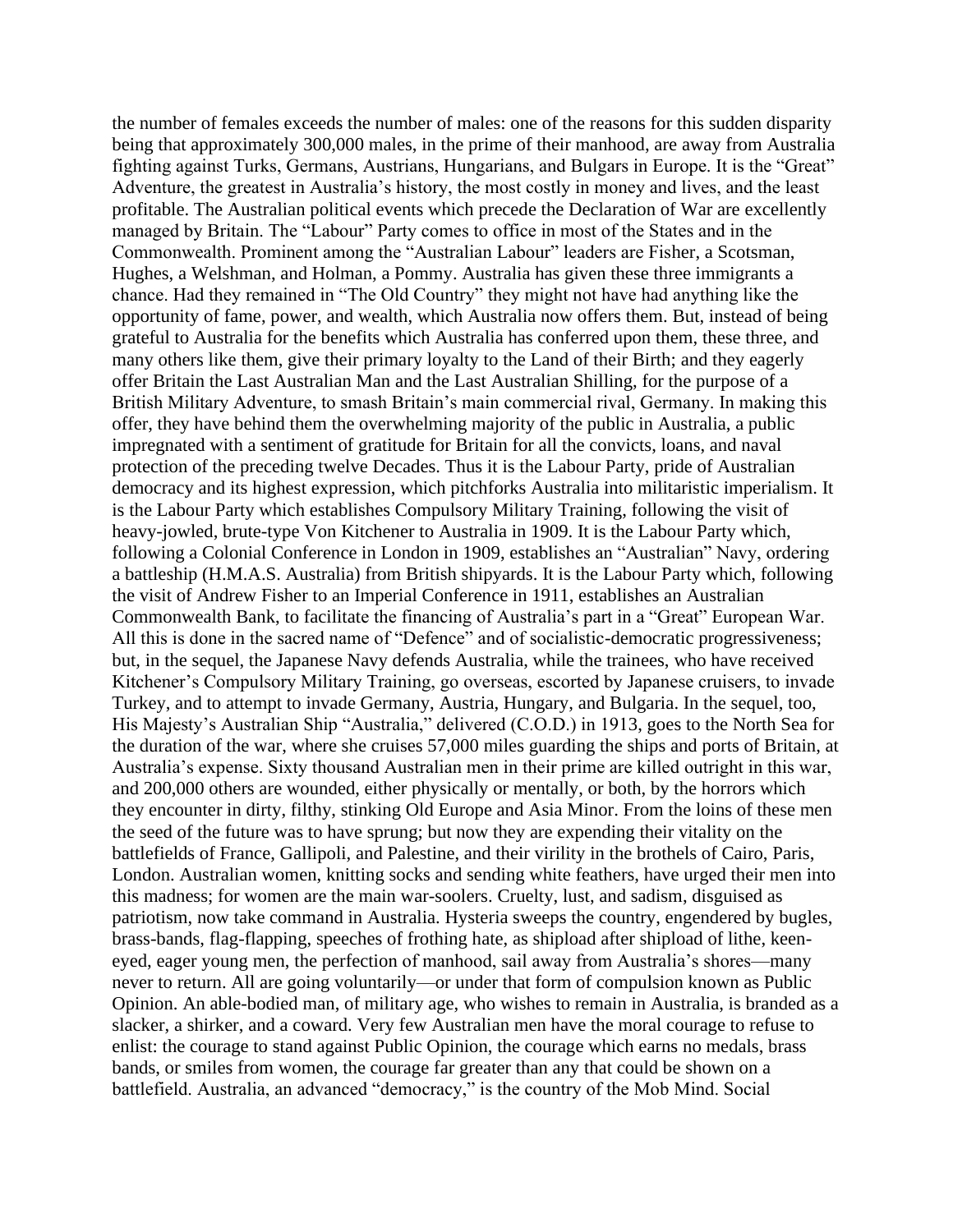pressure, threat of ostracism, the finger of scorn, drive tens of thousands to volunteer: others sincerely believe that they are saving Australia from a German or a Turkish conquest by enlisting: others go just for a lark, an adventure, a chance to see foreign countries, the desire to be with the mob. Brought up on a school education which glorifies the British soldier as hero, few Australian young men, in prime physical nick, can resist the Recruiting-Sergeant's beckoning finger. (*Jacky at Cunnamulla is the exception: "I lost my country years ago, boss," he grins when they ask him to put up his hand "to fight for his country."—Yes, there are Aborigines in the A.I.F. Despised in peace, they are acceptable in war, fodder for cannon.*) The War does not go well for Britain, nothing like as well as had been too confidently anticipated. The assault plan of the Allies (Britain, France, and Russia) is a failure. Under this plan, the British and French were to hold Germany on the Western Front, while Russia, an irresistible Steam Roller, reached Berlin from the east. Von Hindenburg, in the East Prussian marshes, before the end of 1915, has knocked the bottom clean out of this plan by shattering the Russian Steam Roller to bits. Now Britain and France realise that, even with the aid of all the Colonial troops they can muster, they can never smash Germany on the Western Front unaided. Frenzied efforts are directed to obtaining the support of the U.S.A., efforts which at last succeed when the U.S.A. comes in as the World's Policeman, to put a stop to a conflict between Europeans which has become a deadlock, a war of attrition. It is during this phase of attrition that Britain's agents in Australia, twice, make the attempt to impose Conscription-for-Service-Abroad—and are twice rebuffed, though by a narrow margin, by a NO! NO! vote of the Australian people—the outstanding achievement of real Democracy in Australia's first 150 years. As for the rest of the events of the Decade in Australia, the War Excitement causes (as all wars must) a boom in primary and also in secondary industry. For metals, and for wool, wheat, butter, meat, there is a demand limited only by the amount of shipping available to carry these commodities to Europe. Shipbuilding booms in Australia, the "Fordsdale" and "Ferndale" (12,000 ton cargo-vessels) being constructed at Cockatoo Dock, Sydney. In 1915 the Broken Hill Proprietary Company opens steelworks at Newcastle, New South Wales, using coal from Maitland and iron ore from South Australia in the blast furnaces. In 1916, the Hydro-Electric scheme is completed in Tasmania, the power being used industrially for production of zinc and of carbide. All mineral production booms, and unemployment in Australia virtually disappears. Brown coal is now mined at Morwell in Victoria; the Transcontinental Railway, linking Perth to Adelaide, is completed (1917), the outstanding Australian engineering feat of the Decade, length 1,051½ miles—one of the longest stretches of railway in the world. Many news industries are established in Australia, and the foundations of new fortunes are laid, from war's exigencies. It is an ill wind that blows *nobody* any good. Women benefit most, war pensions and employment in industry giving many of them, for the first time, a feeling of economic independence and selfish spending power. At the Imperial Conference of 1917, held in London, the question of Imperial Federation is discussed; but is shelved as "too difficult." In the meantime Lloyd George establishes an Imperial War Cabinet, with Prime Ministers from the "Dominions" in it. Billy Hughes is in his element. The Unlucky Thirteenth Decade is the Decade in which Australia is dominated, despite Conscription rebuffs, by William Morris Hughes, Duce and Fuhrer of the Most Advanced Democracy in the World. It is the Decade in which women rise, sociologically, to equality and even to paramountcy within the community; the Decade which sees the Labour Party as intrinsically incompetent to defend Australia against British cunning and British blandishments. Oh, and sad but true—it is the Decade in which Australian Nationalism is swamped by British Empirism, Australian sentiment swamped by Empire sentiment. Il Duce Hughes had, as a new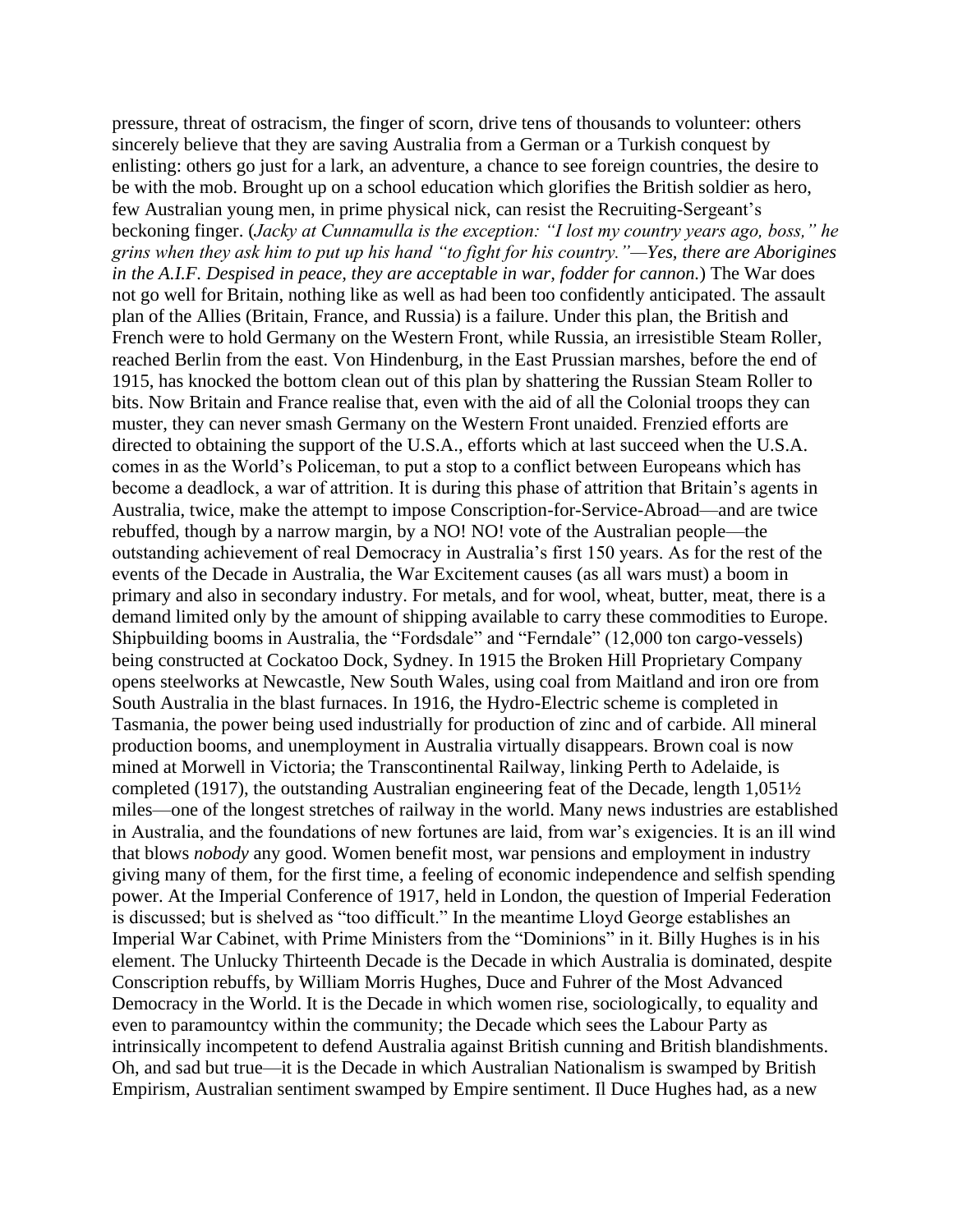immigrant, come in contact with Australian Nationalism in the making. He sees how to use this phrase and this idealism for British Empire purposes. He calls his anti-Australian, pro-British-Empire Party, the *Nationalist Party*, than which there is no greater misuse of words in all human political history, and none equally great except the misuse of words by Lloyd George, a Welsh compatriot of Hughes, in stating that the "Great" War is being fought "to make the World Safe For Democracy." So ends the Unlucky Thirteenth Decade, which puts back the clock of Australian Progress, perhaps forever; but the realisation of this is not yet.

### THE FOURTEENTH DECADE, 1918-1927: Post-war Boom.

The population rises to 6,251,016 persons, including 3,056,158 females; and now the returned soldiers are repatriated, restoring a slight preponderance of masculinity. Each soldier is given a gratuity, in cash or bonds, the total payments (popularly named "blood-money") amounting to £30,000,000. In addition, the wounded are pensioned, as are the widows and orphans of the dead. Australia does not attempt to evade its responsibilities of gratitude to the returned soldiers, but the problem of their repatriation is no light one. Virtually, it is a problem of re-immigration, the problem being how to find jobs and land for an army demobilised, as well as for a population that leaps up in response to the stimulus of post-war prosperity. This prosperity is primarily one of loan-money, which has now become the Great Australian Standby: loans, in unprecedented hundreds of millions, being raised for war and repatriation purposes, both in Britain and on the local market. The prosperity is thus in part specious, but not entirely so. The loan-money, so freely expended, represents a genuine inflow of capital from abroad, which can be made effective, however, only by huge Australian imports from Britain. The loan money raised on the local loan-market represents a spending (consumption) of savings which had accumulated in thirteen decades; and is thus a form of "living on capital." The day of reckoning must come, but is not yet. The post-war boom is a "paper money" boom; but it is anchored to reality, considered as the spending of national savings, and considered as a consumer-boom made possible by easy money. But there is also a producer-boom, for, throughout all the world, peace-time production gets back into its stride, aimed at replenishing depleted stocks, and at putting new goods on the market, *new kinds of goods* which have resulted from the enormous technical advances in machinery—war's stimulus to engineering trades. In the U.S.A., particularly, the Ford Age arrives, and ownership of a motor-car comes within the reach of persons of moderate means. The Australian repercussion of this is that Australia, like most other countries, suddenly begins to import cheap motor-cars, cinema films, and petroleum products form the U.S.A.—the financial adjustments being used (through London) for payment of the interest of billions of American Dollars which have been loaned (through London) to the Allies during the War. Thus Americanised, Australia enters the Motor-Car Age, the stench of petrol and carbon monoxide poisons our streets, thousands of miles of bitumen roadways are constructed through eucalyptic bush, and the characterful horse is a goner. The Cult of Ford intensifies the "drift to the cities"; the sons and daughters of pioneers become bored with hardships and lack of modern amenities (such as Cinema) in the lonely bush: Australia's population becomes more than fifty per cent urban. War has also stimulated Australian industry, intensifying the urban populations: but it no longer stimulates the ship-building industry in Australia. This industry is killed, mainly by the sale of the Commonwealth Government Shipping Line, to an English Company, which never pays for the ships, the Chairman of the Company (a Peer of the Realm) ultimately going to gaol as a swindler. Almost the whole of Australia's Overseas trade is carried in British vessels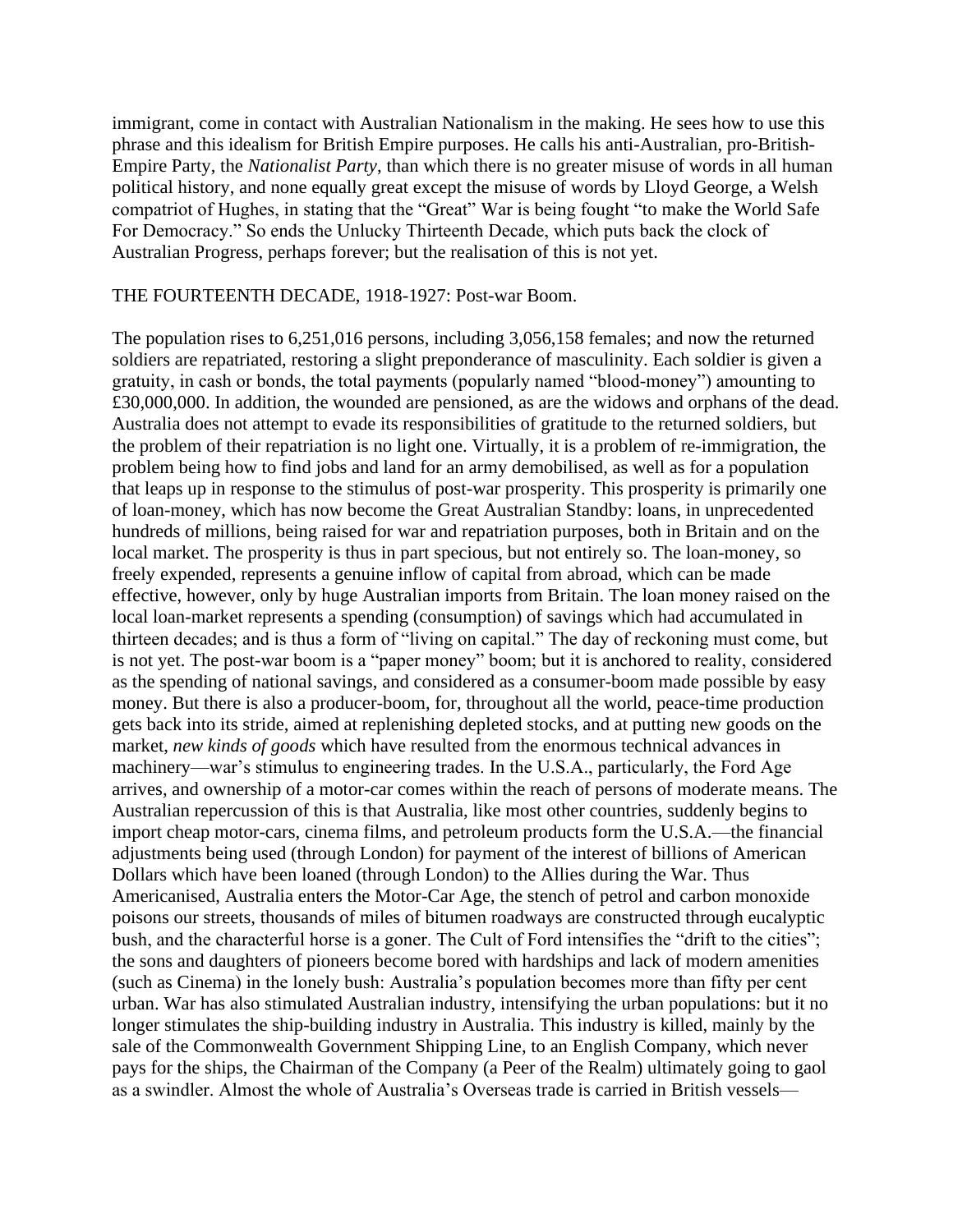Australia has been "sold again"—a deep cynicism smites political thinking; but the blare of the brass bands, the howling of the war-soolers, is still fresh in the public ear. "Great" War hysteria has fixed in the Australian mind the idea that patriotism means only patriotism to Britain. The War has stirred the cess-pool of human nature and of politics, and the scum has floated to the top. Now the women of Australia, annoyed at having missed the Great Adventure, and made envious by soldiers' tales of Europe's glamour, develop an intense desire to go HOME—away from Australia—as their menfolk have done. In thousands they leave Australia's shores, travelling in the new luxurious British liners, with or without fathers, husbands, or sons in their train, to make a pilgrimage to England, as Arabs make a pilgrimage to Mecca, religiously. This is the Decade of the Female Hegira from Australia to England. The tourists come back to Australia, aping English culture, wearing English fashions, making their stay-at-home sisters envious. It is the Decade of the Shipping Ad., of the sudden realisation by wiseheads in England that the tourist industry can become one of England's main sources of income. The characteristic novel of this period os H. H. Richardson's *The Fortunes of Richard Mahony*, now suddenly boomed as Australia's magnum opus. It is a story of escape from Australia, of an unacclimatised Britisher's yearning to leave the Southern Hemisphere and go back HOME. How raw, how vulgar, how ungenteel, how un-English is Australia compared with HOME! So think most, if not all, of the 3,056,158 addle-pated Australian females of the Decade, hysterically, neurotically, yearning to escape from Australia's crudeness and their own responsibilities to go HOME to find culture, to escape from Australian family ties, to become "modern" and free—ah, god, free!—free as the Million Surplus Women in Britain who are now setting the pace in British manners and morals! Thus the Decade becomes one of mass nostalgia, particularly among females, for HOME, i.e., for Britain, where birth control is the fashion and decadence leers invitingly. Gone are the robust pioneer days, gone forever. Australia's females are now become vessels, not so much of maternity, as of *modernity*; and the rot has set in—post-war hysteria, post-war boom, post-war emancipation of women, the drift from domesticity, the drift to decadence, to office jobs, to "equality" with men! The War Decade had produced *The Sentimental Bloke* as a description of the rude larrikin Australian male. The post-war Decade now produces, in addition to H. H. Richardson's tight-lipped female culture-dream, an output by the Lindsays, Norman and Jack, of etchings and poems glorifying *The Sentimental Tart*: the Australian female dominant, leering at herself among caricatures of satyrs, centaurs, poplar-trees, stone terraces, old gardens, fine lace, tapestry, peacocks, and similar European retrospective culture-paraphernalia. So time creeps by, and great, deep, but subtle changes have occurred in the minds of Australians: changes quite unnoticed by criticism, which is lulled, or bewildered, by the velocity of the change; and now Australians are no longer Australians, as they had promised to become in the 'nineties. They are Bastard Europeans, or Americans, recidivists, nostalgics, bowel-less imitators of modes from abroad. The stench of death is in the atmosphere. The Great Plague (influenza) which sweeps the world after the War, kills more people than the war killed. In Australia, for a while, the public becomes panicked, and instructed by the Officialdom which has now taken the community under its officious wing, dons millions of white linen masks and creeps furtively along streets, like mimes in a dance macabre, or mutes at a funeral It is all lowering resistance, lowering morale, destroying common-sense: and a new generation is born in this atmosphere, poor pallid things, begotten in terror, brought up in hate, young robots, automata of the Machine Age. Such is the post-war boom period, the period of mounting debt. In the year 1921, a specimen year, the total Australian public debt (Commonwealth and States) has reached £812,551,693, a total so staggering that it is seldom or never mentioned in polite circles. It is already too large for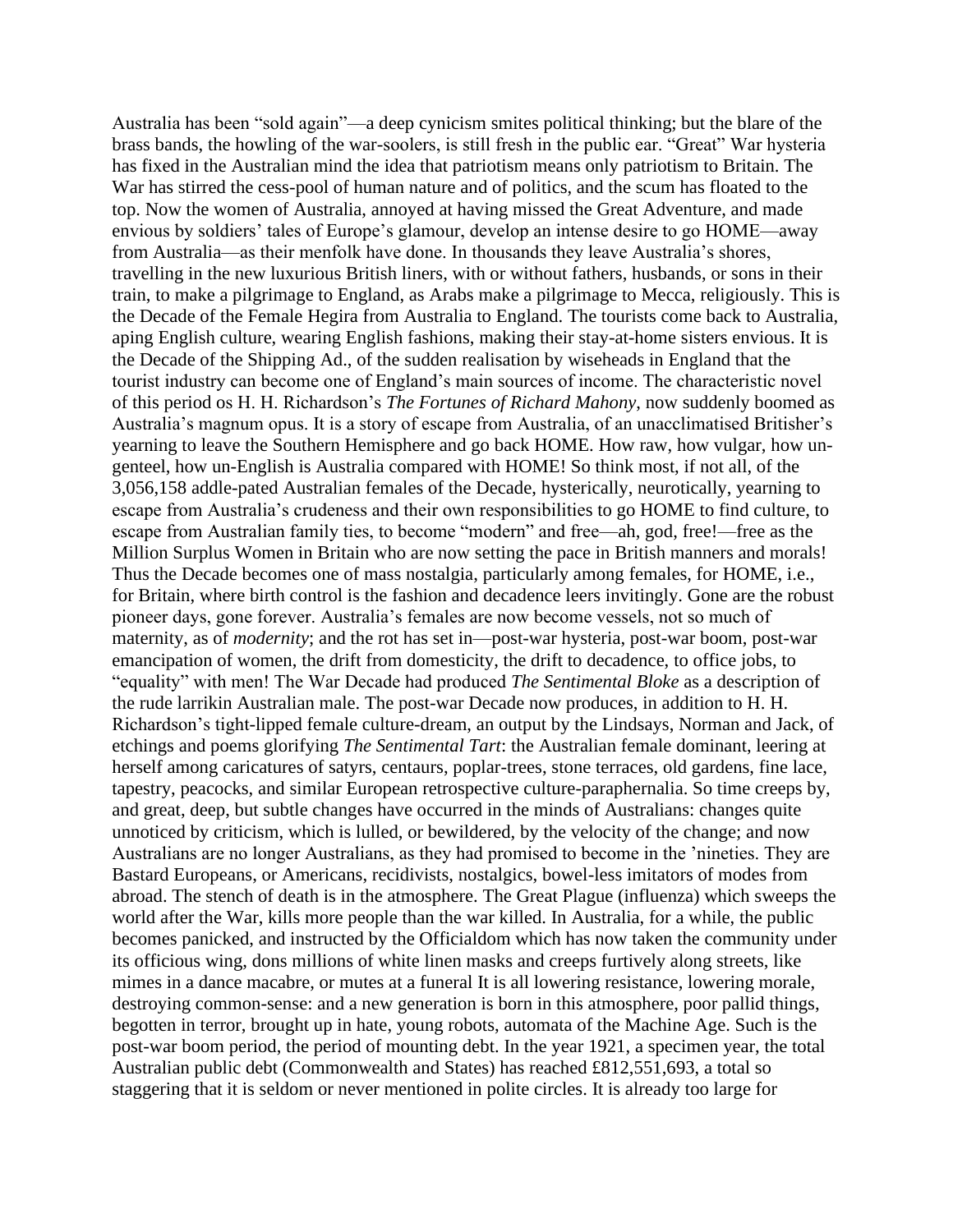Australians ever to repay. Each child born in 1921 has a mill-stone of £148 around its neck, and the total of debt is mounting and mounting, as Government Paternalism, in pensions, social services, public works, and other forms of manna, becomes more and more characteristic of the Australian democratic system of government. More than half of this money is owed to Britain, and the British must surely be becoming anxious; for, if Australia's resources are ultimately not limitless, and if the population is not going to increase vastly to share this debt and so reduce it per capita, then the English may yet have to whistle for their money; but only wiseheads see this, as yet. For the time being credit is still obtainable. More and more loans are floated, and the bubble of false prosperity has not yet burst. Britain's policy is to "make Germany pay" for the War—a policy so *naive* as to make one wonder whether Lloyd George (and Clemenceau) were quite sane in formulating it. Germany is virtually knocked out of the world's markets, both as buyer and seller, by post-war British Empire Preference Agreements, and similar traderestricting doctrines; and so Germany will never be able to pay. Britain and the U.S.A., to preserve the mad scheme, lend Germany money, so that Germany in turn may have money with which to pay reparations to Britain and the U.S.A.! All that Australia knows of it is that Germany is no longer buying wool. Ah, yes! And Australia now has New Guinea, under a Mandate from the League of Nations. White Australia now has a Black Empire, consisting of more than half-amillion natives (Kanakas) in Papua and New Guinea. The responsibility of caring for these people is Australia's reward and recompense for the sacrifices of the Great War. A Black Empire! Will it provide Australia someday with a Black Army, on the French model? There are now only 70,000 Aborigines remaining in White Australia; but the accretion of Kanakas, under the Australian Flag, shows that the League of Nations is well satisfied with Australia's reputation as an exterminating civiliser of backward peoples. The opportunity of becoming Pukka Sahibs in New Guinea and Papua is one which must appeal instantaneously to Australian democrats. Solar topees come into fashion, beginning to replace the old Australian slouch hat of the cabbage-tree tradition: a small, but significant, indication of the increasing Pommification of the country. But what do you expect? The signs are everywhere (to those who can see them) that Australia is not a Real Nation, and has taken the wrong path. Few can see the signs; and the post-war Boom Decade ends on a note of optimism, of "getting back to normal"—a Dream of Perpetual British Manna. (*D. H. Lawrence visits Australia during this decade. "Yes," he says. "A Colony is more progressive than a Mother Country—further gone in decline!" Again he writes: "You talk of bushwhackers whacking the bush—but just wait until the bush whacks the bushwhackers . . ." Who understands such cryptic utterances? Not a dozen people in Australia!*) Farewell, the Fourteenth Decade, the last, the very last, of Australian boom-times! Farewell, blast you, rotten period of lull.

THE FIFTEENTH DECADE, 1928-1937: Sesqui-centenary Depression Decade.

And now, at the 30th June, 1937, the population (exclusive of Kanakas and Aborigines) is officially estimated at a total of 6,831,363 persons, of whom 3,373,576 are females. If Kanakas and Aborigines are added, Australia's population is over seven million; but we ignore the Black Australian Empire, and note that, among the white population, the rate of increase has suddenly slackened. There is more emigration than immigration during the Decade, the birth-rate is falling, falling. What hope is there of Australia ever reaching the Ten Million mark of white population, let alone the Hundred Million of optimistic calculation familiar at the beginning of the Twentieth Century? This is for statesmanship to solve; it is the major Australian population.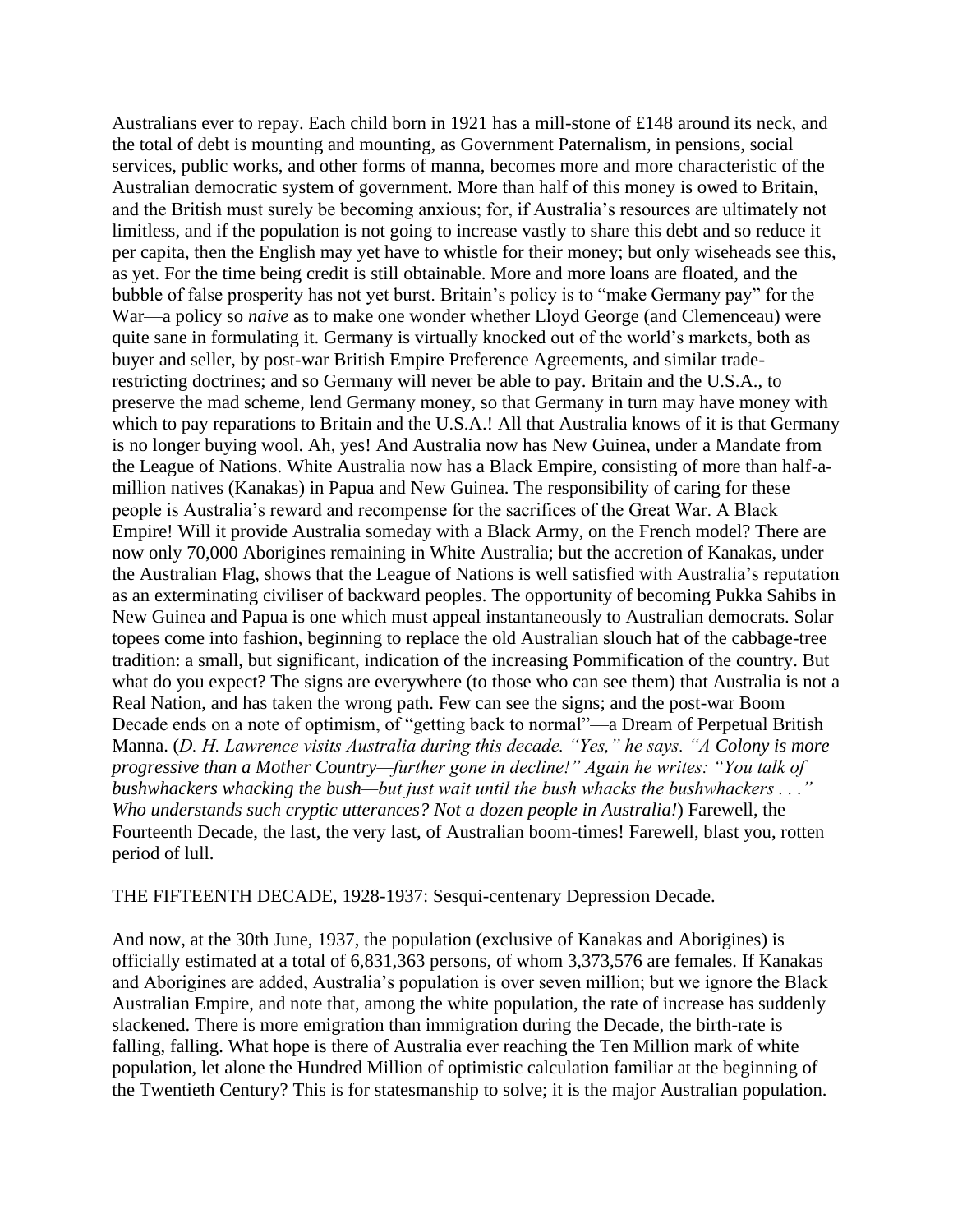The problem is for *Australian* statesmanship to solve, not for British statesmanship; for Britain's population is even more seriously in decline than Australia's. Britain cannot and will not help. We must tackle it ourselves. Each child who is born in Australia now inherits a Public Debt of £184. 18s. 10d., of which £79. 11s. 7d. is owed in London (25 percent is to be added for exchange on this at present rates). The Community is now as a whole in debt to the following extent:

PUBLIC DEBT: GRAND TOTALS (VERY GRAND)

## *Owed in* £ **Australia …………………… 674,509,661** London .……………………. 543,412,362 New York …………………. 44,949,861 Tremendous Grand Total — £1,262,871,884 (*Note:* Exchange is to be added to Overseas Owings.)

If the whole Continent were sold for cash, it would not realise enough at auction to pay off this staggering debt. The interest payable in the year 1937 totals £44,952,443; and by some mysterious financial alchemy, the amount payable is mounting each day to grander and grander totals. Taxation is also mounting each year. In 1937 it stands at the "record" total of £108,303,392, the equivalent of £15. 18s. 4d., per head per annum for every man, woman, and child (excluding Aborigines and Kanakas) in the Commonwealth. In our specimen year (1937), the taxation is collected as follows:

> £ **Customs and excise ……………... 42,993,032** Other Commonwealth taxes …….. 19,853,225 State Government Taxes ……..…. 45,457,135 GRAND TOTAL  $£108,303,392$

and this total does not include "incalculable" taxes, such as post office profits, wireless licence fees, high railway and tramway fares, and other funds raided to support general revenue. Ah, here is our long-expected Hundred Million! The population is below seven million (excluding darkies), but annual taxation exceeds a Hundred Million. Laugh it off, Australians! Grin and bear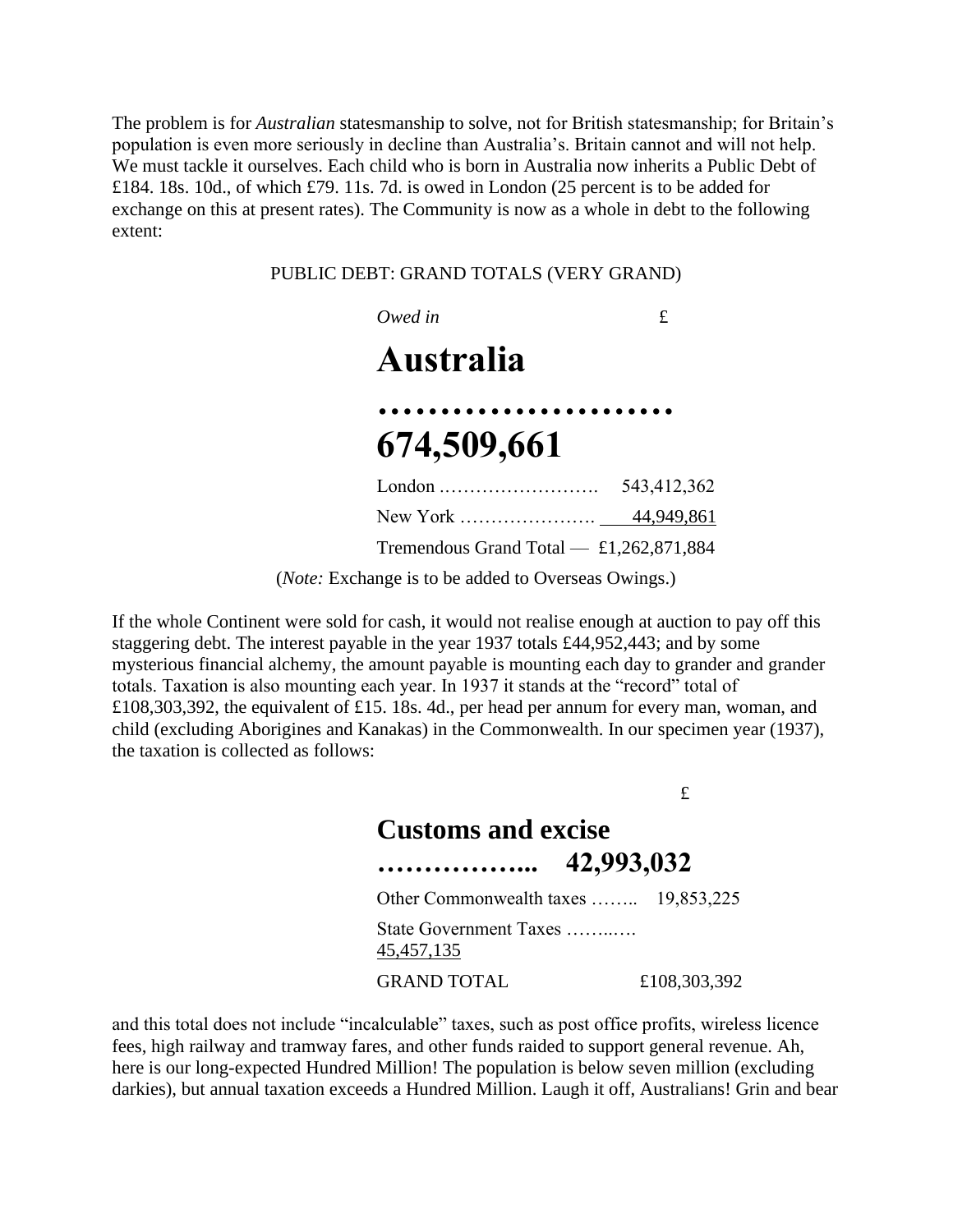it—if you can! Now, in the Fifteenth Decade, the Sesqui-Centenary Decade, the axe has fallen at last—and the basic standard of living, throughout the entire continent, is reduced, on the recommendation of Sir Otto Niemeyer, Jewish British patriot. The Labour Party is able to do nothing—absolutely nothing—to prevent this fall. J. T. Lang, in New South Wales, makes the gesture of threatening to reduce payments to British bondholders *before* reducing Australian standards. He is dismissed from office by Pommy Governor Game, whose action is supported by a pseudo-Fascist movement of the "New Guard" and subsequently by the majority of the people of the State voting at a General Election. Peculiar Fascists are these led by Eric Campbell, using the Fascist technique not for a National cause (as in Germany or Italy), but for the cause of International (British) finance. A "New" Party is formed under the slogan of "All for Australia"—but this slogan really means, "All for Britain." Once again, the simple-minded Colonial Australians have had it put across them. Nationalism has momentarily flared up in response to the slogan of "All for Australia," but how quickly it is side-tracked, as the "United Australia Party" boasts that its real objective is to "follow Britain's lead"! The Slump hits Australia early in the Decade, as commodity prices fall, immigration is restricted, overseas borrowing is restricted, and imports are almost prohibited under high tariffs. Now occurs the greatest fiasco in Australia's history—the pathetic, pitiable search for gold, for another Kalgurli, Lasseter's Reef! But there are no more Kalgurlis, to save Australia. The mineral, animal, and vegetable productiveness of the continent is already being exploited to its fullest possible extent. Never again will El Dorado wave a magic wand over Australia. Almost all the gold (£500,000,000 worth?) produced in Australia since the 'fifties has gone HOME, HOME, HOME, where all good Australian metals go. The country is stocked, to full saturation point, with sheep and cattle: in fact it is overstocked—so much so that the natural fertility of the grass-bearing areas is being steadily reduced, and soil erosion now threatens, slowly, to make Australia another Sahara, as the Desert creeps in from the Centre towards the coasts. The wheat-lands, too, now need fertiliser, for their first prodigious productivity has now been ruthlessly cropped. The dairy lands will give a diminishing return of butter. The timber of the continent has been despoiled, with little or no effort at replacing reserves. Australians, in every direction, are brought up with a jerk, to realise that the Boundless Possibilities of the Vast Open Spaces is nothing but a legend of uninformed optimism, a legacy of the thoughtless pioneer decades. Yet the people must be fed. If business provides not enough work, the Government, exercising democratic paternalism, must provide work, at subsistence level! Public Works, Public Works—financed by Public Borrowing—is the Only Australian Way out of a difficulty; but how long can it last? Optimists indeed are they who think it can last forever, now that the British are cutting down their lendings to Australia, firmly convinced (and they are right) that the present overseas interest-bill is the limit of Australia's capacity to pay on balances of trade (surplus of exports over imports and other balances). Henceforth, Australians must finance their own Public Works; for the British are getting cautious; and the udder of the Old Cow, Britannia, is drying. The Governments of Australia act promptly and efficiently to meet the slump, by taking such steps as are necessary to reduce the entire standard of living in Australia. Yes, but such measures do not attract immigrants—or babies! Australia in this Sesqui-centenary Decade is losing population by emigration, and the birth-rate is falling. (*This is the chant of sesqui-centenary doom. It croaks like the chorus in a Greek tragedy.*) Now the population is predominantly urban. More than half are in the capital cities, and it is estimated that altogether only 37 percent of Australians are following rural occupations—a thoroughly decadent condition in any country, monstrous in a "new" country, which relies mainly on primary production. The Typical Australian is not now